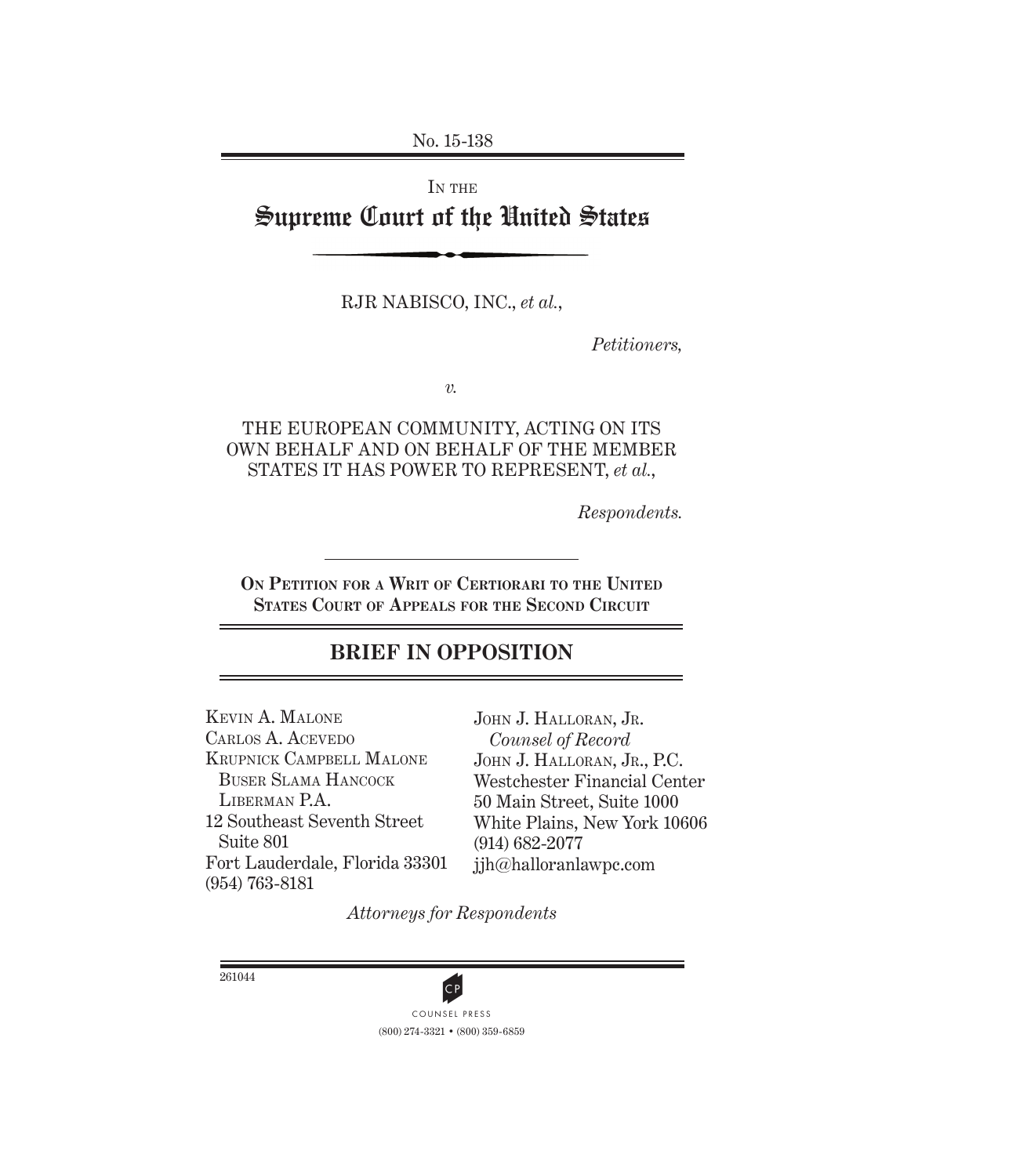### **QUESTION PRESENTED**

Petitioners, Reynolds American Inc. and associated entities ("Reynolds"), have directed a U.S.-based scheme to sell and distribute U.S.-made cigarettes to and through organized crime, sanctioned regimes, and terrorist groups, and laundered and repatriated the criminal proceeds through U.S. financial institutions. The main objective of this case is equitable relief under State common law in order to enjoin and deter Reynolds' damaging and dangerous conduct. The district court dismissed the Complaint, the Second Circuit unanimously reversed and remanded and, in this interlocutory posture, Reynolds now seeks review. The restated question presented is:

Whether the Second Circuit properly held that the Complaint sufficiently pled RICO claims for purposes of Rule 12(b)(6) of the Federal Rules of Civil Procedure where the court determined: (i) the conduct alleged clearly states a domestic cause of action arising from violations of the predicate statutes of wire fraud, mail fraud and the Travel Act; (ii) plaintiffs have pled a domestic investment of racketeering proceeds; and (iii) plaintiffs adequately alleged violations of the money laundering and material support of terrorism statutes based on the circumstances alleged in the Complaint.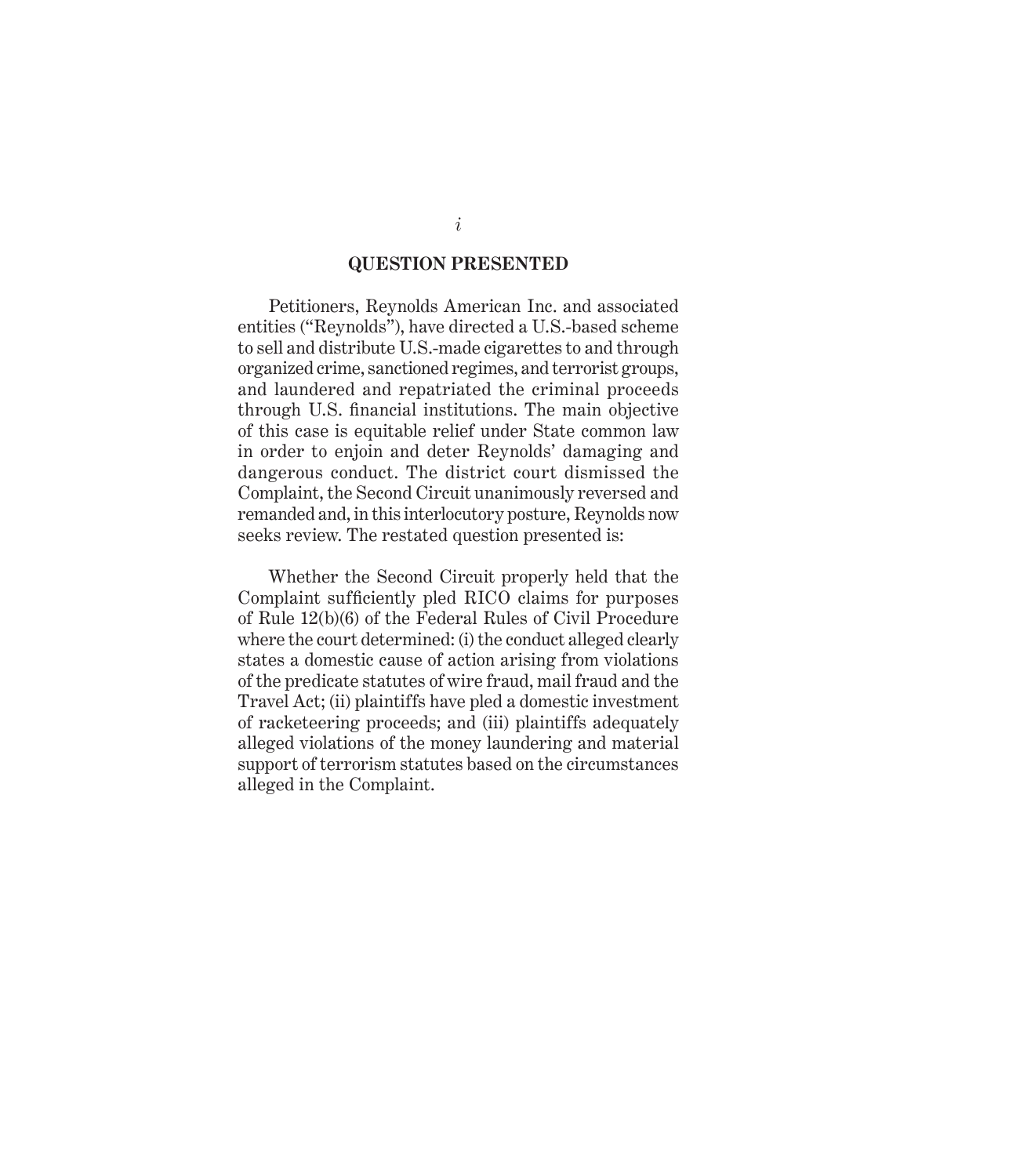# **TABLE OF CONTENTS**

|    |    | Page                                                                                                               |
|----|----|--------------------------------------------------------------------------------------------------------------------|
|    |    | QUESTION PRESENTED                                                                                                 |
|    |    | TABLE OF CONTENTS ii                                                                                               |
|    |    | TABLE OF CITED AUTHORITIES                                                                                         |
|    |    | STATEMENT OF THE CASE $\,\ldots\ldots\ldots\ldots\ldots\ldots\ldots\,$                                             |
| A. |    | Factual Background1                                                                                                |
| B. |    | Proceedings Below 4                                                                                                |
|    | 1. | The District Court's Decisions 4                                                                                   |
|    | 2. |                                                                                                                    |
|    | 3. | The Amicus Curiae Intervention of<br>the United States $\dots\dots\dots\dots\dots\dots\dots\dots$                  |
|    | 4. | The Second Circuit's Main Opinion 7                                                                                |
|    | 5. | The Second Circuit's Per Curiam<br>Opinion $\ldots \ldots \ldots \ldots \ldots \ldots \ldots \ldots \ldots \ldots$ |
|    | 6. | The Second Circuit's Denial of Rehearing                                                                           |

# *ii*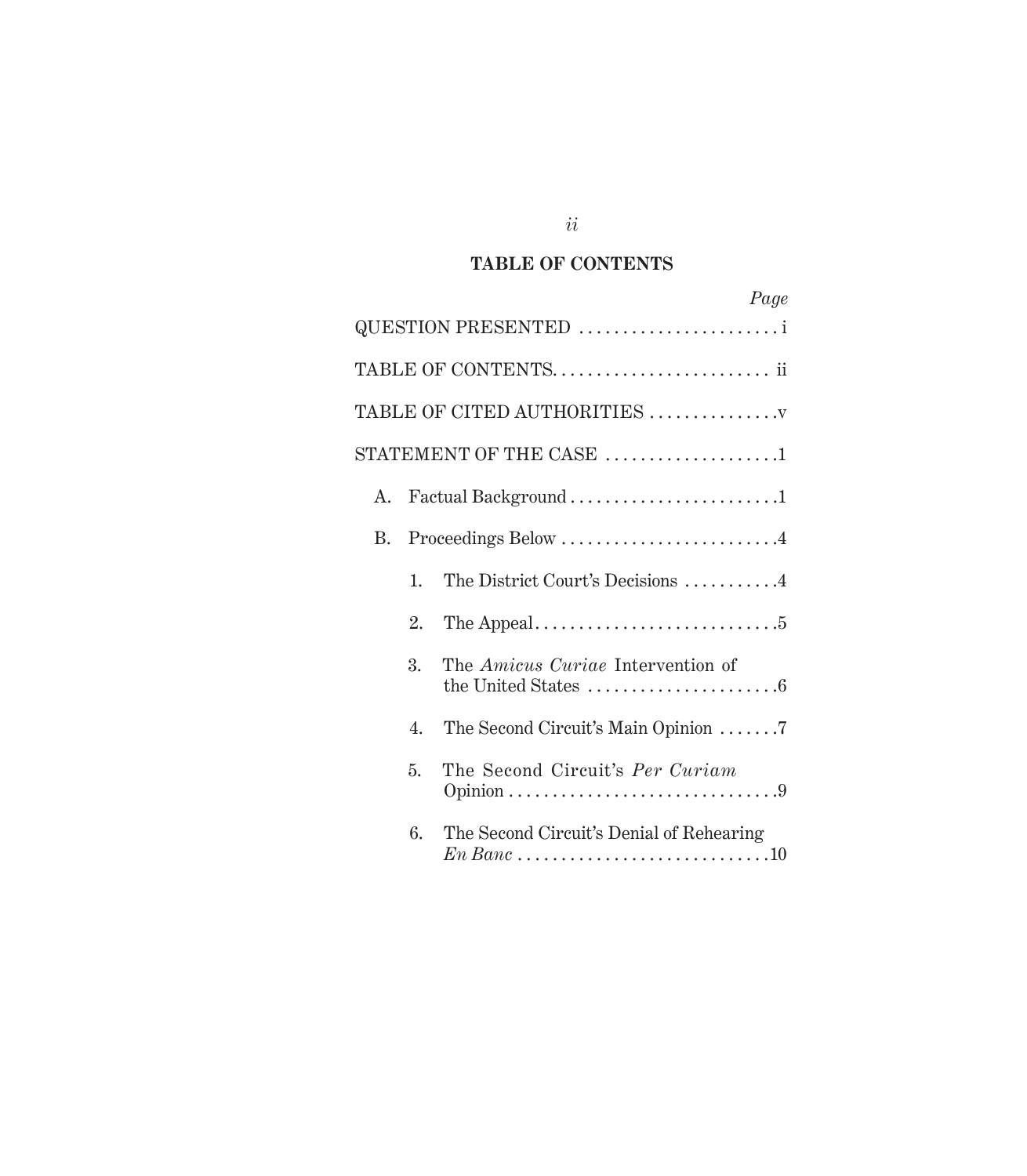# *Table of Contents*

|     |         | Page                                                                                                     |  |
|-----|---------|----------------------------------------------------------------------------------------------------------|--|
|     |         | REASONS FOR DENYING THE PETITION 10                                                                      |  |
| I.  |         | This Case Is A Poor Vehicle To Address<br>Extraterritoriality $\dots\dots\dots\dots\dots\dots\dots\dots$ |  |
|     | $A_{-}$ | RICO Extraterritoriality Is Not<br>Squarely Presented 10                                                 |  |
|     | B.      | This Case Is In An Interlocutory And<br>Fluid Posture13                                                  |  |
|     | C.      | The Fact-Bound, Rule 12(b)(6) Decision<br>Below Has Limited Impact16                                     |  |
| II. |         | The Question Presented Does Not Warrant                                                                  |  |
|     | A.      | There Is No Genuine Conflict With The<br>Law Of The Ninth Circuit $\ldots \ldots \ldots \ldots 18$       |  |
|     | B.      | The Second Circuit Correctly Applied<br>$Morrison$ 24                                                    |  |
|     |         | (a) The Second Circuit's Decision Is<br>Rooted In RICO's Text24                                          |  |
|     |         | (b) The Second Circuit Correctly<br>Construed RICO As A Whole26                                          |  |

# *iii*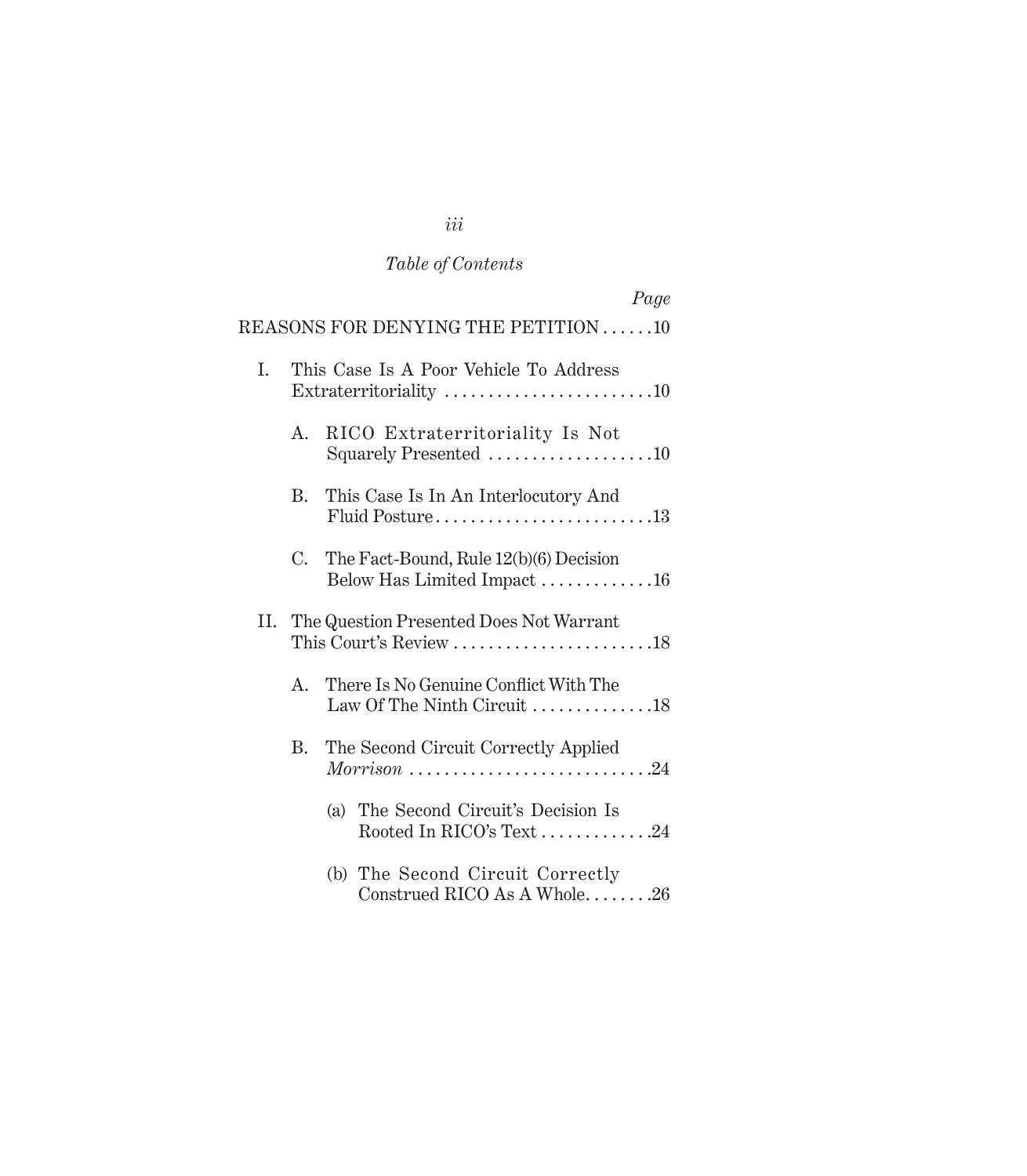# *Table of Contents*

| Page                                                                           |
|--------------------------------------------------------------------------------|
| (c) The Second Circuit's Decision Is<br>Reinforced By RICO's History 32        |
| (d) The Second Circuit Correctly<br>Rejected the "Domestic Injury"<br>Limit 34 |
|                                                                                |

*iv*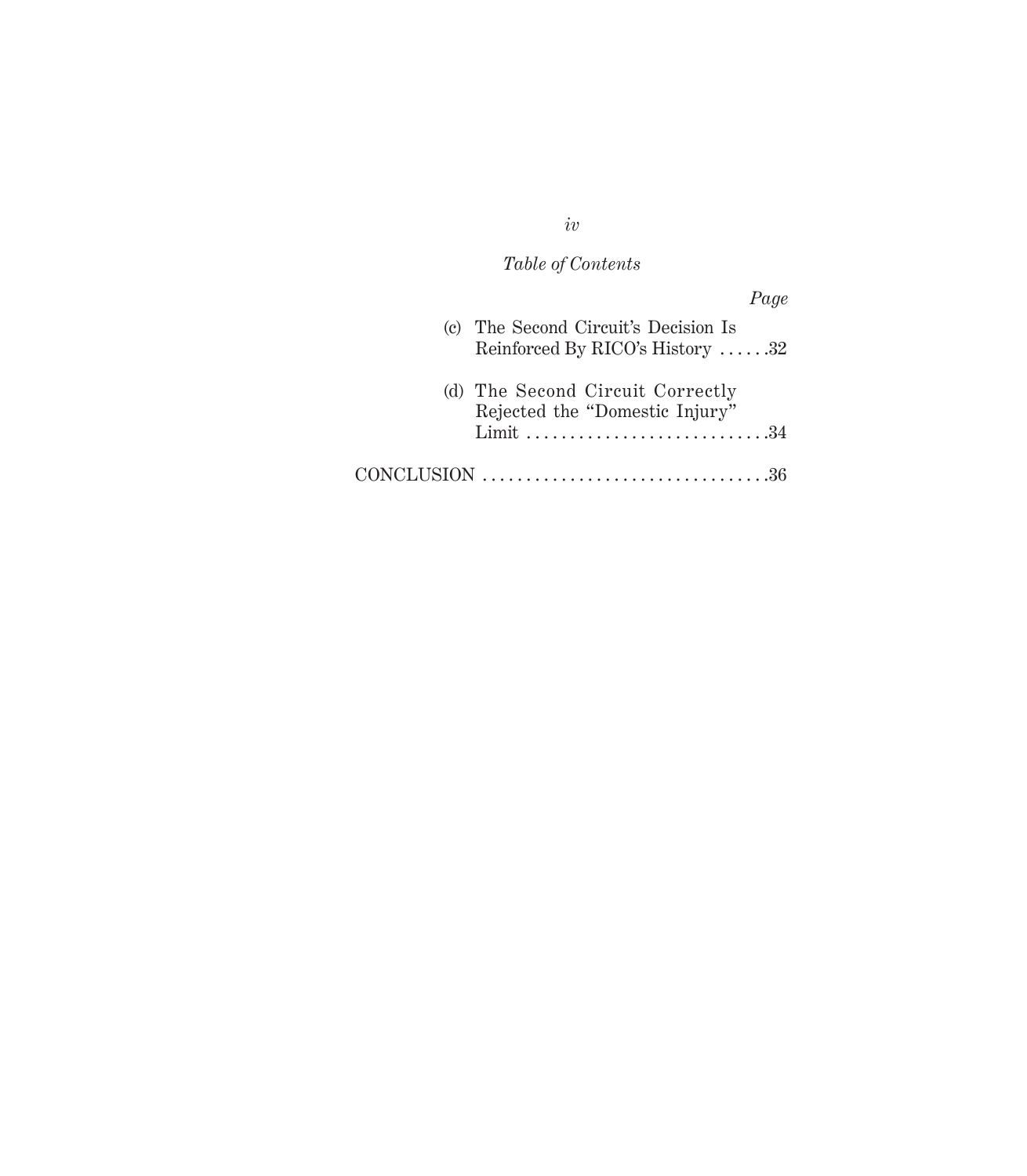# **TABLE OF CITED AUTHORITIES**

# **CASES**

| Aaron v. SEC,                                                                  |
|--------------------------------------------------------------------------------|
| Basic Inc. v. Levinson,                                                        |
| Boise Cascade Corp. v. United States EPA,                                      |
| Branch v. Smith,                                                               |
| Bridge v. Phoenix Bond & Indemnity Co.,                                        |
| Brotherhood of Locomotive Firemen v.<br>Bangor & Aroostook R.R.,               |
| CGC Holding Co., LLC v. Broad & Cassel,                                        |
| Chua Han Mow v. United States,<br>730 F.2d 1308 (9th Cir. 1984), cert. denied, |
| EEOC v. Arabian Am. Oil Co.,                                                   |

*v*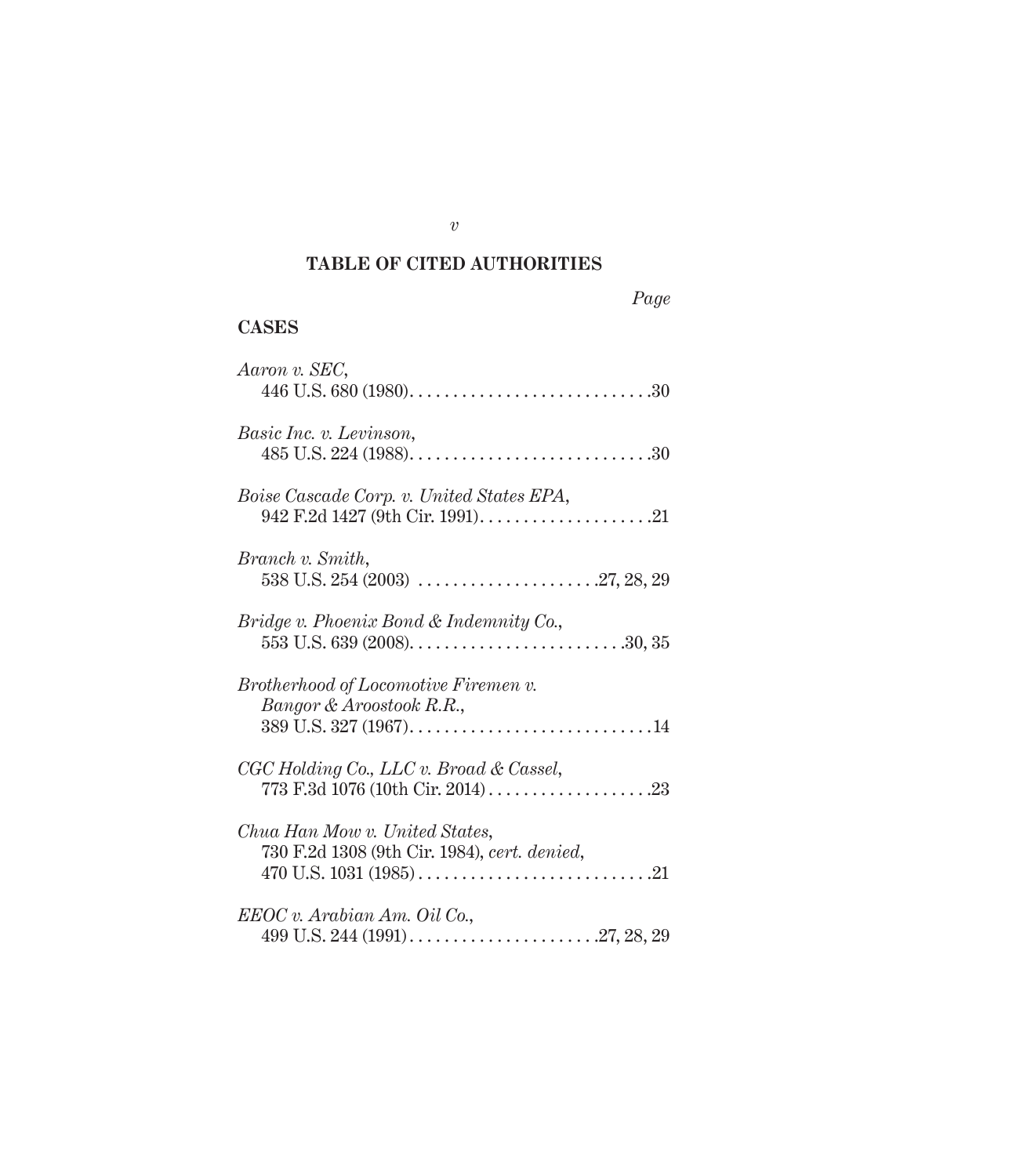# *Cited Authorities*

| Page                                                                                                                                                                                                                            |
|---------------------------------------------------------------------------------------------------------------------------------------------------------------------------------------------------------------------------------|
| European Community v. RJR Nabisco, Inc.,<br>355 F.3d 123 (2d Cir. 2004), vacated and<br>$remanded, 544$ U.S. $1012$ (2005), opinion<br><i>reinstated</i> , 424 F.3d 175 (2d Cir. 2005),<br>cert. denied, 546 U.S. 1092 (2006) 1 |
| Garcia v. Brockway,                                                                                                                                                                                                             |
| H. J. Inc. v. Nw. Bell Tel. Co.,                                                                                                                                                                                                |
| Hamilton-Brown Shoe Co. v. Wolf Bros. & Co.,                                                                                                                                                                                    |
| <i>Hartford Fire Ins. Co. v. Cal.</i> ,                                                                                                                                                                                         |
| Hourani v. Mirtchev,<br>2015 U.S. App. LEXIS 13342                                                                                                                                                                              |
| Joseph v. United States,                                                                                                                                                                                                        |
| Laydon v. Mizuho Bank, Ltd.,<br>2015 U.S. Dist. LEXIS 44126                                                                                                                                                                     |
| Leocal v. Ashcroft,                                                                                                                                                                                                             |

*vi*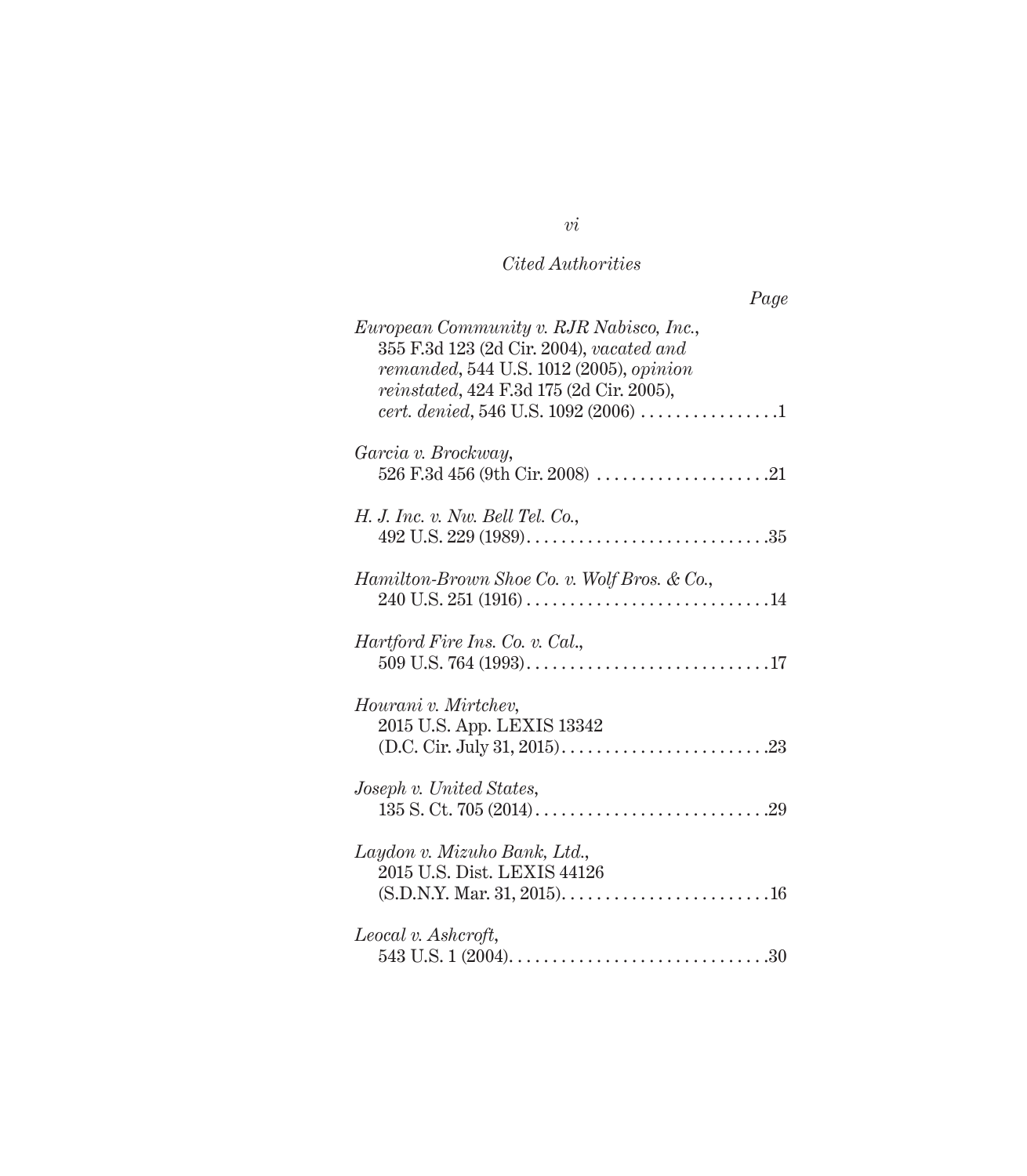# *Cited Authorities*

| Page                                                                                                                                                            |
|-----------------------------------------------------------------------------------------------------------------------------------------------------------------|
| Major League Baseball Players Ass'n v. Garvey,                                                                                                                  |
| Mitsui O.S.K. Lines, Ltd. v.<br>Seamaster Logistics, Inc.,<br>871 F. Supp. 2d 933 (N.D. Cal. 2012),<br>remanded on other grounds,<br>2015 U.S. App. LEXIS 11574 |
| Morrison v. National Australia Bank Ltd.,                                                                                                                       |
| National Organization for Women, Inc. v.<br>Scheidler,                                                                                                          |
| NCAA v. Smith,                                                                                                                                                  |
| Norex Petroleum Ltd. v. Access Indus., Inc.,                                                                                                                    |
| Office of Senator Mark Dayton v. Hanson,                                                                                                                        |
| Pasquantino v. United States,                                                                                                                                   |

# *vii*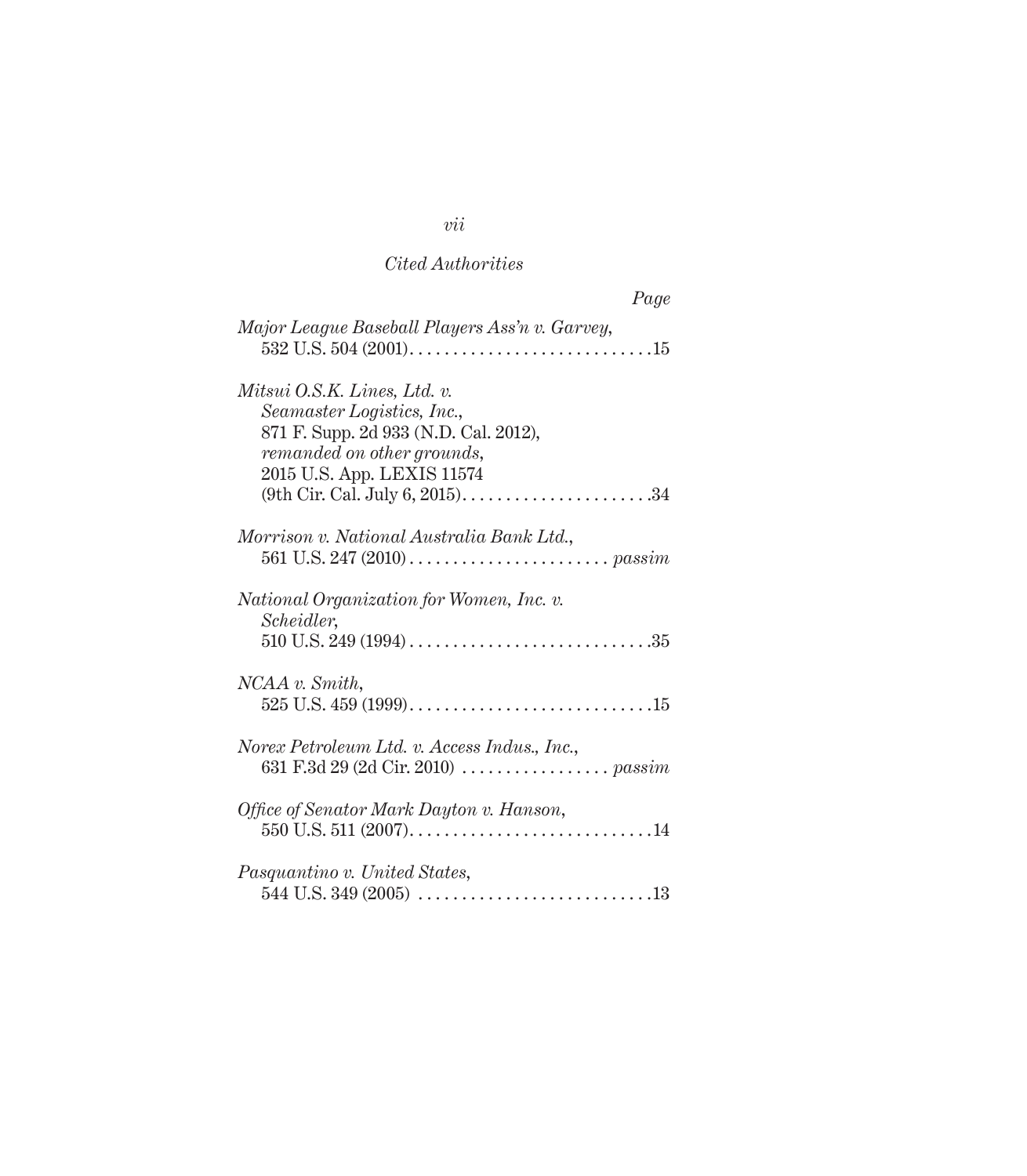# *viii*

# *Cited Authorities*

| Page                                                                                                                                   |
|----------------------------------------------------------------------------------------------------------------------------------------|
| Petroleos Mexicanos v. Hewlett-Packard Co.,<br>No. 14-cv-05292-BLF, ECF No. 60                                                         |
| Petroleos Mexicanos v. SK Eng'g & Constr. Co.,<br>572 Fed. Appx. 60, 2014 U.S. App. LEXIS<br>13496 (2d Cir. 2014), reh'g denied, Order |
| Pfizer, Inc. v. Gov't of India,                                                                                                        |
| Poulos v. Caesars World, Inc.,<br>379 F.3d 654 (9th Cir. 2004) $\ldots \ldots \ldots \ldots \ldots \ldots \ldots$                      |
| SEC v. Berger,<br>322 F.3d 187 (2d Cir. 2003) 34                                                                                       |
| Sedima, S.P.R.L. v. Imrex Co.,                                                                                                         |
| Small v. United States,                                                                                                                |
| United States v. Ali,                                                                                                                  |
| United States v. Chao Fan Xu,<br>706 F.3d 965 (9th Cir. 2013). passim                                                                  |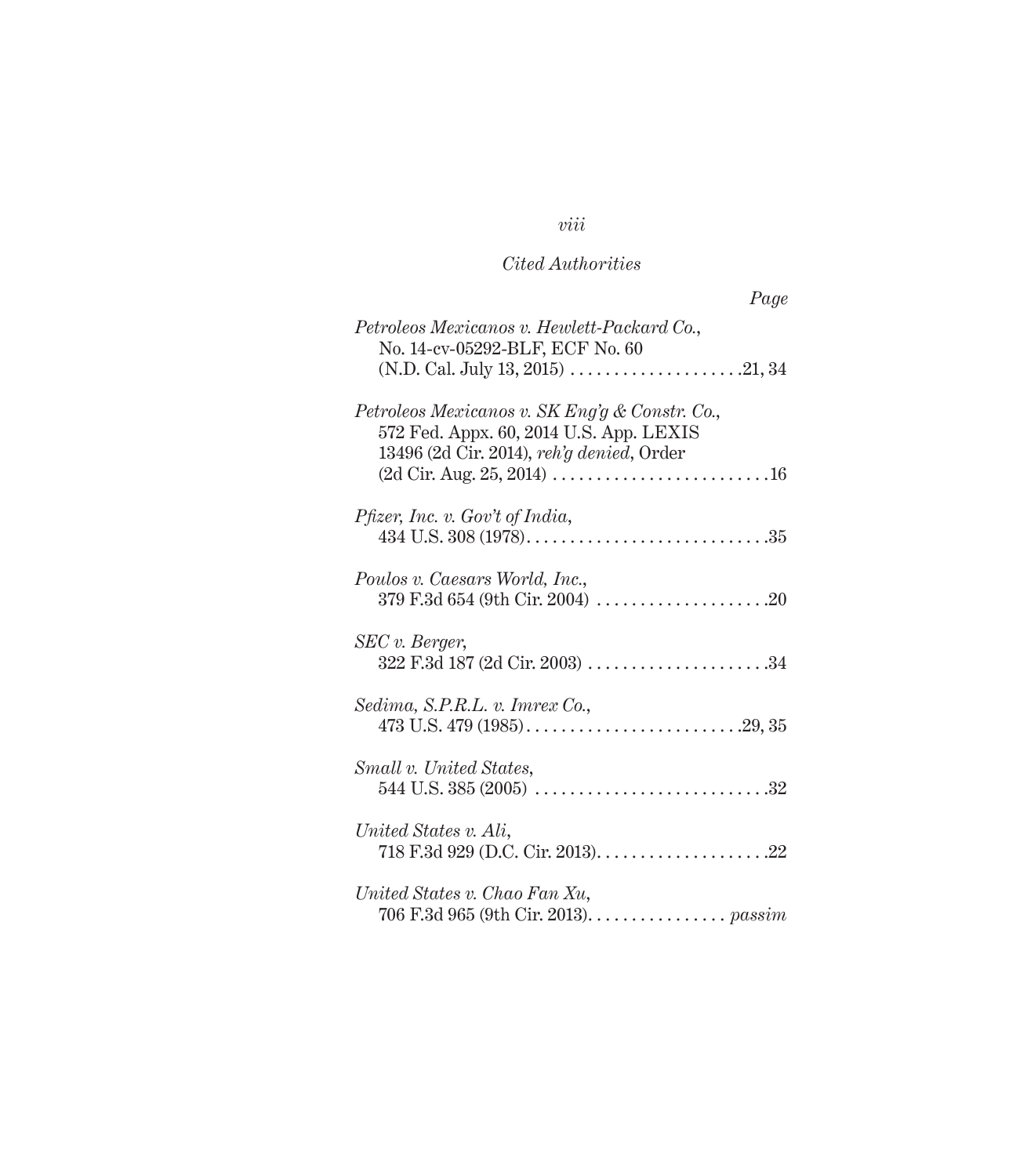# *Cited Authorities*

| Page                                                                        |
|-----------------------------------------------------------------------------|
| United States v. Felix-Gutierrez,                                           |
| United States v. Hill,                                                      |
| United States v. Kazzaz,<br>592 F. App'x 553 (9th Cir. 2014), cert. denied, |
| United States v. Lawrence,<br>727 F.3d 386 (5th Cir. 2013), cert. denied,   |
| United States v. Layton,                                                    |
| United States v. Neal,                                                      |
| United States v. Prevezon Holdings Ltd.,<br>2015 U.S. Dist. LEXIS 104204    |
| United States v. Rone,<br>598 F.2d 564 (9th Cir. 1979), cert. denied,       |
| United States v. Shibin,<br>722 F.3d 233 (4th Cir. 2013), cert. denied,     |

*ix*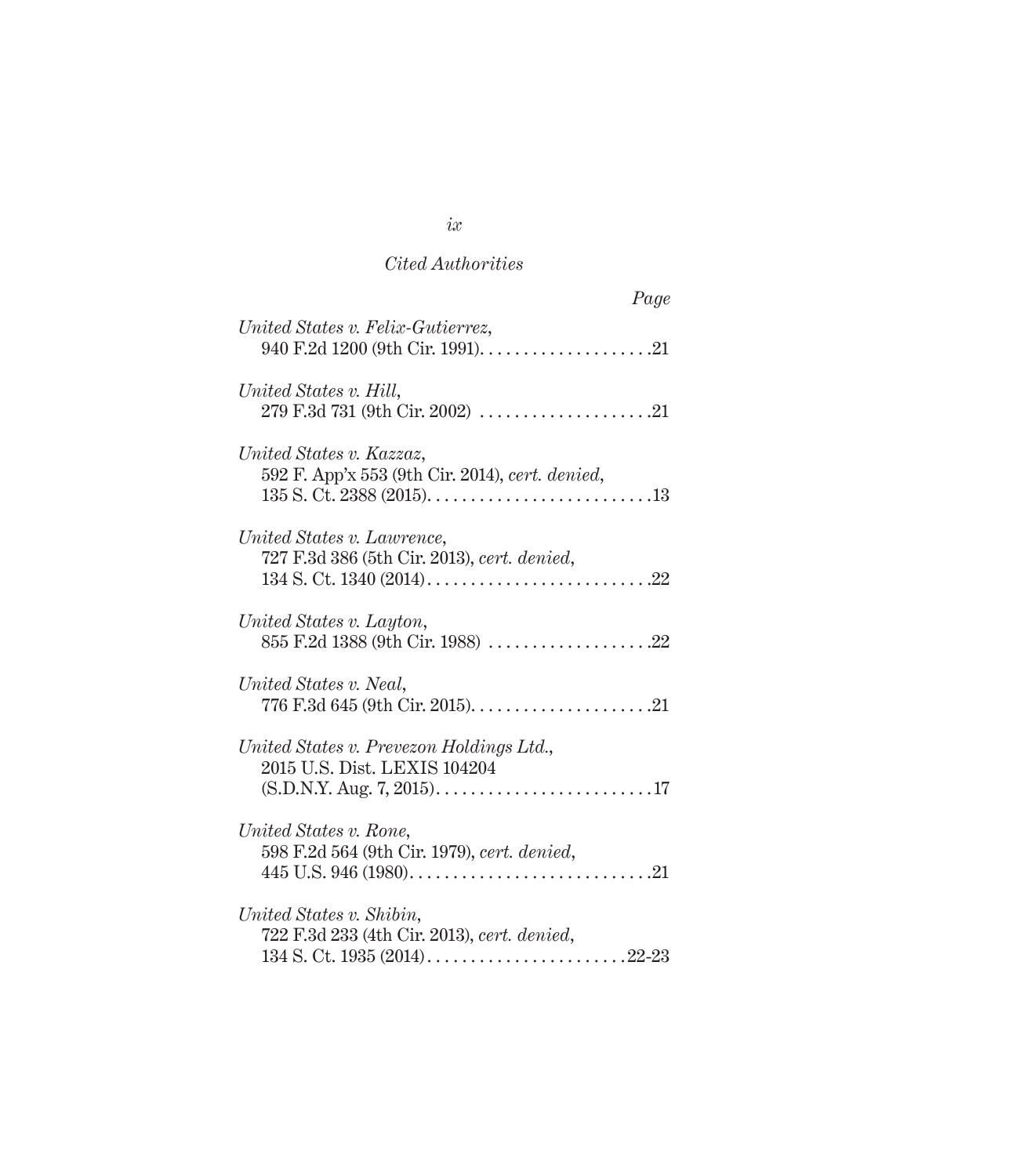# *Cited Authorities*

| Page |
|------|
|      |
|      |
|      |
|      |
|      |
|      |
|      |
|      |
|      |
|      |
|      |
|      |
|      |
|      |

# **STATUTES AND OTHER AUTHORITIES**

*x*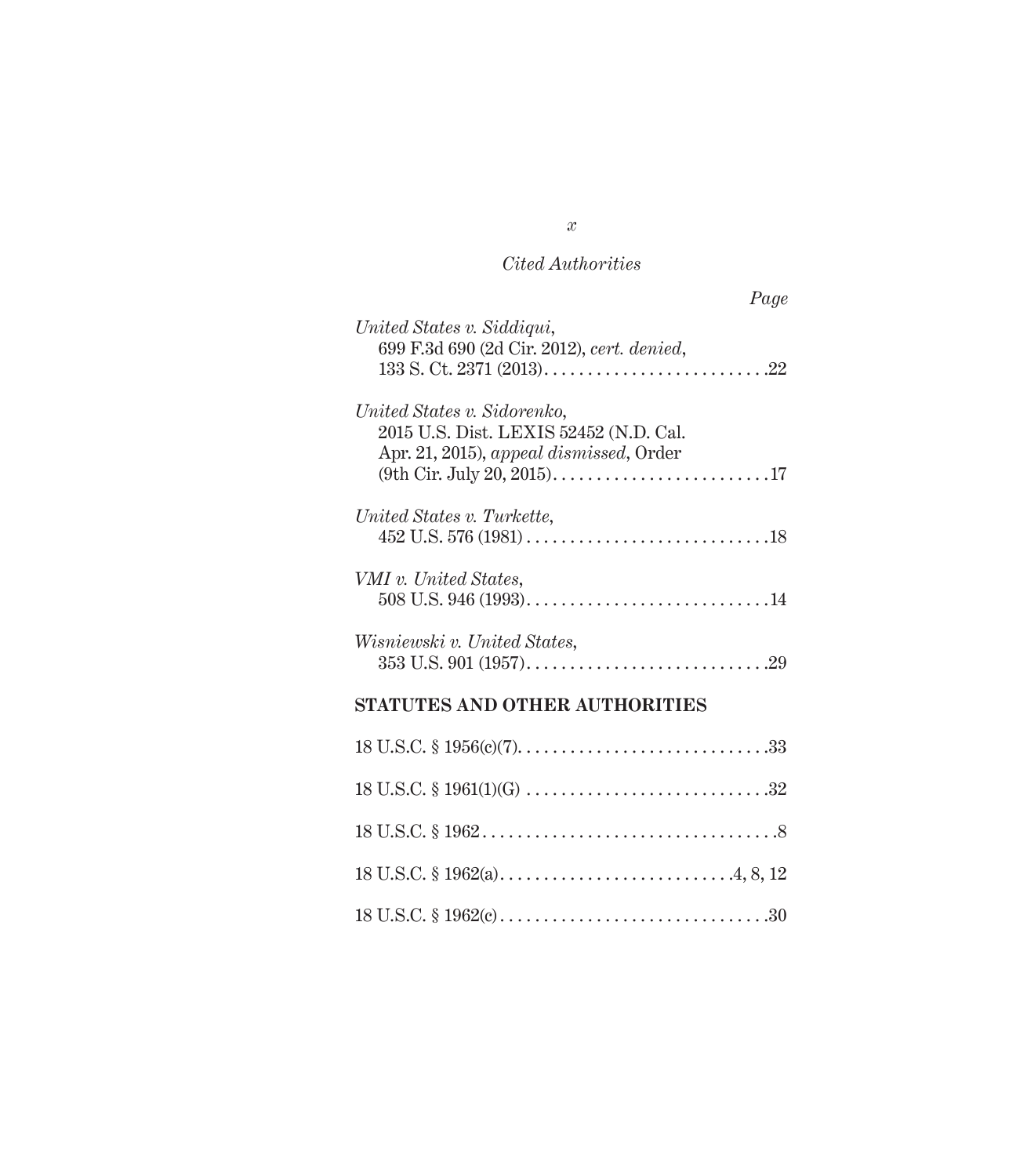| 147 Cong. Rec. H7198 (daily ed. Oct. 23, 2001) 33                                                                                                                                    |
|--------------------------------------------------------------------------------------------------------------------------------------------------------------------------------------|
| 147 Cong. Rec. S11028-29 (daily ed. Oct. 25, 2001) 33                                                                                                                                |
| Pub. L. No. 107-56, § 315, 115 Stat. 272                                                                                                                                             |
| Pub. L. No. 107-56, § 813, 115 Stat. 272                                                                                                                                             |
| Securities and Exchange Act of 1934, $\S 10(b)$ 27, 34                                                                                                                               |
| Mark Hamblett, Circuit Declines En Banc Review of<br>RJR Nabisco Ruling, N.Y.L.J., April 14, 2015  16                                                                                |
| Report of the House Committee on the<br>Judiciary, H. Rept. 107-236 on H.R. 2975<br>$(Part 1) (Oct. 11, 2001) \ldots \ldots \ldots \ldots \ldots \ldots \ldots \ldots \ldots 32, 33$ |
| Stephen M. Shapiro et al., Supreme Court<br>$Practice (10th ed. 2013) \dots (1013)$                                                                                                  |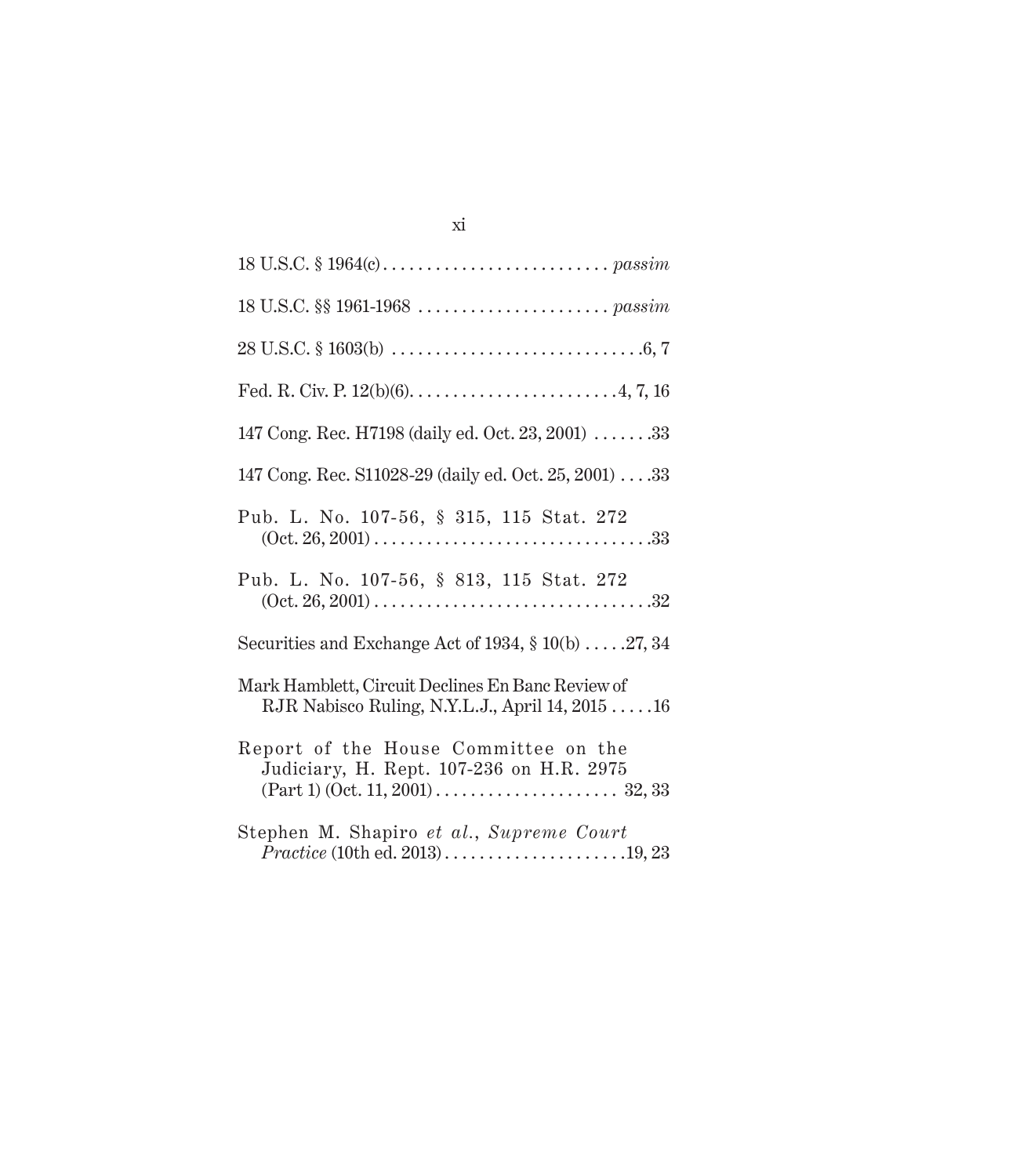### **STATEMENT OF THE CASE**

#### **A. Factual Background**

For many years, Reynolds has sold cigarettes through organized crime, money launderers, and sanctioned regimes.<sup>1</sup> To combat this scheme, the European Community and 26 of its Member States ("Plaintiffs") filed this action in the District Court for the Eastern District of New York in 2002. The core of the case is Plaintiffs' claim for equitable relief under New York's common law, which is binding by stipulation with respect to the State law claims. The State common law claims include fraud, public nuisance/damages, public nuisance/injunctive relief, unjust enrichment, negligence, negligent misrepresentation, conversion, and money had and received. Plaintiffs also alleged civil claims under the Racketeer Influenced and Corrupt Organizations Act (RICO), 18 U.S.C. 1961-1968, and federal common law. The Second Circuit's summary of the Complaint's factual background (Pet.App. 3a- 5a, 16a-23a, 13a-14a n.5) is adopted herein. A brief summary of the principal domestic allegations is appropriate, however, because Reynolds overlooks the inherently domestic nature of the RICO claims, and disregards the holding of the unanimous Second Circuit that "the conduct alleged here clearly states a *domestic* cause of action." Pet.App. 23a (emphasis added).

<sup>1.</sup> The Complaint is found in Petitioners' Appendix ("Pet. App.") at 131a. This case is preceded by related litigation among the parties. *European Community v. RJR Nabisco, Inc.*, 355 F.3d 123 (2d Cir. 2004) (Sotomayor, J.), *vacated and remanded,*  544 U.S. 1012 (2005), *opinion reinstated*, 424 F.3d 175 (2d Cir. 2005) (Sotomayor, J.), *cert. denied*, 546 U.S. 1092 (2006).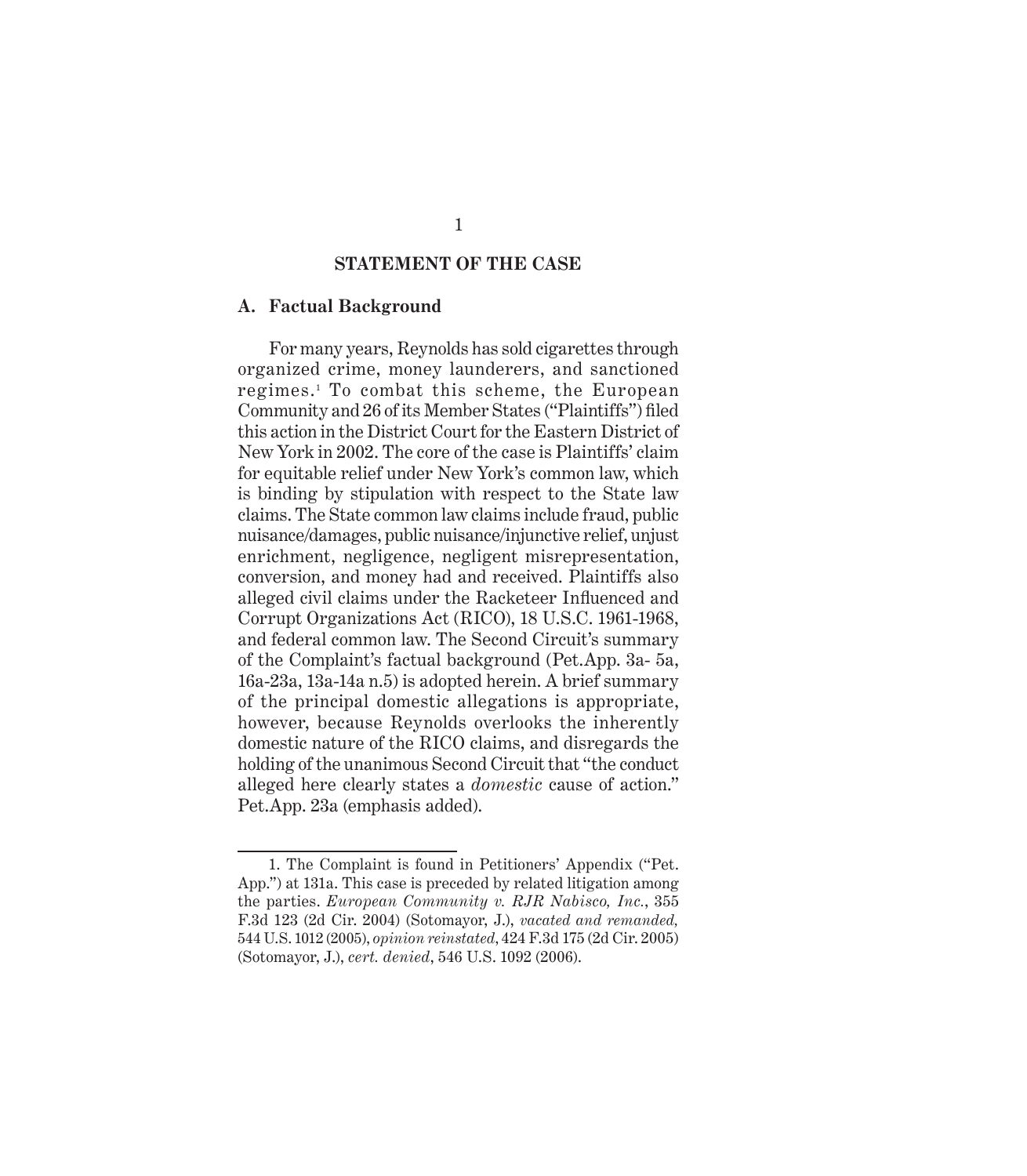#### *Overview*

All of the Reynolds defendants are U.S. companies, incorporated in the United States, with headquarters, operations, and manufacturing facilities located throughout the United States. Pet.App. 140a-150a. Reynolds distributed U.S.-manufactured products through U.S. ports into criminal channels (*see*, *e.g.*, Pet.App. 158a-159a, 162a-164a, 177a-181a, 194a) and received criminal proceeds in payment in the Reynolds defendants' accounts in the United States. *See*, *e.g.*, Pet. App. 134a, 175a, 200a, 201a. "The vast majority of the activities of the [Reynolds] DEFENDANTS that are the subject matter of [the] complaint, including management decisions and direction of the schemes, are conducted by the [Reynolds] DEFENDANTS in the United States and, more particularly, from the [Reynolds] DEFENDANTS' offices in the State and City of New York." Pet.App. 203a-204a.

#### *Domestic Pattern of Racketeering Activity*

As stated by the Second Circuit, the Complaint alleged that Reynolds "orchestrated a global money-laundering scheme *from the United States* by sending employees and communications abroad." Pet.App. 21a (emphasis added). For example, "RJR 'communicated . . . with [its] coconspirators on virtually a daily basis by means of *U.S. interstate* and international wires as a means of obtaining orders for cigarettes, arranging for the sale and shipment of cigarettes, and arranging for and receiving payment for the cigarettes in question'" (Pet.App. 21a) (emphasis added), which payments included criminal proceeds that were remitted to Reynolds' accounts *in the United States*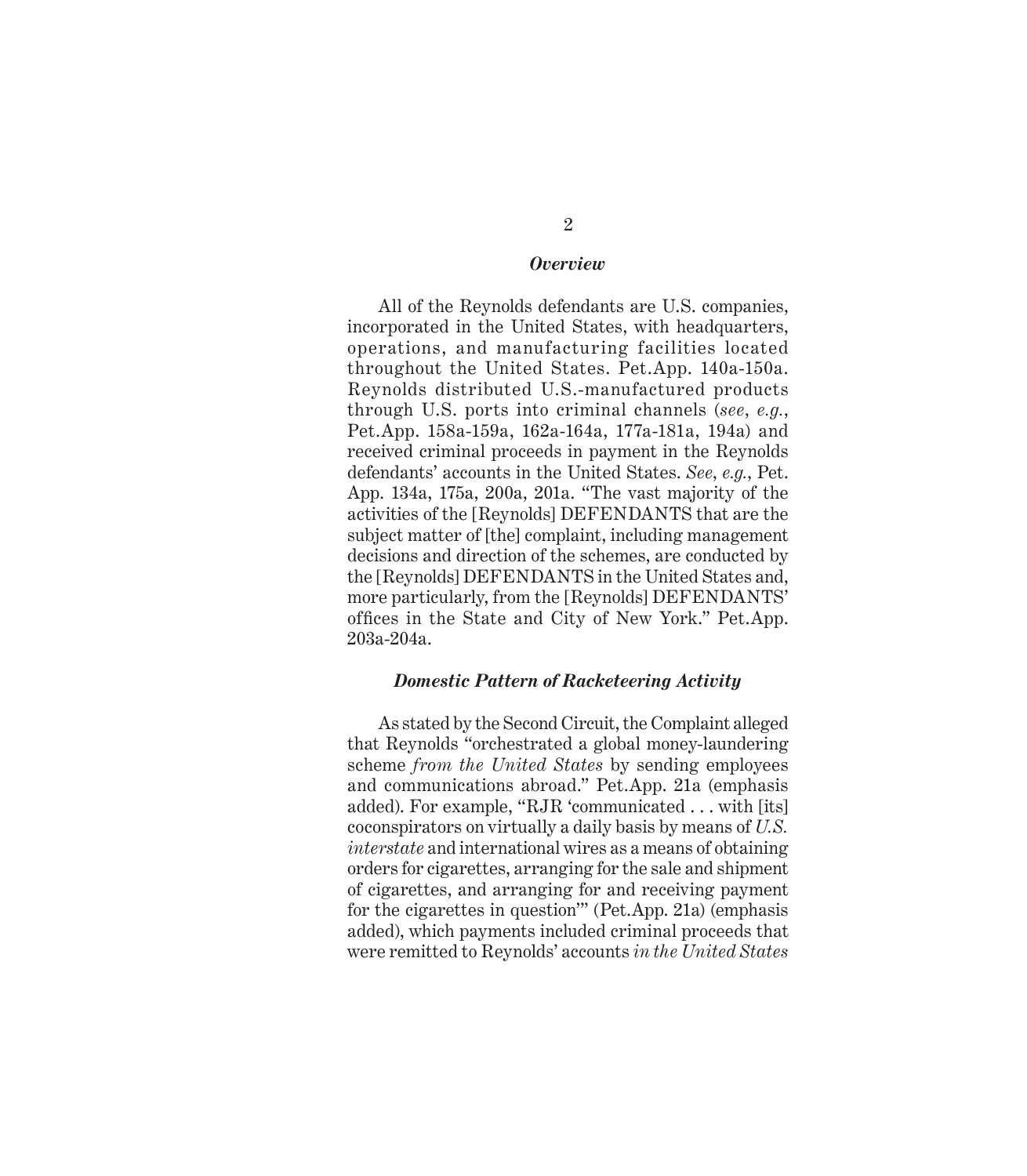(Pet.App. 134a, 175a, 200a-201a), and specifically in *New York City*. Pet.App. 134(a) (emphasis added). "RJR and its coconspirators 'utilized the *interstate* and international mail and wires, and other means of communication, to prepare and transmit documents that intentionally misstated the purchases of the cigarettes in question so as to mislead the authorities *within the United States*, the European Community, and the Member States.'" Pet.App. 21a (emphasis added); *see also* Pet.App. 202(a) ("Large volumes of false documents have been filed with the United States Customs Service and the Bureau of Alcohol, Tobacco and Firearms by the RJR DEFENDANTS and/ or their coconspirators. The purpose of these filings was to deceive the United States Customs Service and the Bureau of Alcohol, Tobacco and Firearms and allow the criminal activity to continue"). "The Complaint alleges that 'the *U.S. mails and wires* are used by [RJR] to bill and pay for the cigarettes, to confirm billing and payment for the cigarettes, to account for the payment of the cigarettes to [RJR] and [its] subsidiaries, and to maintain an accounting of the proceeds received by [RJR] from the sale of the cigarettes, with said proceeds ultimately being returned to [RJR] *in the United States*.'" Pet.App. 21a-22a (emphasis added). "The Complaint furthermore alleges: . . . RJR executives traveled *from the United States* to Europe and South America to meet with, entertain, and maintain relations with RJR's criminal customers." Pet. App. 22a (emphasis added).

### *Domestic Investment/Acquisition: "Domestic Operations of Brown & Williamson"*

In 2004, Reynolds invested its repatriated racketeering proceeds to acquire "the domestic operations of Brown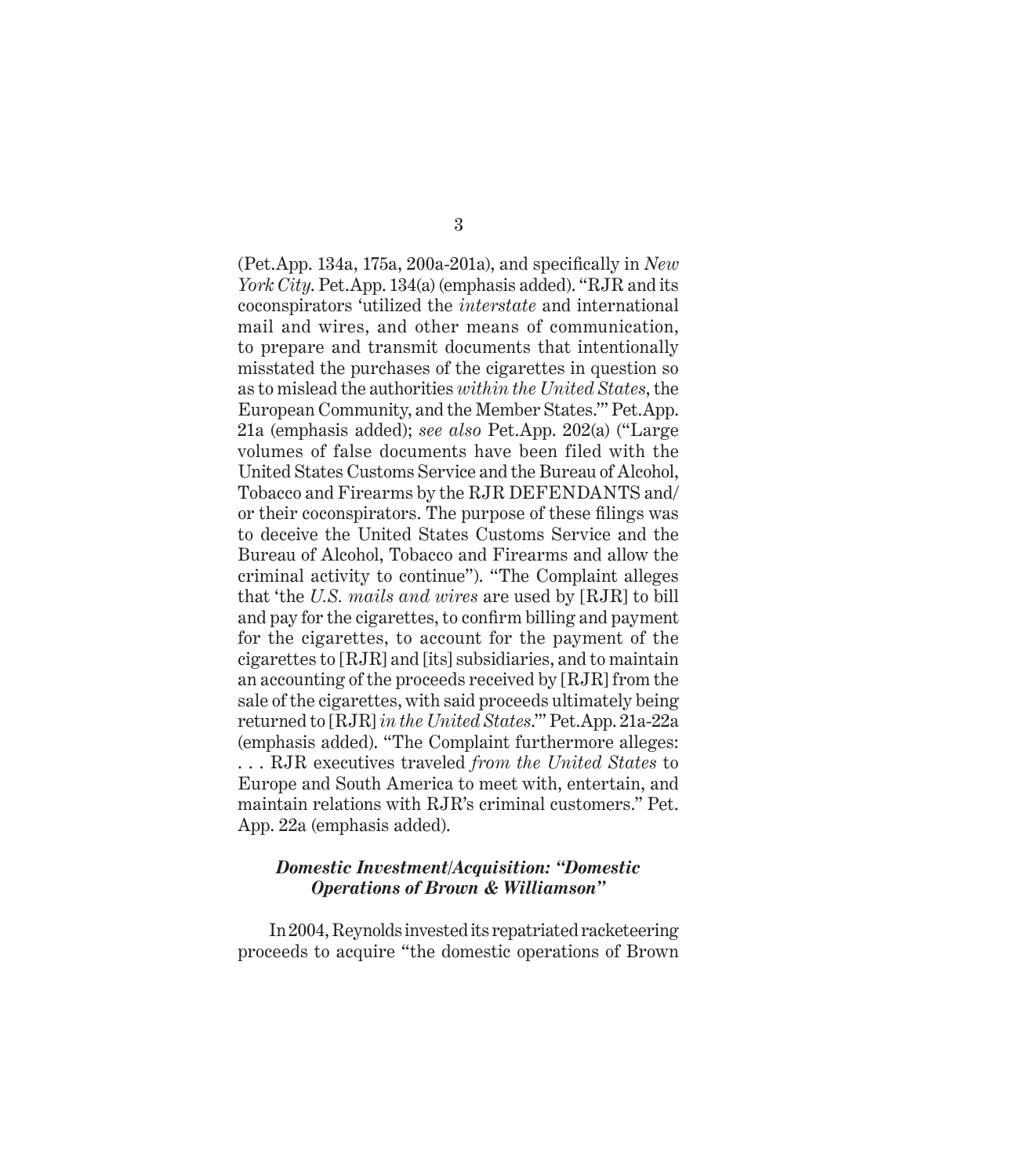& Williamson." Pet.App. 188a-190a. This investment and acquisition was specifically designed by the Reynolds defendants to enable them to "continue and build upon" their money-laundering "enterprise" and "make use of . . . the domestic operations of Brown & Williamson, for the purpose of expanding upon their illegal cigarette sales and money-laundering activities." Pet.App. 189a. The Second Circuit determined that the Complaint sufficiently pled "that RJR acquired Brown & Williamson Tobacco 'for the purpose of expanding upon their illegal cigarette sales and money-laundering activities'" (Pet.App. 5a) and twice held that such allegations stated a claim under 18 U.S.C. 1962(a). *See* Pet.App. 13a-14a n.5; Pet.App. 57a n.1.

#### **B. Proceedings Below**

#### **1. The District Court's Decisions**

On April 30, 2010, Reynolds moved to dismiss the RICO claims under Fed. R. Civ. P. 12(b)(6). In 2010, this Court decided *Morrison v. National Australia Bank Ltd.*, 561 U.S. 247 (2010), and the Second Circuit summarily applied *Morrison* to RICO in a brief, *per curiam* opinion. *Norex Petroleum Ltd. v. Access Indus., Inc.*, 631 F.3d 29 (2d Cir. 2010) (*per curiam*). The district court ordered supplemental briefing to address *Morrison* and *Norex*, and the juridical status of the European Community. On March 8, 2011, the district court dismissed the RICO claims under Fed. R. Civ. P. 12(b)(6) on the ground that RICO has no application to activity outside the territory of the United States and cannot apply to a foreign enterprise. Pet.App. 37a-54a. On May 13, 2011, the district court dismissed the State common law claims on the ground that the court lacked diversity jurisdiction. Pet.App. 2a.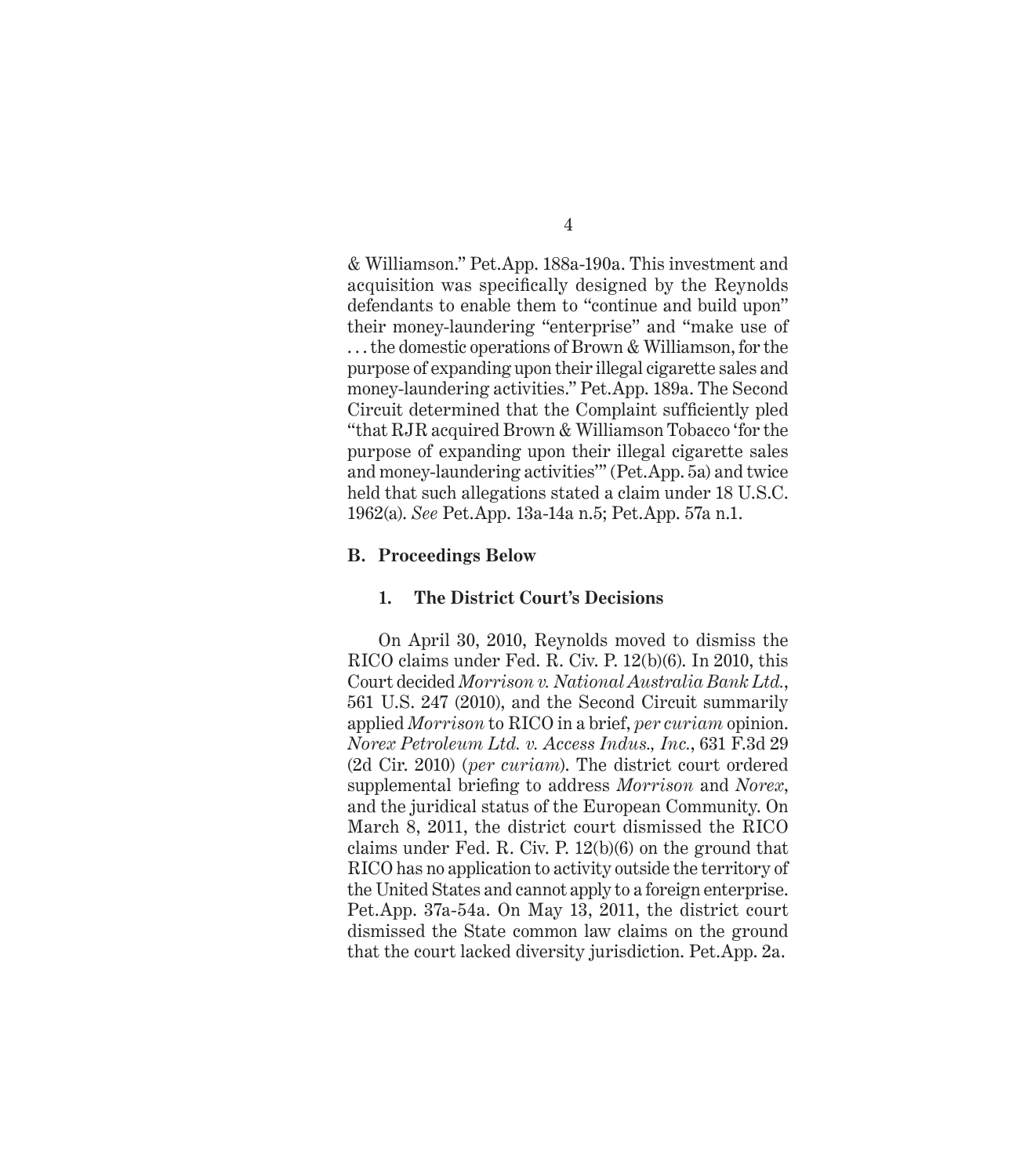## **2. The Appeal**

On appeal, Plaintiffs underscored: "The main objective of this action is to obtain enforceable equitable relief that will enjoin the scheme, and compel RJR to adopt the same standards of corporate conduct already embraced by other large multinational tobacco companies, which have already entered into cooperation agreements with the EC and all of its Member States." 2d Cir. Dkt. ECF No. 52 at 4. Plaintiffs' principal argument was that the European Community met the statutory prerequisites for diversity jurisdiction.

Plaintiffs argued that their RICO claims were *domestic* in nature and should not have been dismissed as extraterritorial. *See* 2d Cir. Dkt. ECF No. 52 at 48-49 ("Plaintiffs' RICO claims seek to eradicate a U.S.-based organized criminal conspiracy and thus fall well within RICO's purview under *Norex*. The racketeering activities giving rise to Plaintiffs' claims -- including the pattern of racketeering activity, and the use of its proceeds to commit RICO violations -- occurred in the United States") (citations omitted). Plaintiffs further argued that, even if RICO were limited to domestic enterprises, the Complaint sufficiently alleged that a domestic enterprise was at the heart of the RICO conspiracy. *Id.* at 53 ("the RJR Defendants (U.S. citizens) used and invested the proceeds of racketeering activity, which were repatriated to them in the United States through financial institutions in New York City, to acquire a *domestic* enterprise, namely the U.S.-based 'domestic operations of Brown & Williamson, for the purpose of expanding upon [RJR's] illegal cigarette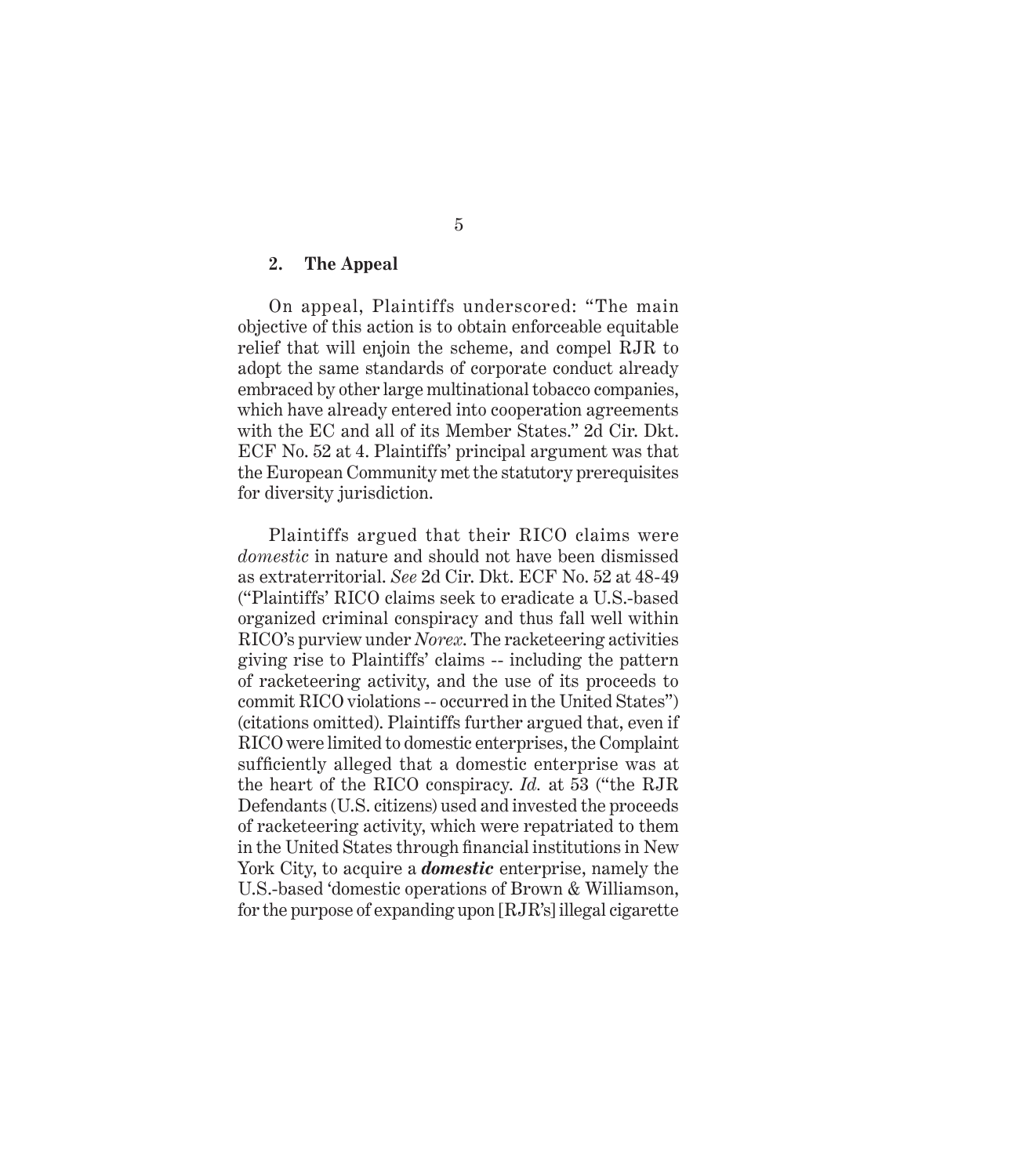sales and money-laundering activities") (emphasis in original) (citations omitted).2

## **3. The** *Amicus Curiae* **Intervention of the United States**

On October 7, 2011, the United States intervened as *amicus curiae* in the Second Circuit. 2d Cir. Dkt. ECF No. 63. In its *amicus curiae* brief, signed by the Department of Justice and Department of State, the United States maintained, *inter alia*: (1) the European Community is an "agency or instrumentality" of its Member States within the meaning of the FSIA, and thus a "foreign state" within the meaning of the diversity statute (*id.* at 23-29); (2) RICO claims are territorial either if the enterprise is located or operating within the United States or if the pattern of racketeering occurs within the United States (*id*. at 9-20); and (3) "the United States believes that RICO meets *Morrison's* requirement of a 'clear indication of an extraterritorial application' in part because some of RICO's predicate crimes can only be violated by extraterritorial conduct." *Id.* at 9-10 n.3 (citations omitted). The United States limited its discussion of RICO to its application in the governmental context and declined to "opine on whether the EC's RICO claims are territorial under the standard we propose." *Id.* at 20 n.7.

On February 24, 2012, the appeal was argued before the Second Circuit (Leval, Hall, Sack, JJ.). On March 2,

<sup>2.</sup> Plaintiffs also argued that the district court erred in denying leave to amend the complaint to bolster material domestic allegations in the aftermath of *Morrison* (*id.* at 54-58) and in dismissing the federal common law claims. *Id.* at 59-61.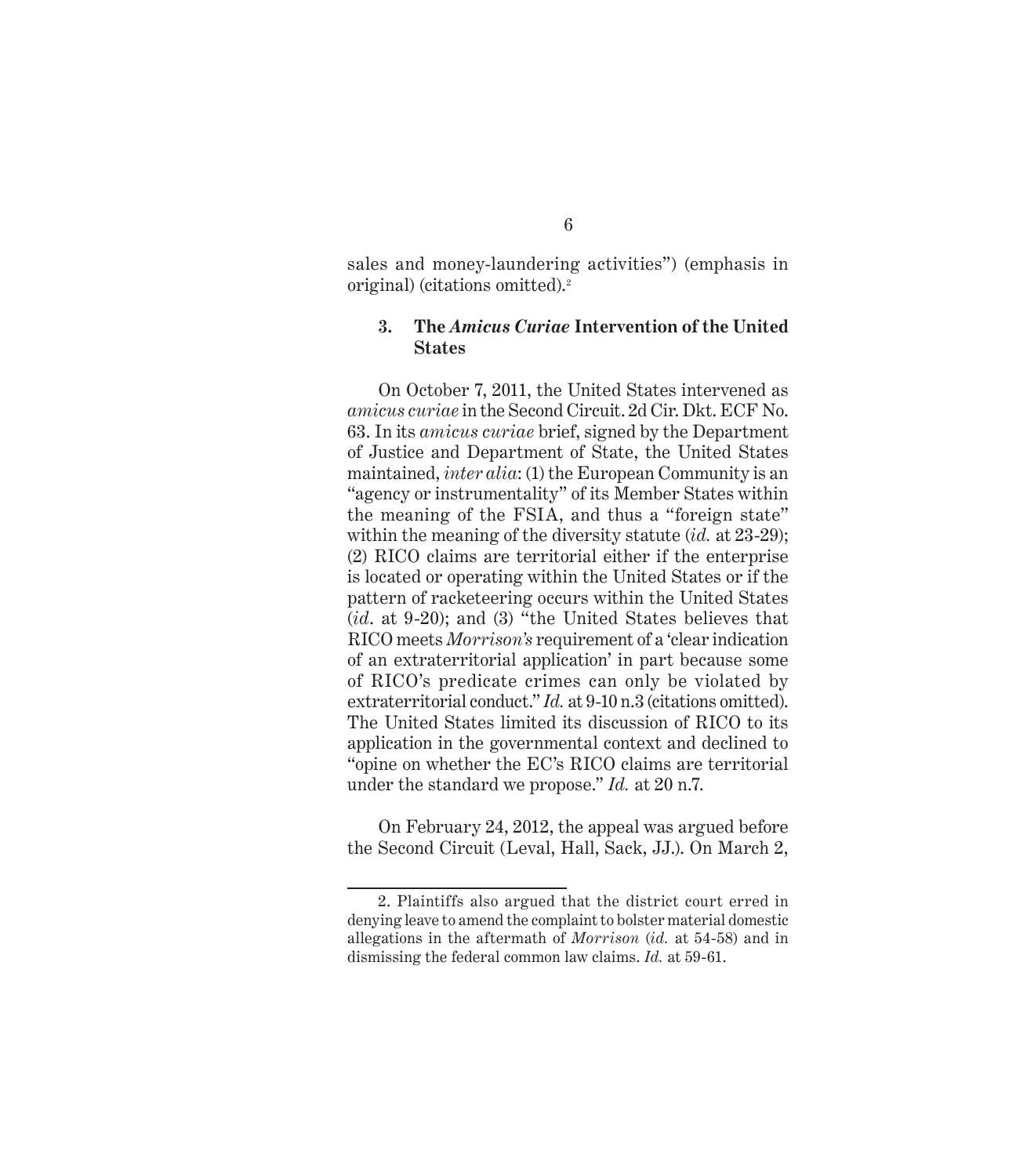2012, the United States provided a letter to the court listing RICO predicates that by their express terms apply extraterritorially.<sup>3</sup>

#### **4. The Second Circuit's Main Opinion**

On April 23, 2014, the Second Circuit unanimously reversed and vacated the judgment of the district court, and remanded the case for further proceedings. Pet.App. 1a-36a.

(i) *Diversity*. The court restored diversity jurisdiction by holding that the European Community was an "agency or instrumentality" of its Member States within the meaning of the Foreign Sovereign Immunities Act (28 U.S.C. 1603(b)). Pet.App. 24a-36a. Reynolds does not challenge this holding before this Court. Pet. 8 n.2.

(ii) *RICO*. The court found that the Complaint sufficiently pled RICO claims for the limited purpose of Rule 12(b)(6). In addressing the scope of RICO, the court applied *Morrison* and the presumption against extraterritoriality, and considered RICO's clear and unambiguous text. The court of appeals construed RICO as an integrated, reticulated whole, reading RICO's private right of action (18 U.S.C. 1964(c)) in conjunction with incorporated substantive provisions of

<sup>3.</sup> *See* Letter of Lewis S. Yelin, Esq., U.S. Department of Justice, 2d Cir. Dkt. ECF No. 114 ("At oral argument . . . I informed the Court that the Racketeer Influenced and Corrupt Organizations Act (RICO) contains some predicate crimes that, by their express terms, apply extraterritorially. During the argument, the Court asked the United States to provide a list of such predicate crimes. This letter responds to that request").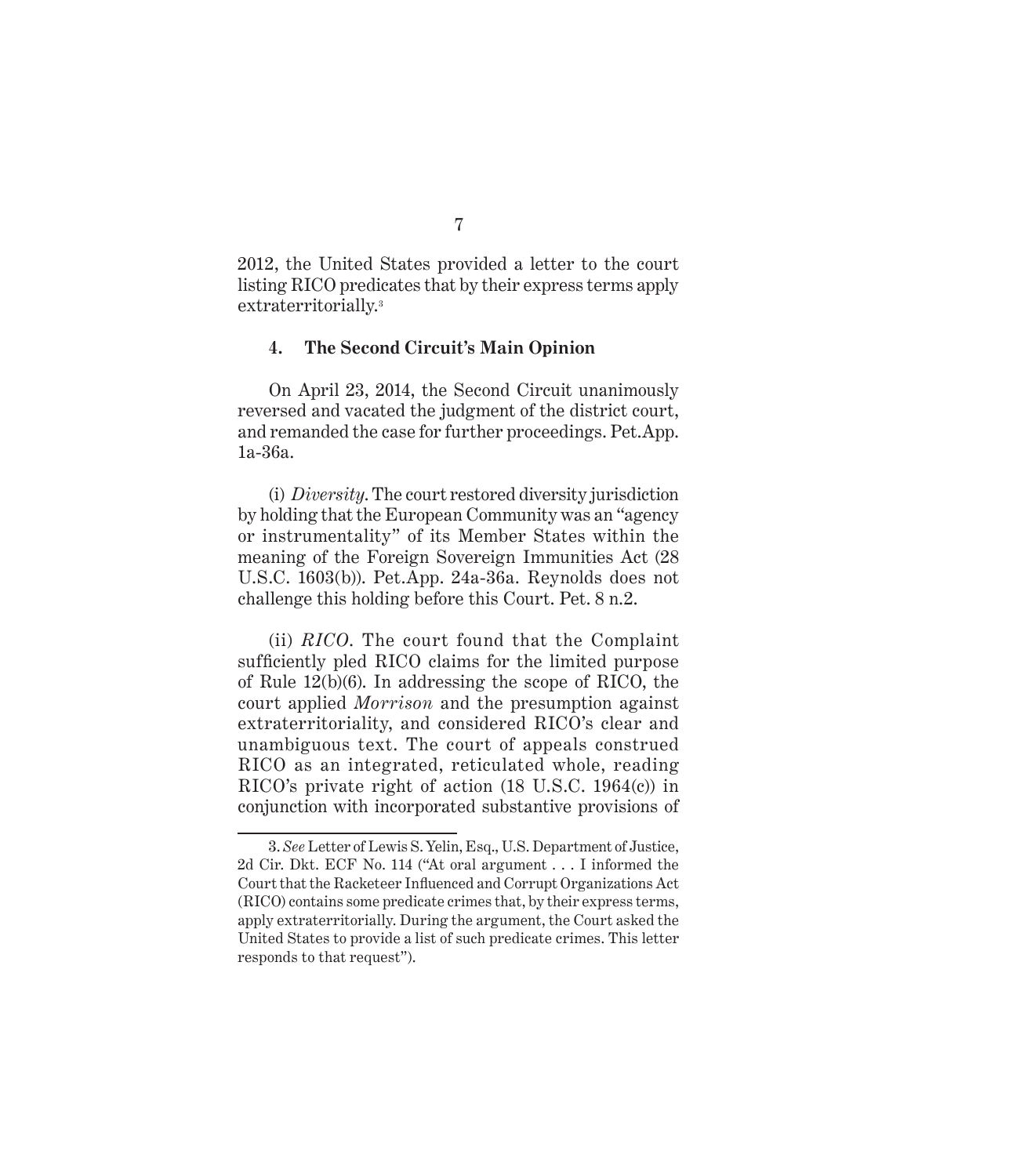RICO (18 U.S.C. 1962). *See* Pet.App. 7a-8a, 13a, 18a n.8. Addressing RICO's limited extraterritorial reach under its interrelated provisions, the court held: "We conclude that RICO applies extraterritorially if, and only if, liability or guilt could attach to extraterritorial conduct under the relevant RICO predicate." Pet.App. 9a. The court also explained its decision to read RICO as a whole, stating: "the predicate statutes are incorporated by reference into the RICO statute and are a part of it." Pet.App. 18a n.8.

On this basis, the Second Circuit held:

(a) *Domestic Pattern of Racketeering*. "[T]he conduct alleged here clearly states a domestic cause of action" because the Complaint "satisfies every essential element of the mail fraud, wire fraud, and Travel Act claims" alleged as part of the domestic "pattern of conduct." Pet. App. 23a-24a.

(b) *Domestic Enterprise*. Plaintiffs adequately alleged a RICO violation involving investment in a domestic enterprise in violation of Section 1962(a). Pet.App. 13a-14a n.5. As determined by the court below: "Whether the investment constituting a violation of § 1962(a) must be domestic is without consequence here, because Plaintiffs have pled a domestic investment of racketeering proceeds in the form of RJR's merger in the United States with Brown & Williamson and investments in other U.S. operations." *Id.* (citations omitted).

(c) *Money Laundering and Material Support of Terrorism*. Plaintiffs adequately alleged violations of the money laundering and material support of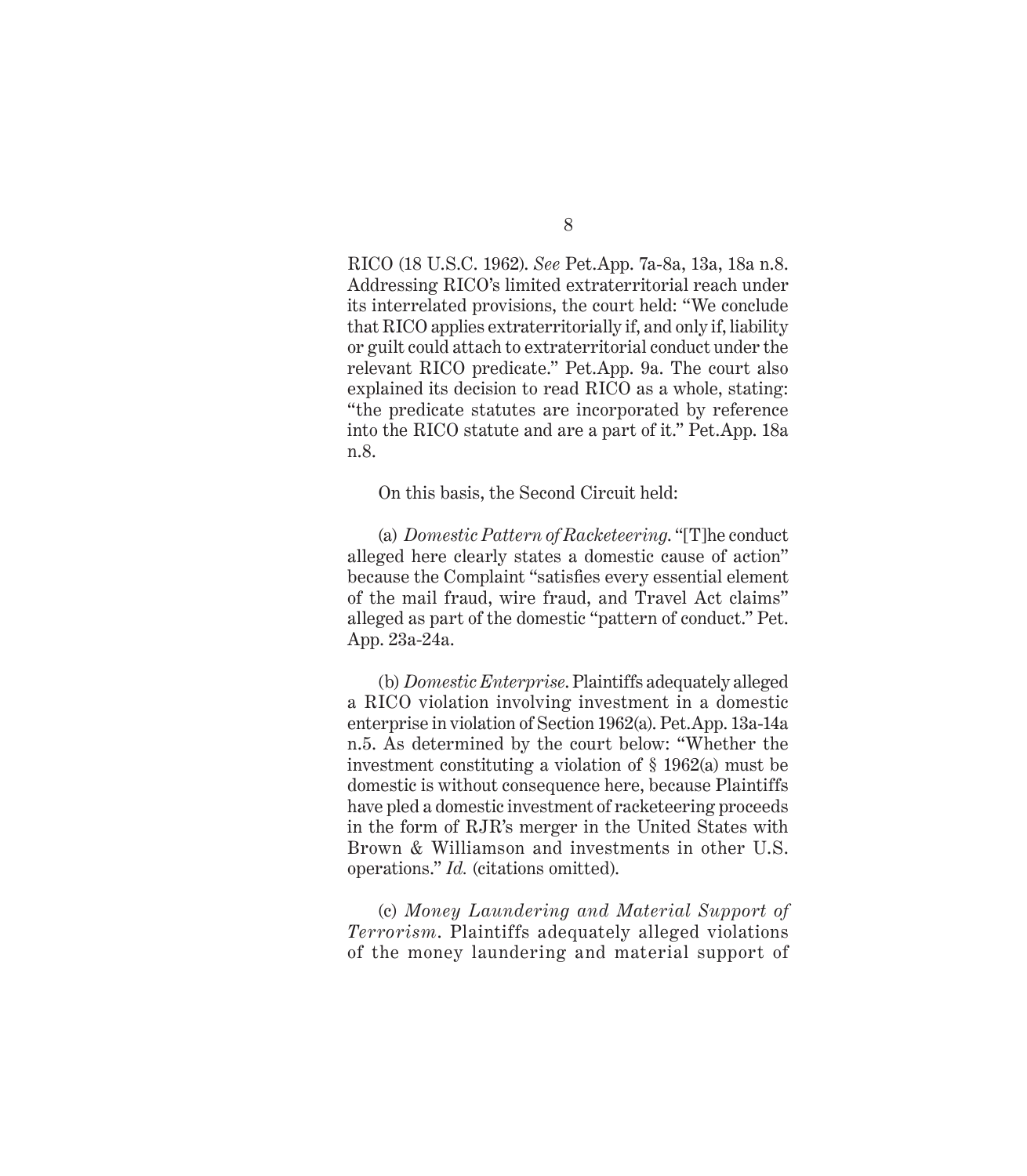terrorism statutes based on the "circumstances alleged in the Complaint." Pet.App. 16a. These statutes apply extraterritorially under specified circumstances. *Id.* at 16a-18a.

(iii) *Amendment*. The court's holding that "the conduct alleged here clearly states a *domestic* cause of action" (Pet.App. 23a-24a) (emphasis added) obviated any need for the court to address Plaintiffs' request to amend the Complaint.

#### **5. The Second Circuit's** *Per Curiam* **Opinion**

On May 7, 2014, Reynolds filed its first petition for panel rehearing and rehearing *en banc*. On August 20, 2014, without calling for a response, the Second Circuit unanimously denied Reynolds' petition for panel rehearing in a *per curiam* opinion. Pet.App. 55a-58a. The court held that Section 1964(c) does not require a domestic injury. *Id.* This decision was consistent with *Morrison* inasmuch as the "[t]he presumption against extraterritoriality . . . is primarily concerned with the question of what *conduct*  falls within a statute's purview." *Id.* at 58a (emphasis in original). Moreover, the court below held that this Court "has stated unequivocally that 'the compensable injury' addressed by § 1964(c) 'necessarily is the harm caused by predicate acts sufficiently related to constitute a pattern.'" *Id.* at 56a (citation omitted). "If an injury abroad was proximately caused by the violation of a statute which Congress intended should apply to injurious conduct performed abroad, we see no reason to import a domestic injury requirement simply because the victim sought redress through the RICO statute." *Id.* at 57a-58a. Reynolds challenged this decision in a second petition for rehearing *en banc*.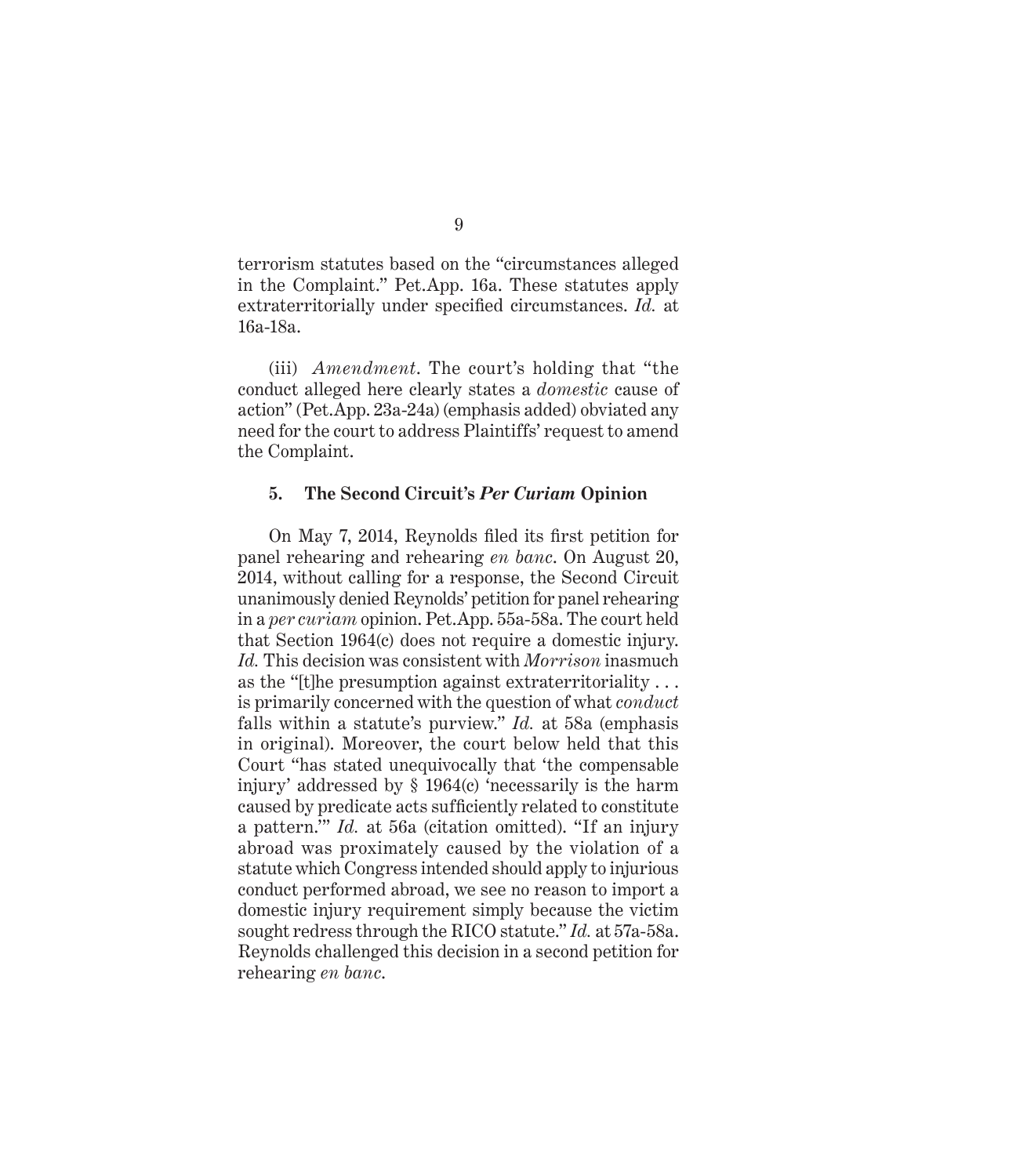## **6. The Second Circuit's Denial of Rehearing** *En Banc***.**

On April 13, 2015, without calling for a response, the court of appeals denied Reynolds' two petitions for rehearing *en banc*. Pet.App. 59a-60a. Judge Hall, a member of the original panel, concurred in the denial of rehearing *en banc*, and reaffirmed the decision of the unanimous panel. Pet.App. 60a-68a. Five Judges dissented from denial of *en banc* review, on varying rationales. Pet. App. 68a-104a. On April 20, 2015, the Second Circuit issued its mandate and remanded the case to the district court for further proceedings. On June 4, 2015, the district court stayed proceedings pending this Court's disposition of the petition.

#### **REASONS FOR DENYING THE PETITION**

# **I. This Case Is A Poor Vehicle To Address Extraterritoriality.**

Review by this Court is not warranted because the case is an inappropriate vehicle to address the issue of RICO extraterritoriality.

## **A. RICO Extraterritoriality Is Not Squarely Presented.**

This Court should not grant review to address RICO extraterritoriality because this case does not present a genuine problem of extraterritoriality.

In its overarching and overly-aggressive argument, Reynolds argues that this case just involves "foreign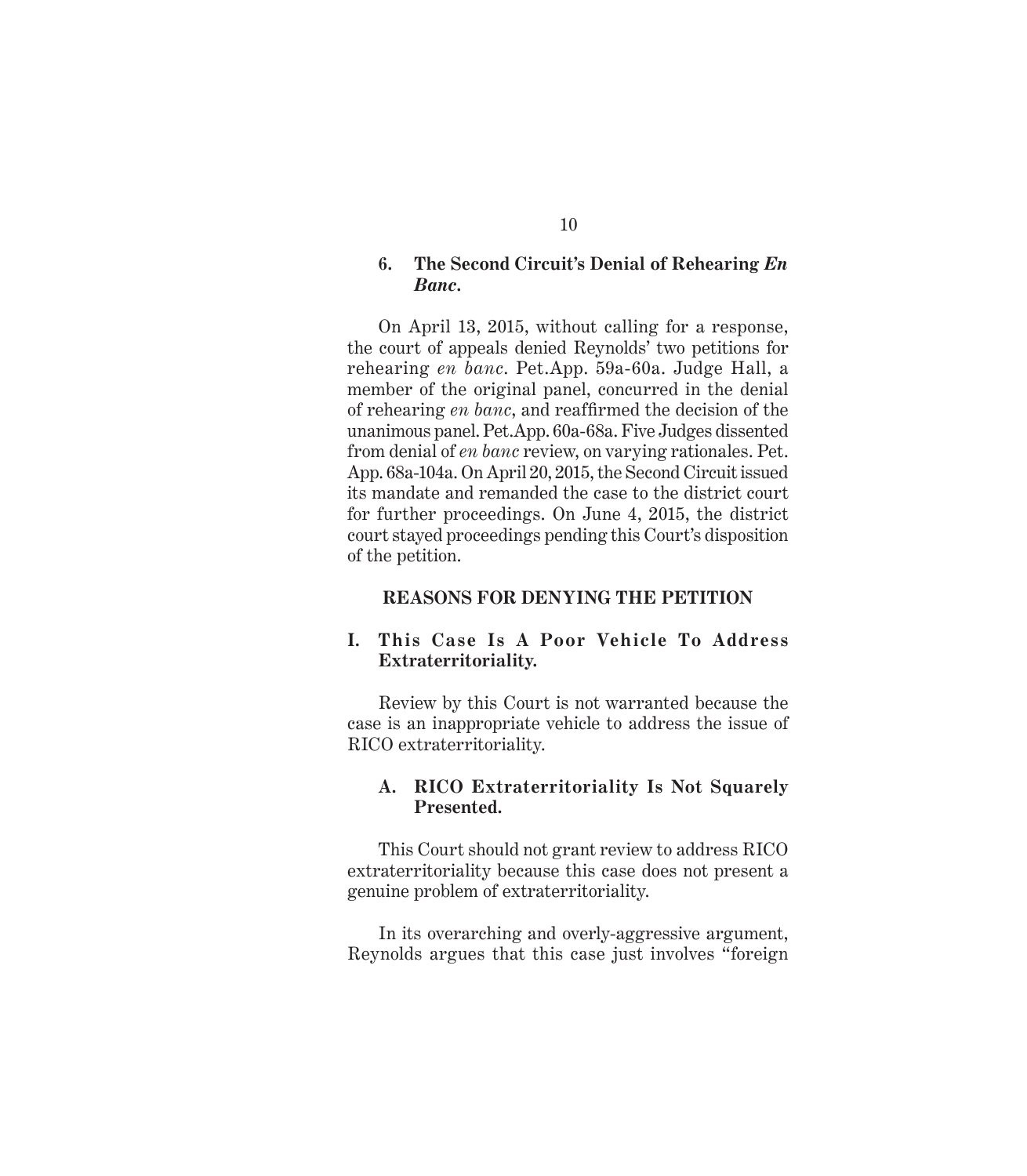patterns of racketeering conducted through foreign enterprises and causing foreign injuries" (Pet. 12), which it calls a "foreign-cubed" dispute. Pet. 2, 12, 23. Reynolds is entirely mistaken. As detailed below, the Complaint alleges RICO claims that involve domestic racketeering (as held by the Second Circuit); a domestic enterprise (as held by the Second Circuit); and domestic injuries (as recognized by Reynolds in the court below).

First, this case unquestionably involves domestic racketeering activity committed by a group of U.S. companies. The Second Circuit held that "the conduct alleged here clearly states a *domestic cause of action*." Pet. App. 23a (emphasis added). In reaching this determination, the court summarized the domestic schemes:

The complaint alleges that defendants hatched schemes to defraud in the United States, and that they used the U.S. mails and wires in furtherance of those schemes and with the intent to do so. Defendants are also alleged to have traveled from and to the United States in furtherance of their schemes. In other words, plaintiffs have alleged conduct in the United States that satisfies every essential element of the mail fraud, wire fraud, and Travel Act claims.

Pet.App. 23a. The court held that Plaintiffs alleged that all elements of the wire fraud, mail fraud, and Travel Act violations "were completed in the United States or while crossing U.S. borders [and] we conclude that the Complaint states *domestic RICO claims* based on violations of those predicates." Pet.App. 16a-17a (emphasis

## 11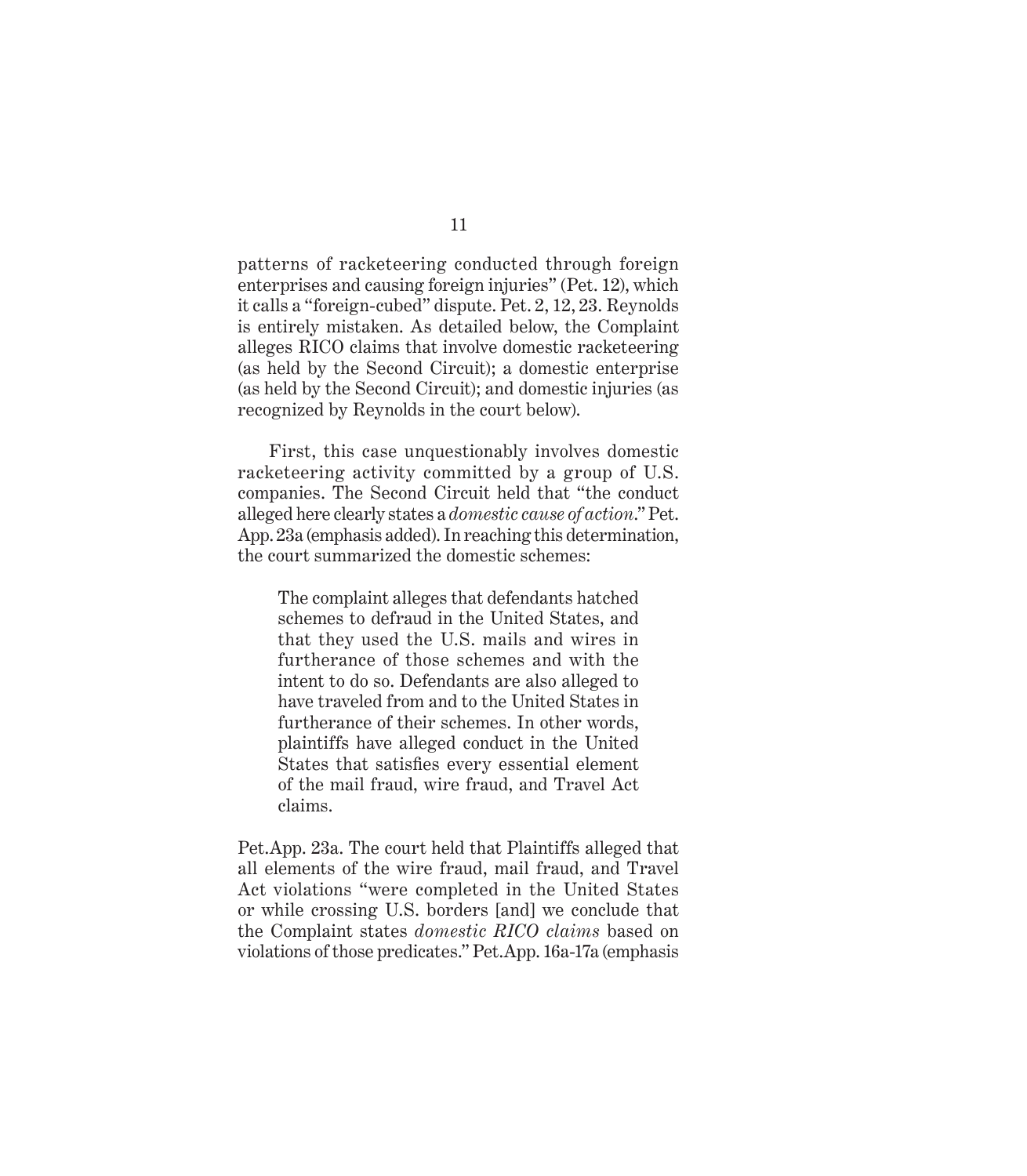added). In denying panel rehearing, the court reconfirmed that "the plaintiffs have also alleged that RJR engaged in conduct in the United States satisfying every essential element of each RICO predicate statute that does not apply extraterritorially." Pet.App. 57a n.1. Reynolds' argument, that this case just involves "foreign patterns of racketeering" (Pet. 12), is demonstrably inaccurate.

Second, this case unquestionably involves a domestic enterprise. The Second Circuit twice held that the Complaint sufficiently alleged a proscribed investment in a *domestic* enterprise under 18 U.S.C. 1962(a). Pet. App. 13a-14a n.5; 57a n.1. Specifically, the Second Circuit recognized that the Complaint alleged "that RJR received the profits of its money-laundering schemes in the United States; and that RJR acquired Brown & Williamson Tobacco 'for the purpose of expanding upon their illegal cigarette sales and money-laundering activities.'" Pet. App. 4a-5a (citation omitted). Confirming that a domestic enterprise (Brown & Williamson) is at the heart of the Complaint, the court below held that: "Plaintiffs have pled a domestic investment of racketeering proceeds in the form of RJR's merger in the United States with Brown & Williamson and investments in other U.S. operations." Pet.App. 13a-14a n.5 (citations omitted). On rehearing, the panel reconfirmed that "the plaintiffs have pled a domestic investment with respect to their claims under § 1962(a)." Pet.App. 57a n.1. Reynolds' argument, that this case only involves a "foreign enterprise" (Pet. 12, 30), is demonstrably inaccurate.

Third, this case unquestionably involves domestic, as well as foreign, injuries, as Reynolds recognized in the court below. Plaintiffs alleged injuries to business or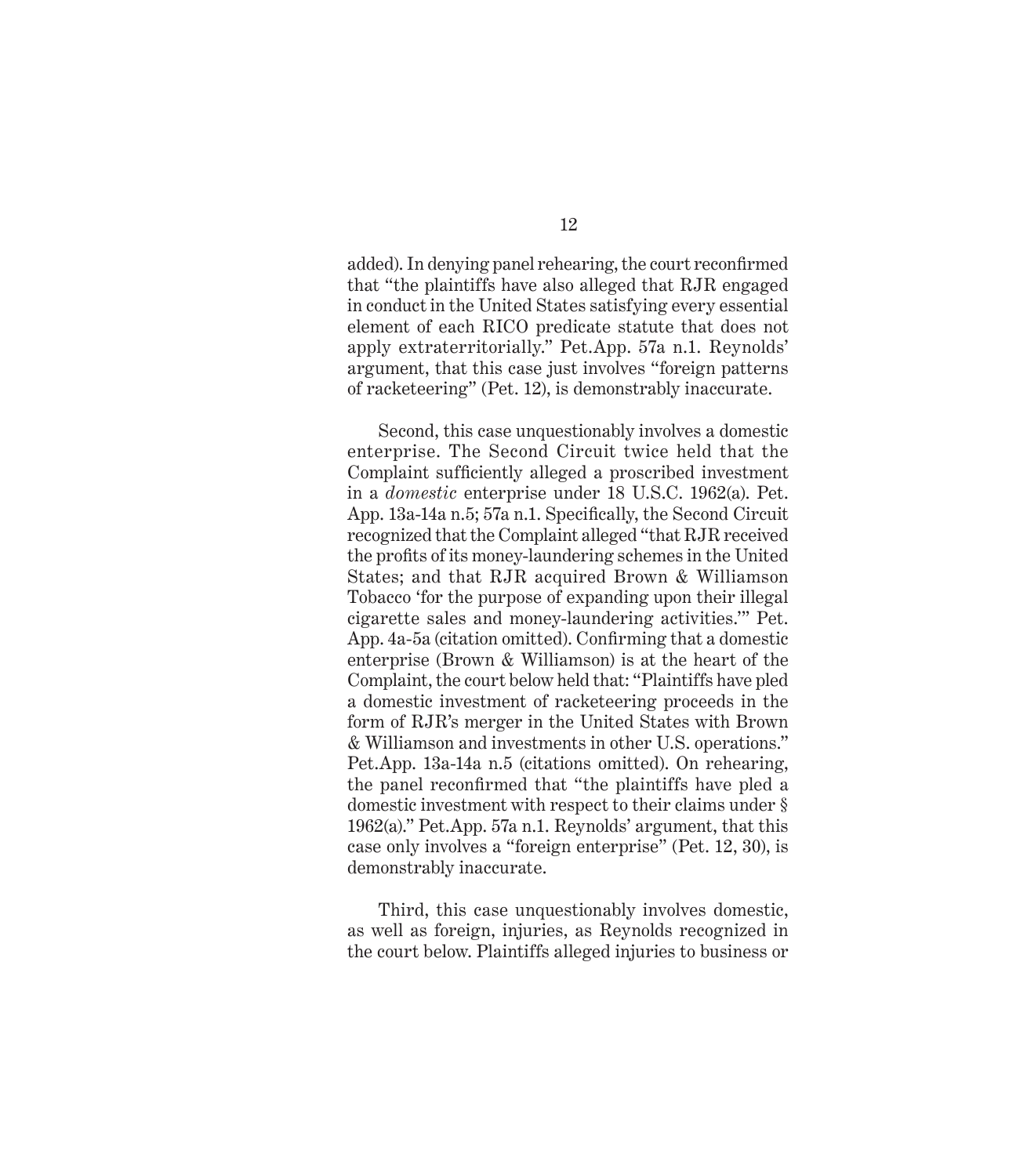property, including in markets in which Plaintiff Member States directly competed with Reynolds, including "the United States." Pet.App. 210a at ¶ 146(a)). Reynolds recognized this allegation in the court below. *See* 2d Cir. Dkt. ECF No. 72 at 17 citing ¶ 146(a). Reynolds' argument, that this case only involves "foreign injuries" (Pet. 12, 30), is demonstrably inaccurate.

Under these circumstances, an application of RICO to the domestic claims sustained by the Second Circuit presents no issue of extraterritoriality. *See Pasquantino v. United States*, 544 U.S. 349, 371 (2005) (application of the wire-fraud statute did not have extraterritorial effect where defendants "used U.S. interstate wires to execute a scheme to defraud a foreign sovereign"); *United States v. Kazzaz*, 592 F. App'x 553, 554 (9th Cir. 2014) ("Because the stipulated facts show a sufficient domestic nexus with the United States for the mail-fraud and wire-fraud counts, we need not address whether these statutes have extraterritorial application"), *cert. denied*, 135 S. Ct. 2388 (2015). Inasmuch as the RICO claims are intrinsically domestic, a decision by this Court on the Question Presented in the petition would not address, much less resolve, the viability of the *domestic* claims that have already been sustained by the Second Circuit. Thus, RICO extraterritoriality is not squarely presented, and review should be denied on this ground alone.

### **B. This Case Is In An Interlocutory And Fluid Posture.**

Review by this Court is not warranted because the judgment below is interlocutory and the case has been "REMANDED for further proceedings." Pet.App. 36a.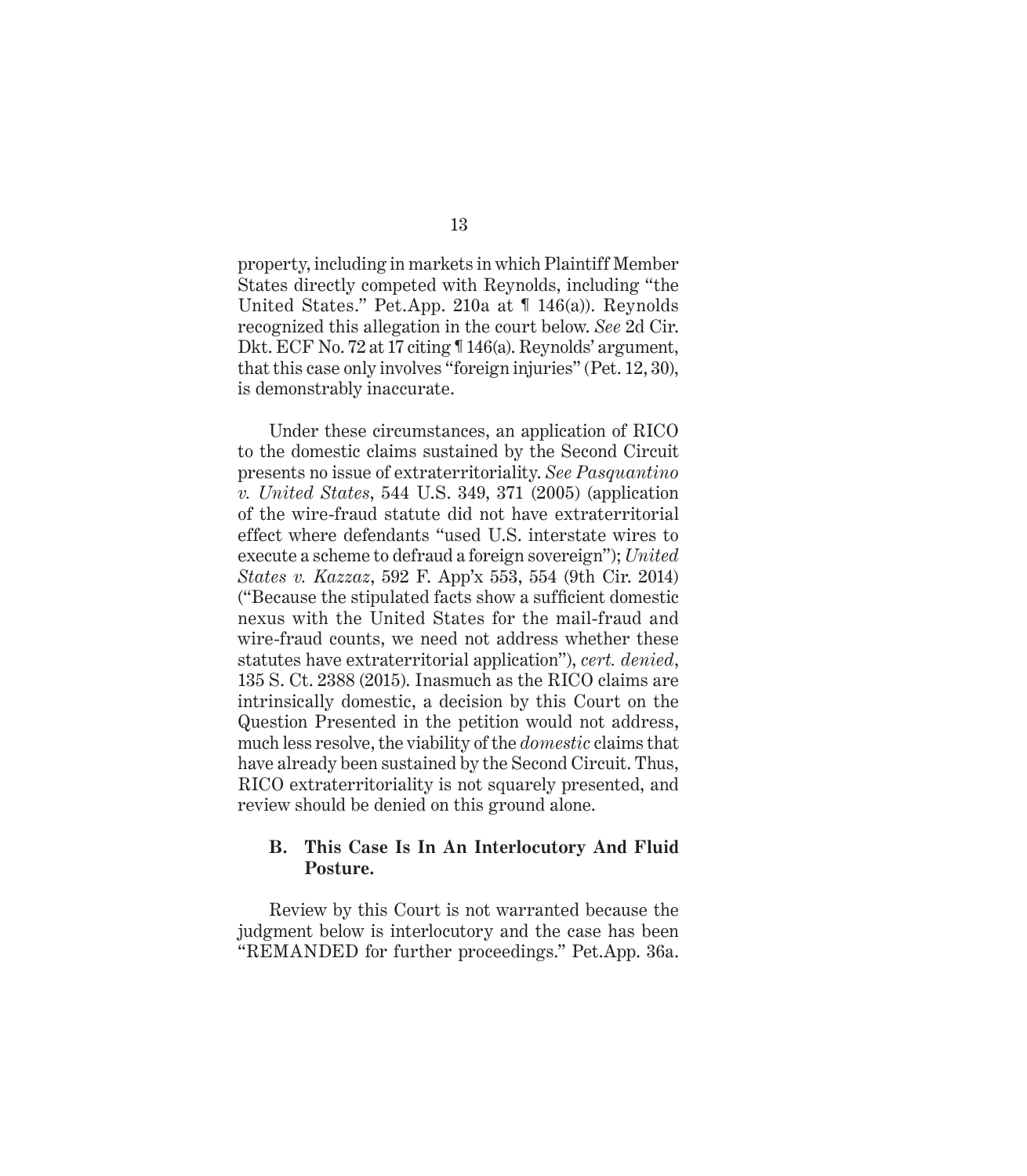That fact "of itself alone furnishe<sup>[s]</sup> sufficient ground for the denial" of review. *Hamilton-Brown Shoe Co. v. Wolf Bros. & Co.*, 240 U.S. 251, 258 (1916); *Brotherhood of Locomotive Firemen v. Bangor & Aroostook R.R.*, 389 U.S. 327, 328 (1967) (per curiam) (denying certiorari to review adverse rulings "because the Court of Appeals remanded the case," making it "not yet ripe for review by this Court"); Office of Senator Mark Dayton v. Hanson, 550 U.S. 511, 515 (2007) (finding no "special circumstances" to "justify the exercise of our discretionary certiorari jurisdiction to review" an interlocutory order). This Court "generally await[s] final judgment in the lower courts before exercising [its] certiorari jurisdiction." *VMI v. United States*, 508 U.S. 946 (1993) (Scalia, J., respecting the denial of certiorari).

This Court's general rule against review of interlocutory judgments has particular force in this case. The Second Circuit underscored the interlocutory nature of its judgment, and recognized that the contours of this case may well change during proceedings on remand:

We note that, as we are reviewing a dismissal based solely on the contents of the Complaint, our conclusion is based entirely on the Complaint, which we find sufficient to state an actionable claim. Plaintiffs' ability to prevail will depend, in part, on their ability to present evidence showing that the alleged statutory violation was domestic. Should the pattern of conduct of certain Defendants or certain schemes prove to be extraterritorial, the district court may need to narrow the scope of this action accordingly, through either motions for (partial) summary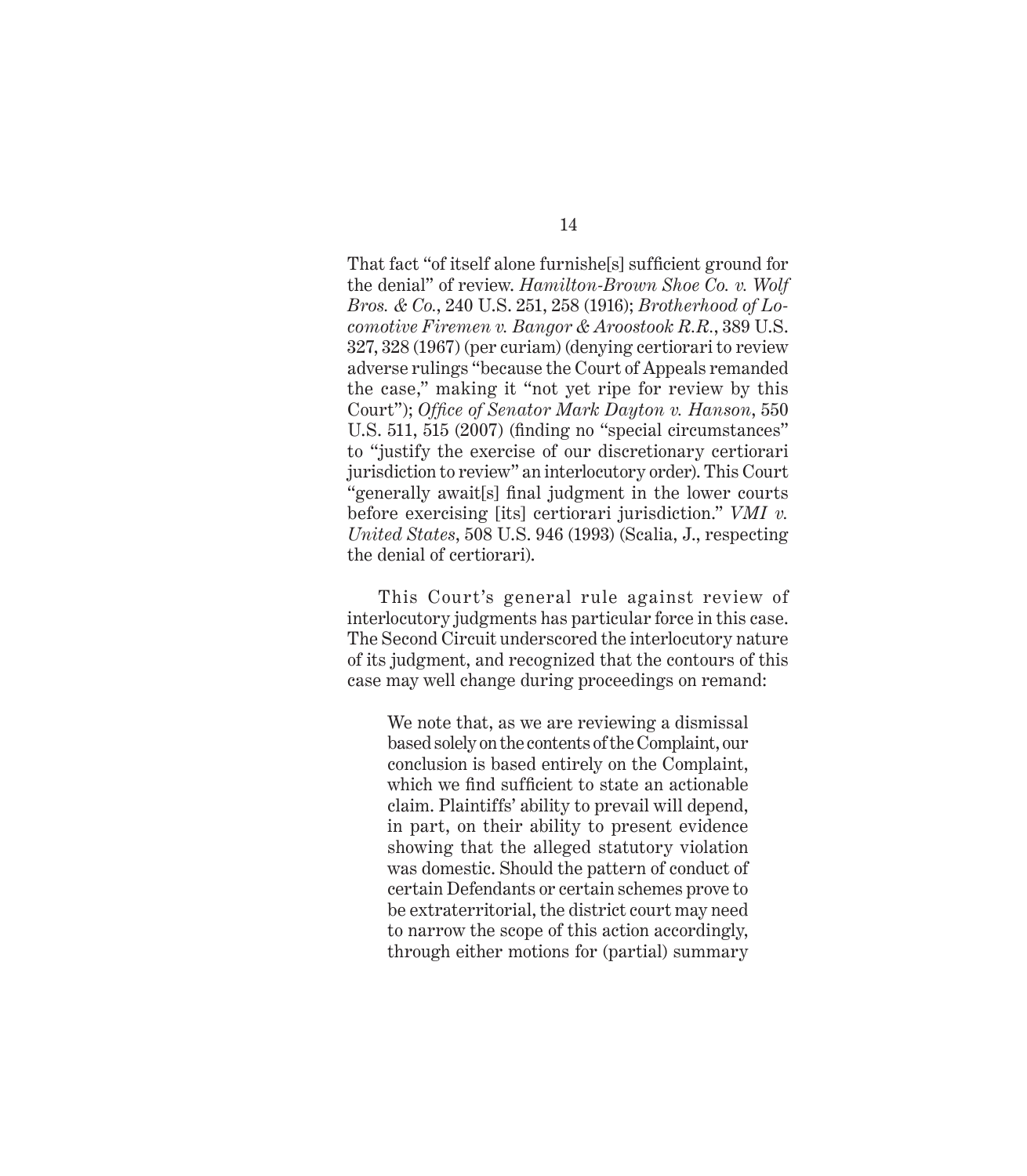## judgment or through carefully tailored jury instructions.

Pet.App. 23a-24a (addressing pattern based on domestic RICO predicates). There is no need for immediate action by this Court at this early stage because Reynolds can, if appropriate, raise any surviving RICO issue upon final judgment and a full evidentiary record. *Major League Baseball Players Ass'n v. Garvey*, 532 U.S. 504, 508 n.1 (2001) (*per curiam*) (this Court "ha[s] authority to consider questions determined in earlier stages of the litigation where certiorari is sought from" the most recent judgment).

In the end, even if this Court were to grant review and find the RICO claims insufficient, a remand would likely be necessary to allow the court below to address Plaintiffs' alternative argument that the district court erred in denying Plaintiffs' request to amend the Complaint in the aftermath of *Morrison*. *See NCAA v. Smith*, 525 U.S. 459, 469-470 (1999) (refusing to reach "alternative theories" advanced by respondent in defending judgment in this Court, when theories were not decided below). The Second Circuit held that "the conduct alleged here clearly states a domestic cause of action" (Pet.App.23a) and thus it had no occasion to address Plaintiffs' alternative argument that the district court erred in denying leave to amend to bolster material domestic contacts. A hypothetical decision by this Court (finding the RICO claims insufficient) would not fully and finally resolve the Question Presented in the petition, but rather, set in motion a new and avoidable cycle of litigation on remand. This unsettled state of affairs militates against review by this Court.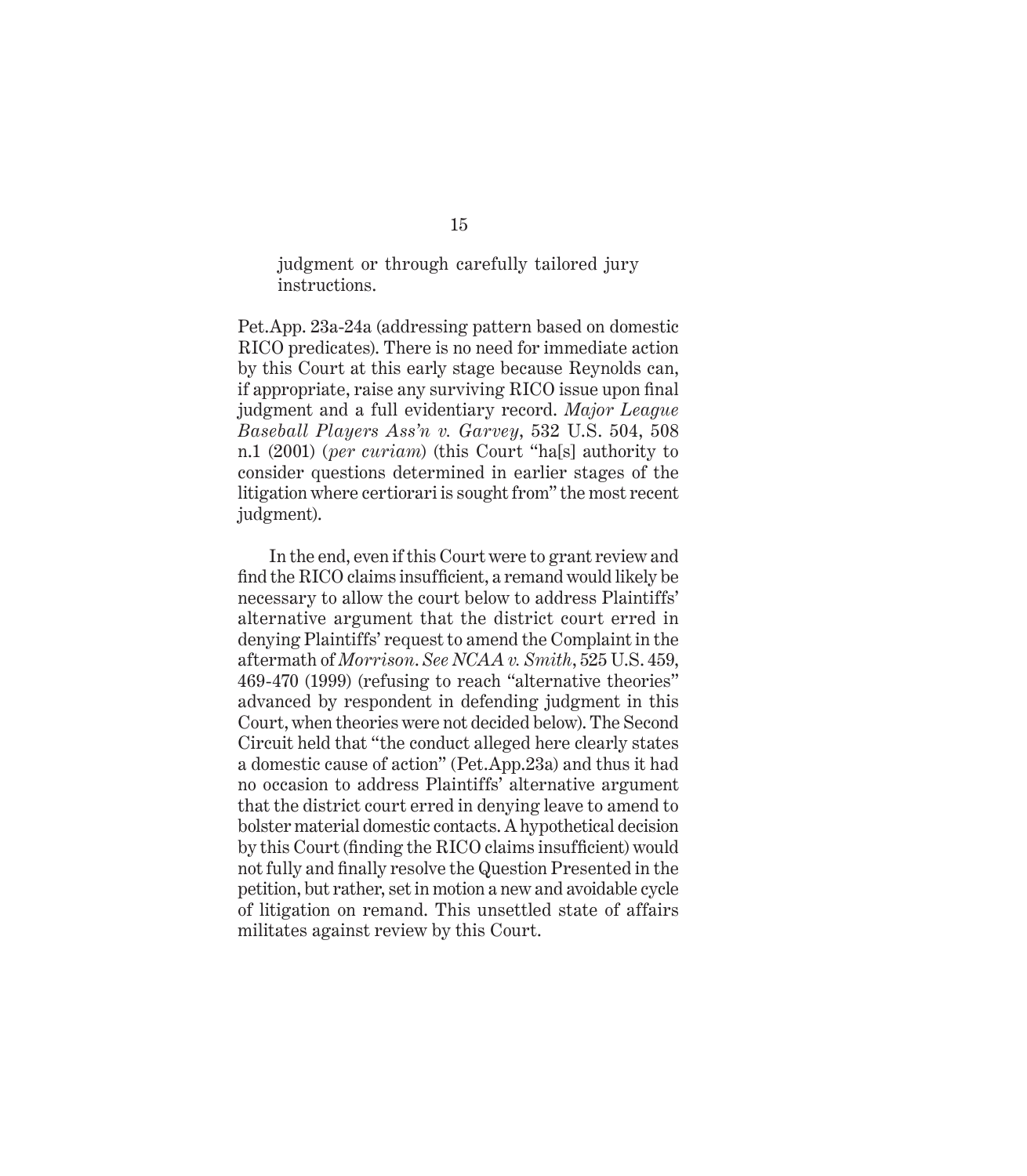### **C. The Fact-Bound, Rule 12(b)(6) Decision Below Has Limited Impact.**

Reynolds' speculation about the supposed untoward results arising from the decision below is highly exaggerated. Pet. 27-29.

First, Reynolds overlooks the early, procedural posture of this case. The court below addressed the Complaint's allegations for the limited purposes of Rule 12(b)(6), and assumed the truth of the allegations, without the benefit of any evidentiary record. The Second Circuit made no findings, enjoined no conduct, and did not alter the status quo. The judgment below is interlocutory and the case is on remand; indeed, Reynolds has publicly predicted that it will prevail on remand.4 The decision below is limited in scope and affects Reynolds alone.

Second, Reynolds' speculation is belied by actual experience. The decision below has proved to be entirely workable in practice and has been applied to effect the *dismissal* of civil RICO claims -- not to open the floodgates to private, civil litigation. *See, e.g., Petroleos Mexicanos v. SK Eng'g & Constr. Co.*, 572 Fed. Appx. 60, 2014 U.S. App. LEXIS 13496 (2d Cir. 2014) (summary order) (affirming dismissal of RICO claims), *reh'g denied*, Order (2d Cir. Aug. 25, 2014); *Laydon v. Mizuho Bank, Ltd.*, 2015 U.S. Dist. LEXIS 44126, \*29-33 (S.D.N.Y. Mar. 31, 2015) (RICO claim predicated on wire fraud dismissed for

<sup>4.</sup> *See*, *e.g.*, Mark Hamblett, Circuit Declines En Banc Review of RJR Nabisco Ruling, N.Y.L.J., April 14, 2015 ("David Howard, a spokesman for R.J. Reynolds Tobacco Company, said in an email . . . 'we have many other strong legal grounds for securing dismissal of this case, and we look forward to presenting them to the district court on remand'").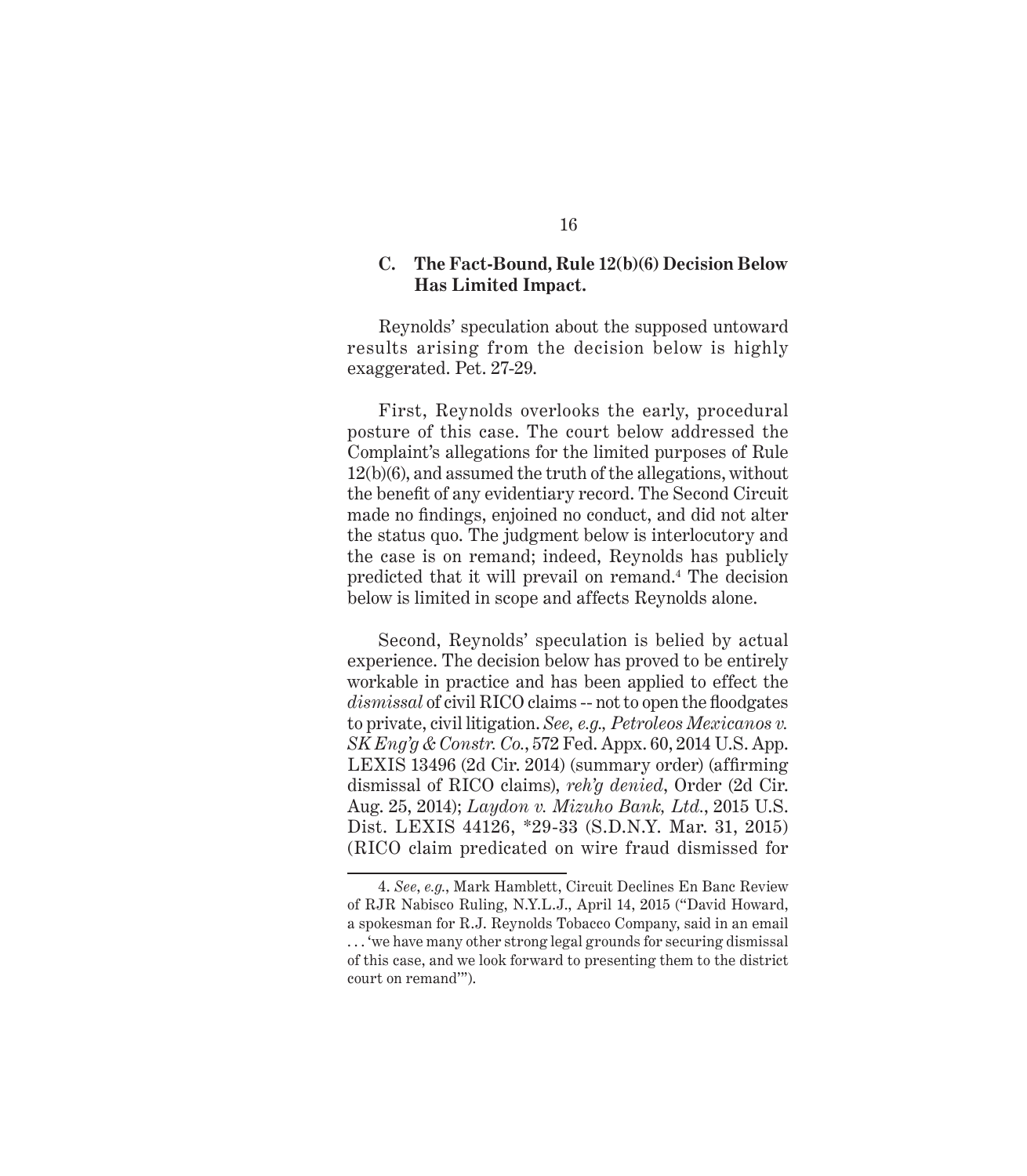insufficient domestic contacts); *see also United States v. Prevezon Holdings Ltd.*, 2015 U.S. Dist. LEXIS 104204,  $*27$  (S.D.N.Y. Aug. 7, 2015) ("The court finds that the wire fraud alleged  $\dots$  is not sufficiently domestic and is therefore not actionable under U.S. law"); *United States v. Sidorenko*, 2015 U.S. Dist. LEXIS 52452, \*10-11 (N.D. Cal. Apr. 21, 2015) (dismissal of an indictment for wire fraud), *appeal dismissed*, Order (9th Cir. July 20, 2015).

Third, the decision below does not invite RICO claims or prosecutions based on "'extraterritorial activities anywhere in the world.'" Pet. 27 (citation omitted). A RICO claim is more than warranted where, as here, there are well-founded allegations that U.S. companies, acting on U.S. soil and using U.S. financial institutions, have engaged in domestic racketeering involving a domestic enterprise resulting in domestic injuries. The claim is particularly justified where, as here, the defendants have not committed to voluntarily cease their documented wrongdoing. It is out of necessity that Plaintiffs have sought relief in a U.S. court, under U.S. domestic law, for U.S. wrongdoing, committed by U.S. defendants. RICO was designed for such situations.<sup>5</sup>

<sup>5.</sup> Reynolds also argues that the application of RICO in this case threatens international comity. Pet. 28-29. No issue of comity is presented because Reynolds does not identify "whether 'there is in fact a true conflict between domestic and foreign law." *Hartford Fire Ins. Co. v. Cal*., 509 U.S. 764, 798 (1993) (citation omitted).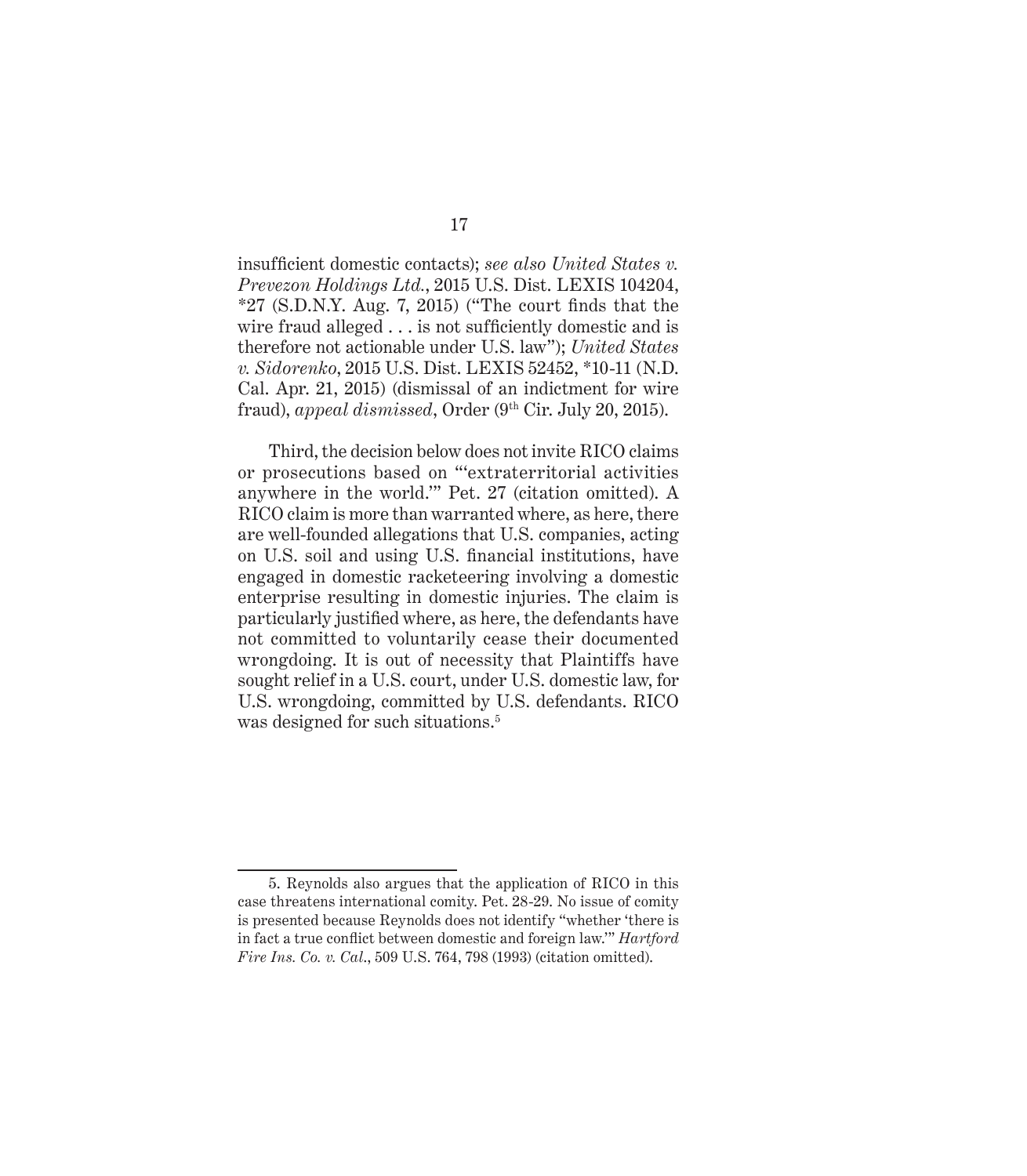### **II. The Question Presented Does Not Warrant This Court's Review.**

In any event, the Question Presented in the petition does not warrant review in this case.

#### A. There Is No Genuine Conflict With The Law **Of The Ninth Circuit.**

The cornerstone of Reynolds' petition is the assertion that the decision below conflicts with *United States v. Chao Fan Xu*, 706 F.3d 965 (9th Cir. 2013) about the territorial scope of RICO. Pet. 2, 11, 16, 19-20, 24, 26, 31. In fact, there is no genuine conflict, much less the sort of deep and unambiguous circuit split that might warrant this Court's review. *See*, *e.g*., *United States v. Turkette*, 452 U.S. 576, 578 (1981) (granting certiorari in a RICO case to address a conflict between the First Circuit and eight other Circuits).

First, this case does not provide any occasion for resolving the asserted conflict because the claims are substantially domestic. *See* Point I(A), *supra*. For its part, the Ninth Circuit sustains RICO claims predicated on domestic racketeering. *See Chao Fan Xu*, 706 F.3d at 977 ("focusing on the pattern of Defendants' racketeering activity"). On the facts of this case, the Ninth Circuit would reach the same result as the court below and sustain the domestic RICO claims alleged herein because "the conduct alleged here clearly states a domestic cause of action" and the Complaint "satisfies every essential element of the mail fraud, wire fraud, and Travel Act claims" alleged as part of the domestic "pattern of conduct." Pet.App. 23a-24a. The "conflict" presented in the petition is thus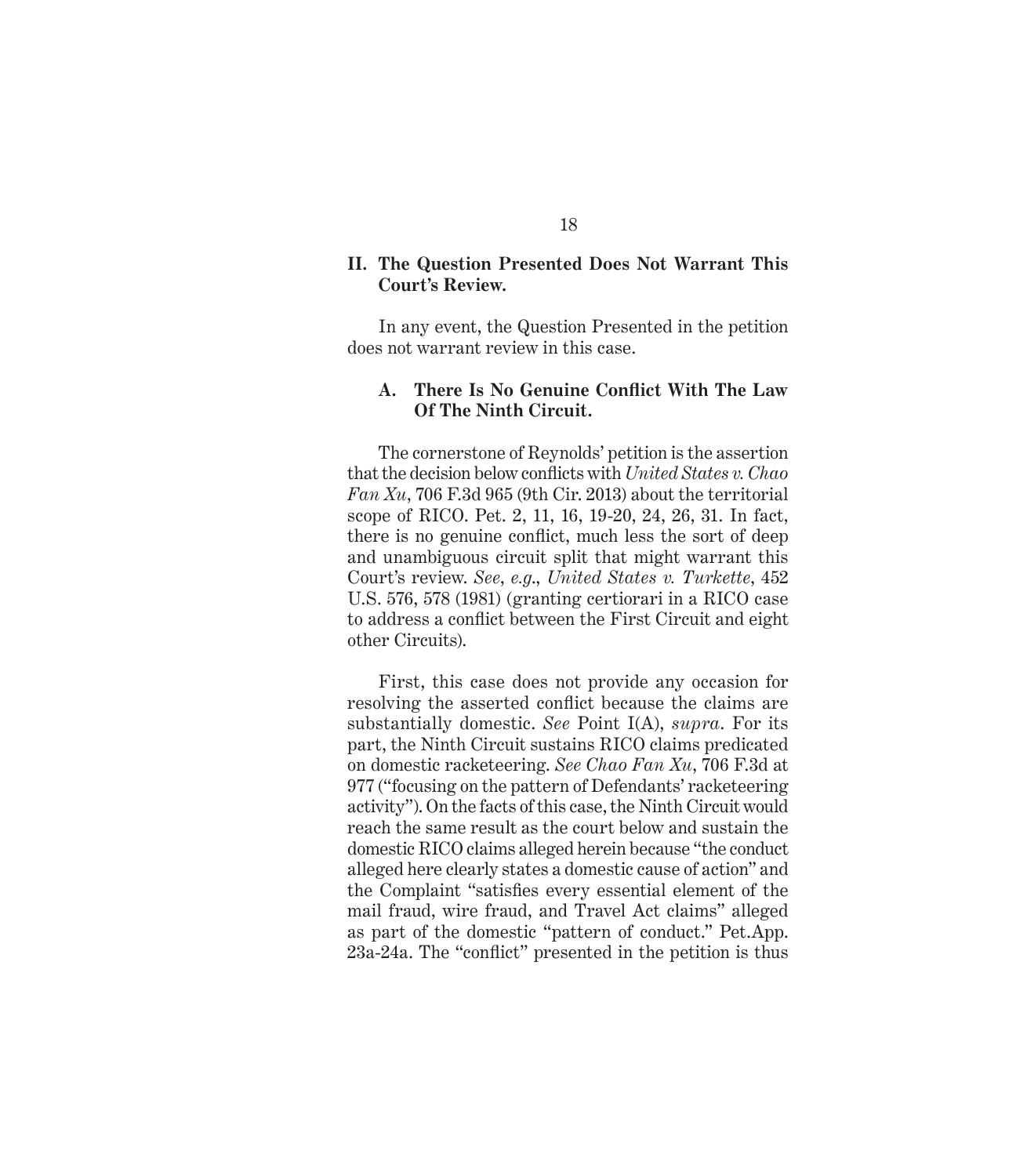irrelevant to the ultimate outcome of the case, and the petition should be denied. *See* Stephen M. Shapiro *et al.*, *Supreme Court Practice* 249 (10th ed. 2013) (certiorari may be denied where the question presented is "irrelevant to the ultimate outcome of the case").

Second, the Ninth Circuit's conclusion about RICO's territorial scope was based, in substantial part, upon *Norex,* which has since been clarified by the Second Circuit. The Ninth Circuit stated:

In the wake of *Morrison*, this circuit has not considered whether RICO applies extraterritorially. We have previously held, however, that RICO is silent as to its extraterritorial application. *See Poulos v. Caesars World, Inc.*, 379 F.3d 654, 663 (9th Cir. 2004). Other courts that have addressed the issue have uniformly held that RICO does not apply extraterritorially. *See generally Norex Petroleum Ltd. v. Access Indus., Inc.*, 631 F.3d 29, 33 (2d Cir. 2010); *European Cmty. v. RJR Nabisco, Inc.*, 2011 U.S. Dist. LEXIS 23538, 2011 WL 843957, at \*5 (E.D.N.Y Mar. 8, 2011); *In re Toyota Motor Corp.*, 785 F. Supp. 2d 883, 913 (C.D. Cal. 2011); *Sorota v. Sosa*, 842 F. Supp. 2d 1345, 1349 (S.D. Fla. 2012).

*Chao Fan Xu*, 706 F.3d at 974. The post-*Morrison* authorities relied upon by the Ninth Circuit -- namely, *Norex* and three district court decisions relying upon *Norex* -- substantially formed the precedential basis for the Ninth Circuit's ruling that "RICO does not apply extraterritorially." *Id.* at 974-975. As of today, however,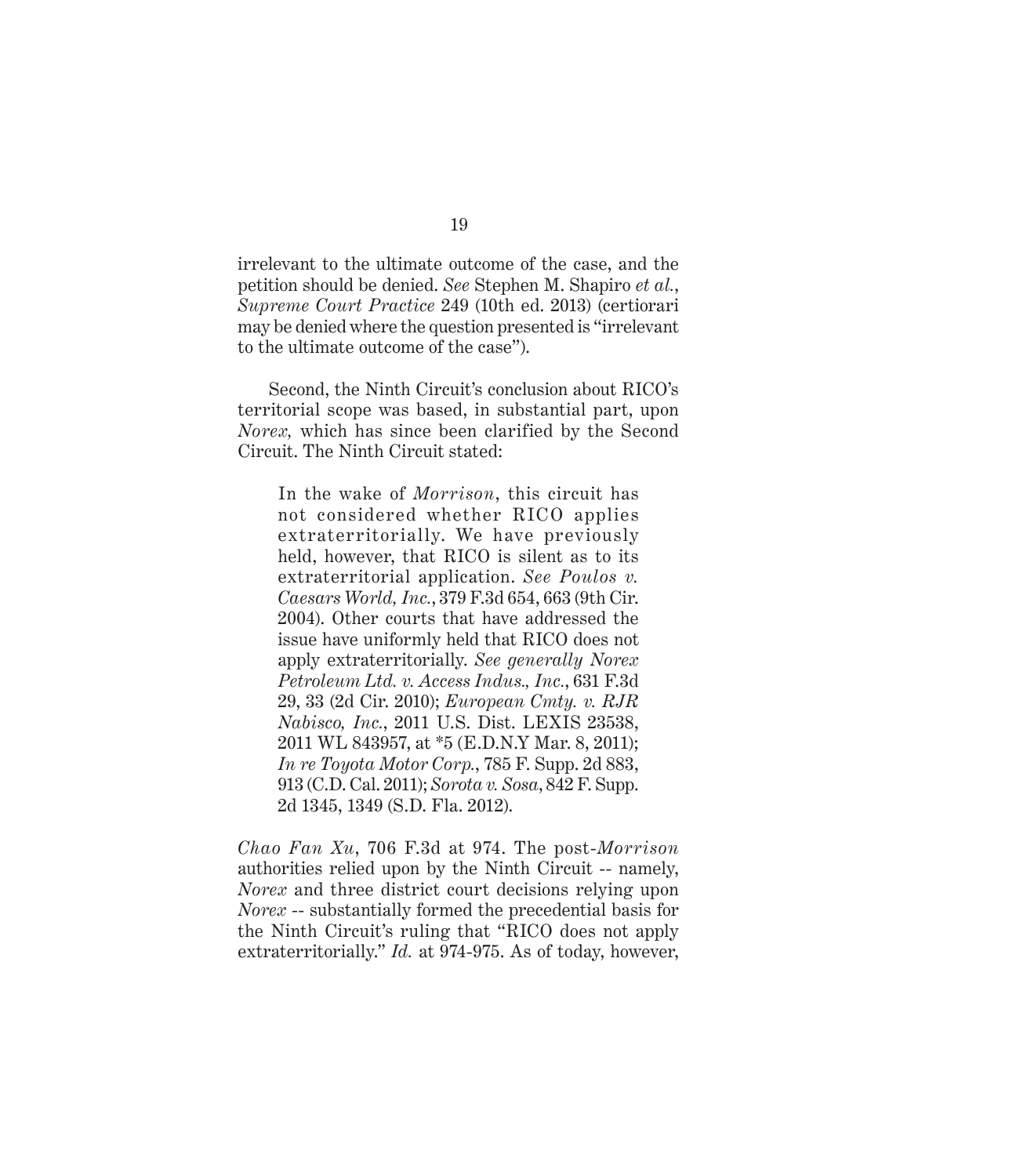the Second Circuit has clarified *Norex* on several occasions  $(Pet. App. 7a-9a, 12a, 56a, 61a, 63a-67a)$  and confirmed that *Norex* should not have been read "as a ruling that RICO can never have extraterritorial reach in *any* of its applications." Pet.App. 9a (emphasis in original). Because the brief, *per curiam* opinion in *Norex* was the first federal appellate decision to address RICO extraterritoriality in the aftermath of *Morrison*, it generated widespread confusion among the lower courts. The Second Circuit's authoritative clarification of *Norex* dispels that confusion and puts in doubt the Ninth Circuit's *Norex*-rooted reasoning about RICO's scope.<sup>6</sup>

Third, once the issue has been allowed to percolate with the benefit of the Second Circuit's recent decision, it is likely that the Second Circuit's decision will resonate with the Ninth Circuit, particularly in light of the persuasive position of the United States. *See* U.S. Amicus Brief, 9-10 n.3 ("the United States believes that RICO meets *Morrison's* requirement of a 'clear indication of an extraterritorial application' in part because some of RICO's predicate crimes can only be violated by extraterritorial conduct").

Like the court below, the Ninth Circuit is a strong and consistent adherent to the cardinal principal that "we must

<sup>6.</sup> *Chao Fan Xu* also relied upon *Poulos v. Caesars World, Inc.*, 379 F.3d 654 (9th Cir. 2004). *Poulos* was a pre-*Morrison* decision, which applied the now-supplanted "conduct and effects" test, in a case involving only the domestic predicate act of mail fraud. *Poulos*, 379 F.3d at 659 ("The predicate act underlying the RICO claims is the Casinos' alleged violation of the mail-fraud statute, 18 U.S.C. § 1341"). *Poulos* has been superseded by *Morrison*, as noted by Reynolds. Pet. 15.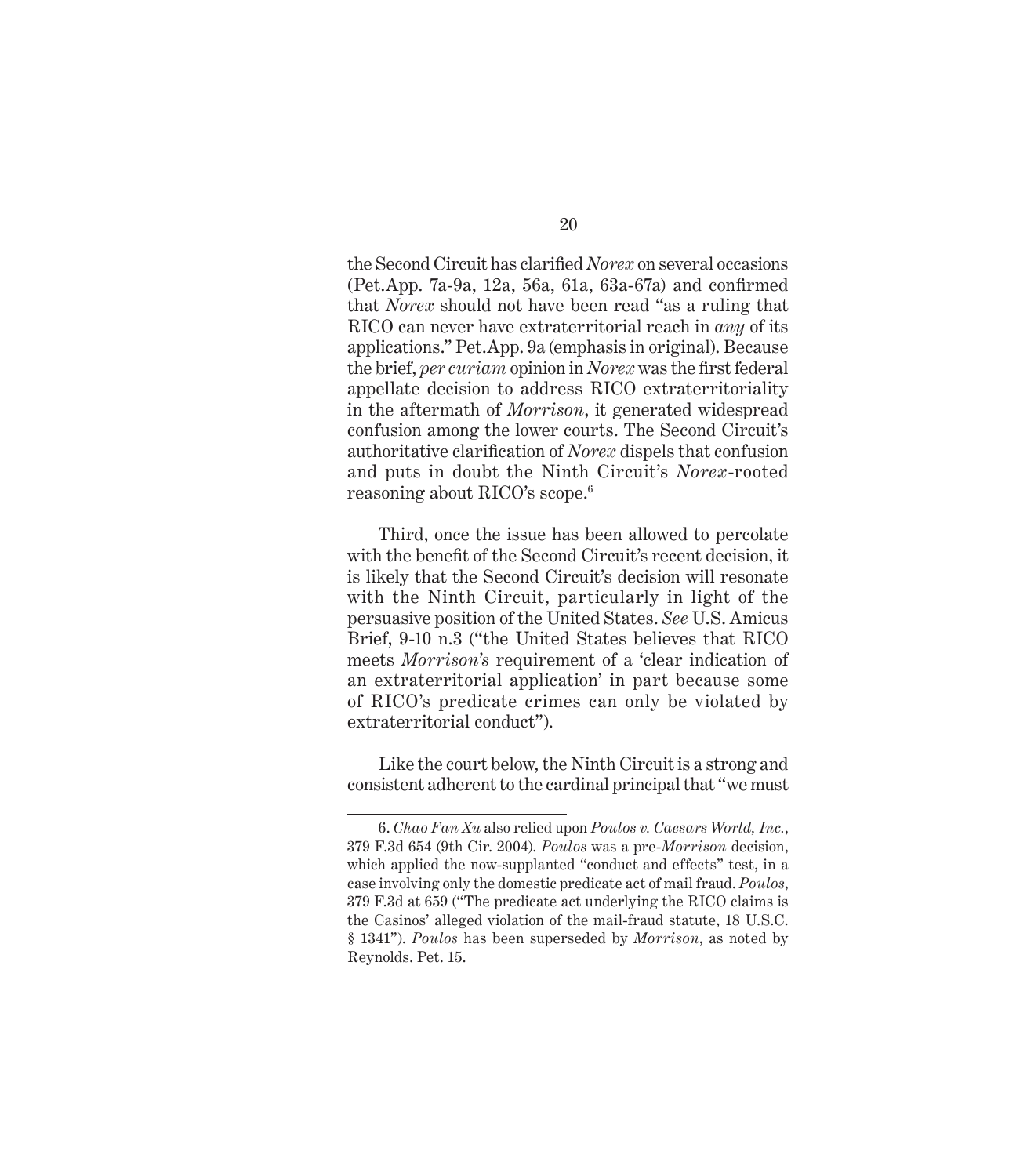interpret statutes as a whole, giving effect to each word and making every effort not to interpret a provision in a manner that renders other provisions of the same statute inconsistent, meaningless or superfluous." *Boise Cascade Corp. v. United States EPA*, 942 F.2d 1427, 1432 (9th Cir. 1991); *accord Garcia v. Brockway*, 526 F.3d 456, 463 (9th Cir. 2008) (*en banc*) (Kozinski, C.J.); *United States v. Neal*, 776 F.3d 645, 652 (9th Cir. 2015). Like the court below, the Ninth Circuit reads RICO "in its entirety" in ascertaining its proper application. *United States v. Rone*, 598 F.2d 564, 568 (9th Cir. 1979) ("A reading of § 1962(c) and Title IX in its entirety indicates that *any* enterprise which is conducted through a pattern of racketeering activity falls within the statute") (emphasis in original), *cert. denied*, 445 U.S. 946 (1980); *see also Petroleos Mexicanos v. Hewlett-Packard Co.*, No. 14-cv-05292-BLF, ECF No. 60 at 22 (N.D. Cal. July 13, 2015) ("nothing in the RICO statute or the cases cited suggests isolating the analysis of Section 1964(c) from the remainder of the RICO statute").

Consistent with this holistic approach, the Ninth Circuit reads interrelated statutes together to ascertain their territorial scope. For example, the Ninth Circuit "has regularly inferred extraterritorial reach of conspiracy statutes on the basis of a finding that the underlying substantive statutes reach extraterritorial offenses." *Chua Han Mow v. United States*, 730 F.2d 1308, 1311 (9th Cir. 1984), *cert. denied*, 470 U.S. 1031 (1985); *see also United States v. Felix-Gutierrez*, 940 F.2d 1200, 1205 (9th Cir. 1991) ("the crime of 'accessory after the fact' gives rise to extraterritorial jurisdiction to the same extent as the underlying offense"); *United States v. Hill*, 279 F.3d 731, 739 (9th Cir. 2002) ("harboring offense and the offenses of being an accessory after the fact, aiding and abetting,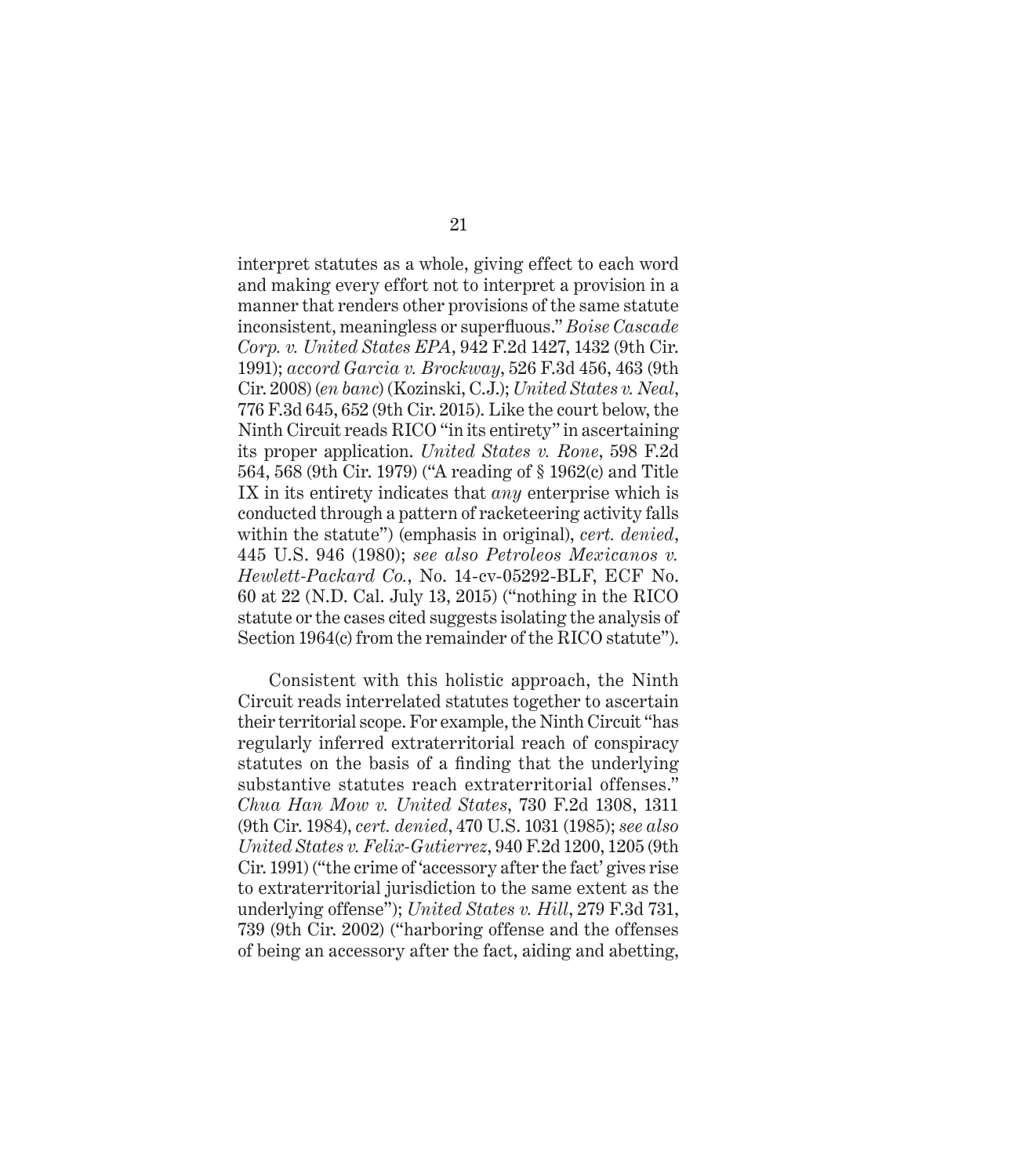and conspiracy, all [are] deemed to confer extraterritorial jurisdiction to the same extent as the offenses that underlie them"); *United States v. Layton*, 855 F.2d 1388, 1395 (9th Cir. 1988) ("Because the underlying substantive statute, § 351(a), reaches extraterritorial conduct, related statutes governing conspiracy and aiding and abetting should also be construed to apply extraterritorially"). Because the Ninth Circuit construes *separately enacted* statutes together to ascertain territorial scope, it follows, *a fortiori*, that the Ninth Circuit would likely read the interlocking provisions of RICO -- a *single*, integrated statute -- as a whole in ascertaining its territorial reach.

The likelihood of this outcome is reinforced by the fact that the Ninth Circuit's approach continues to be widely applied in the aftermath of *Morrison*. *See*, *e.g.*, *United States v. Ali*, 718 F.3d 929, 938 (D.C. Cir. 2013) ("when the underlying criminal statute's extraterritorial reach is unquestionable, the presumption [against extraterritoriality] is rebutted with equal force for aiding and abetting") (citations omitted); *United States v. Lawrence*, 727 F.3d 386, 395 (5th Cir. 2013) ("courts have 'inferred the extraterritorial reach of conspiracy statutes on the basis of a finding that the underlying substantive statutes reach extraterritorial offenses'") (citation omitted), *cert. denied*, 134 S.Ct. 1340 (2014); *see also United States v. Siddiqui*, 699 F.3d 690, 701 (2d Cir. 2012) (Wesley, J.) ("As for § 924, which criminalizes the use of a firearm during commission of a crime of violence, every federal court that has considered the issue has given the statute extraterritorial application where, as here, the underlying substantive criminal statutes apply extraterritorially"), *cert. denied*, 133 S.Ct. 2371 (2013); *United States v. Shibin*, 722 F.3d 233, 247 (4th Cir. 2013)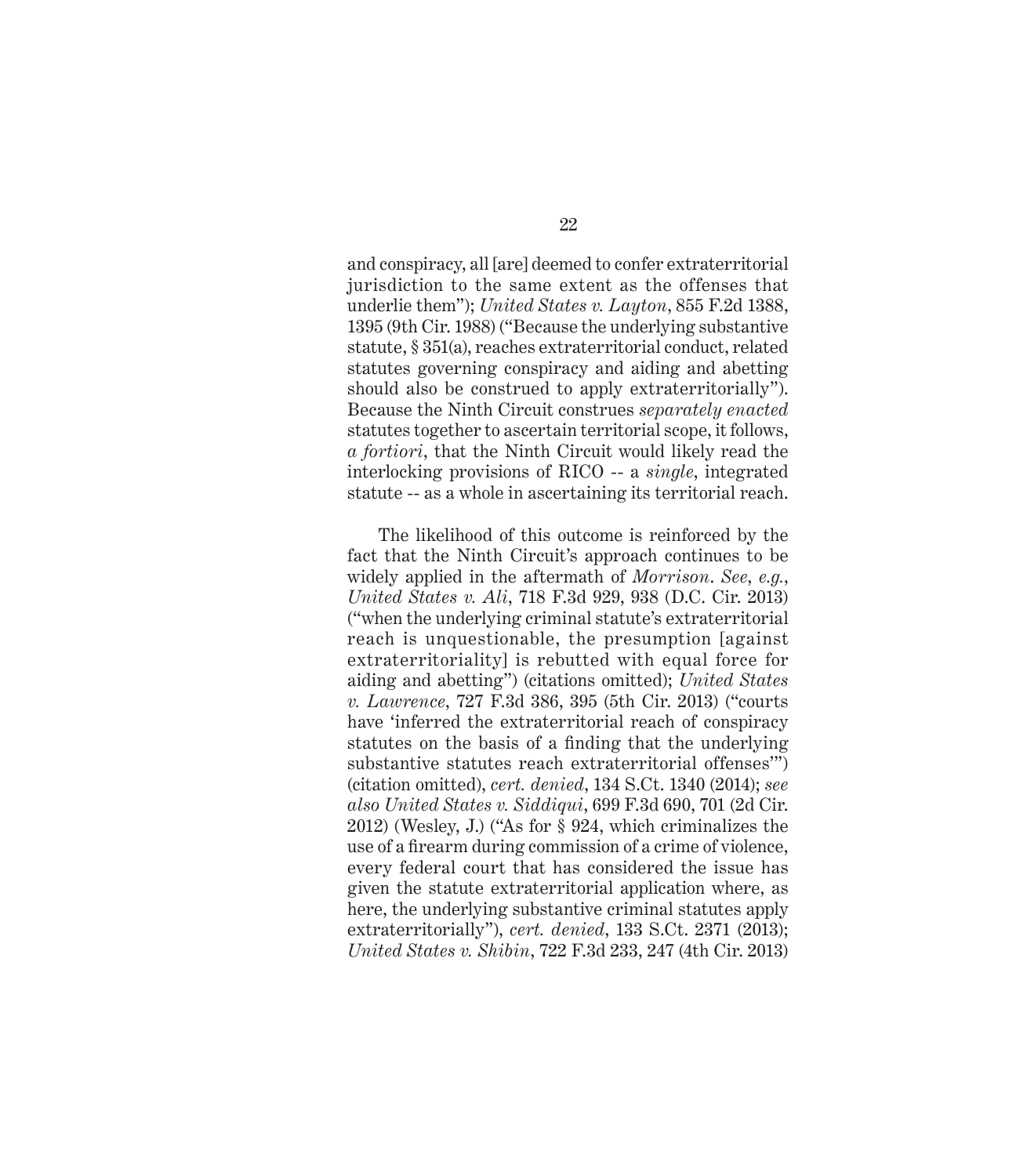("as an ancillary crime to underlying crimes that apply extraterritorially, § 924(c) applies coextensively with the underlying crimes"), *cert. denied*, 134 S. Ct. 1935 (2014).7

Fourth, in the absence of a genuine conflict with the Ninth Circuit (or any other Circuit), Reynolds points to district court decisions. Pet. 17-18. However, virtually all of those fact-intensive decisions -- like *Chao Fan Xu --* relied upon the now-clarified decision in *Norex*, and thus, they provide little or no basis for further consideration. In the future, it is likely that the district courts will be aligned with the decision of the Second Circuit, for the reasons stated above. At this time, however, even if there were a conflict between the decision below and an unappealed district court decision, such a "conflict" generally provides no basis for review by this Court. *See* Stephen M. Shapiro *et al.*, *Supreme Court Practice* 505 (10th ed. 2013).

<sup>7.</sup> Reynolds' reliance on *CGC Holding Co., LLC v. Broad & Cassel*, 773 F.3d 1076 (10th Cir. 2014) is misplaced. Pet. 16-17. The Tenth Circuit explicitly declined to reach the question of RICO extraterritoriality. *CGC Holding Co.*, 773 F.3d at 1098 ("we do not decide the merits of plaintiffs' claims, including the extent to which those claims involve an extraterritorial application of RICO [and] [s]ince the question of the extraterritoriality of a statute is a merits question, resolving it must await a final disposition from the court below"). Similarly, the D.C. Circuit declined to reach out to address the avoidable issue of RICO extraterritoriality, and thus allowed the issue to percolate for further development. *See Hourani v. Mirtchev*, 2015 U.S. App. LEXIS 13342 \*13 (D.C. Cir. July 31, 2015) ("we need not wade into the thorny question of whether or when RICO applies to such foreign conduct" because plaintiffs "have litigated this case and framed their arguments on the assumption that neither RICO nor the Hobbs Act applies extraterritorially").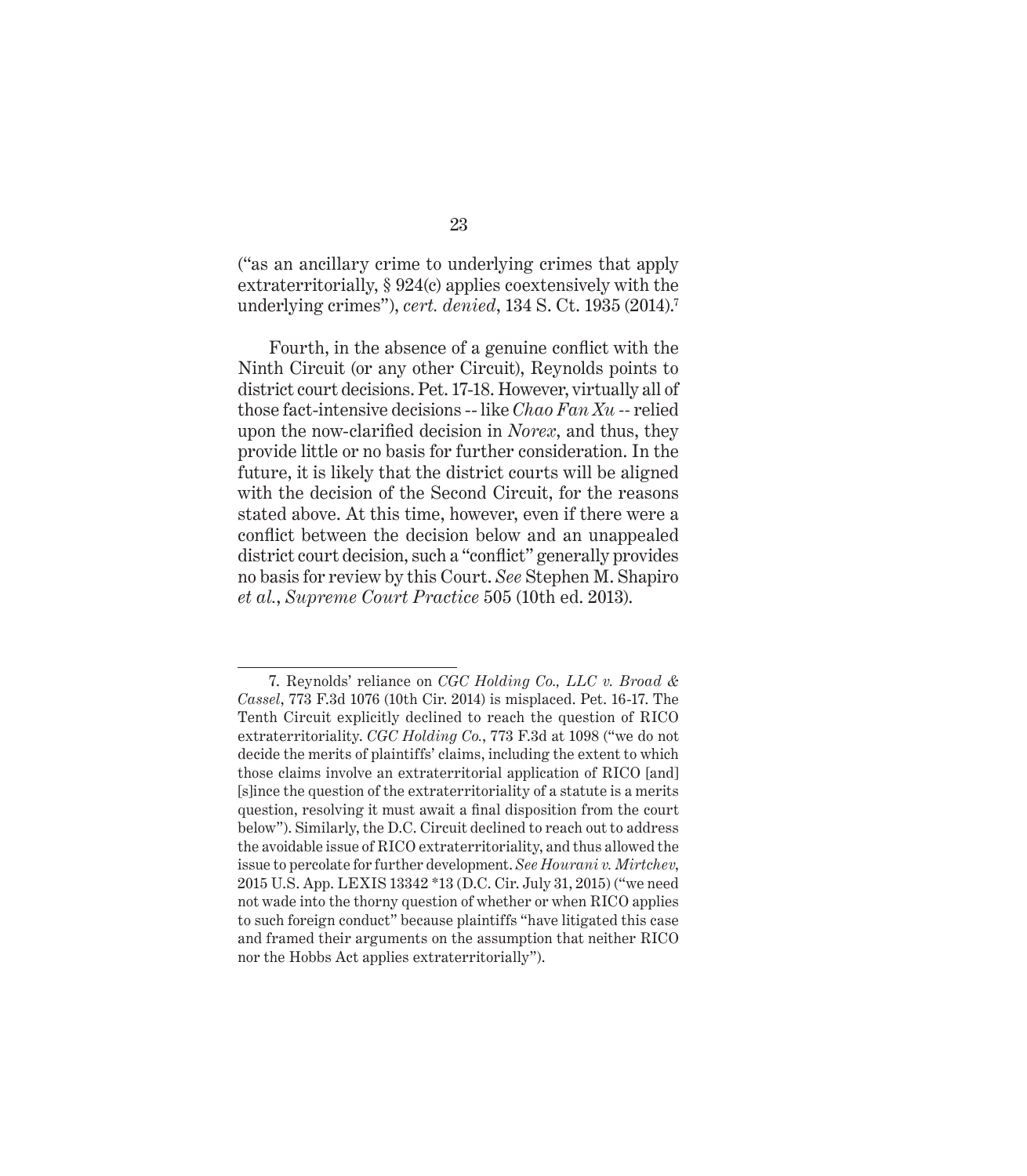#### **B. The Second Circuit Correctly Applied** *Morrison***.**

Contrary to Reynolds' argument that the decision below "contravenes *Morrison*" (Pet. 12, 31-35), the decision below was a straightforward and correct application of *Morrison*, and does not warrant further review.

# **(a) The Second Circuit's Decision Is Rooted In RICO's Text.**

The Second Circuit, in a unanimous opinion authored by Circuit Judge Pierre N. Leval, accorded full effect to "the Supreme Court's ruling in *Morrison* that the presumption against extraterritorial application of U.S. statutes bars such application absent a clear manifestation of congressional intent." Pet.App. 7a (citation omitted); *see also* Pet.App. 3a (recognizing and applying the "presumption against extraterritorial application of a U.S. statute"); Pet.App. 16a (same). Reynolds overlooks the Second Circuit's faithful application of the presumption against extraterritoriality, and it gratuitously and incorrectly criticizes the Second Circuit for its treatment of the presumption. *See*, *e.g.*, Pet. 12 ("the Second Circuit[] . . . once again degrades the presumption against extraterritoriality").

Mindful of the presumption against extraterritoriality, the Second Circuit carefully considered and applied RICO's "text" (Pet.App. 9a-11a), and thus adhered to this Court's teaching that "when it comes to 'the scope of [the] conduct prohibited by [the statute], *the text of the statute controls our decision*.'" *Morrison*, 561 U.S. at 261 n.5 (citation omitted) (emphasis added); *id.* at 265 (calling for "'the most faithful reading' of the text") (citation omitted);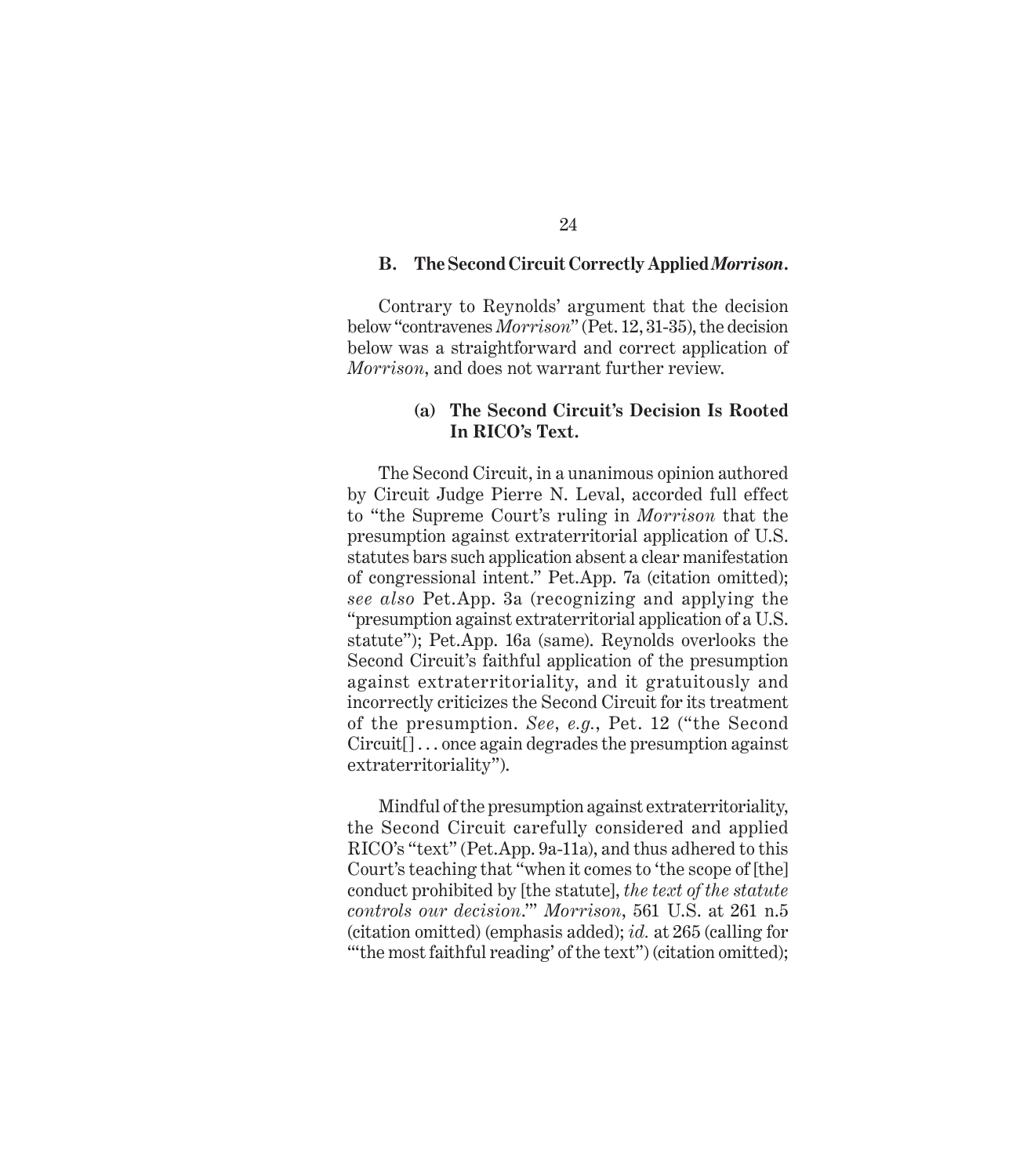id. at 267 n.9 (test "based on the text" is "the better one"); *id.* at 270 (criticizing proposed test for lack of "any textual support").

The Second Circuit's text-based judgment about the limited extraterritorial reach of RICO was both correct and narrow:

We conclude that RICO applies extraterritorially if, and only if, liability or guilt could attach to extraterritorial conduct under the relevant RICO predicate. Thus, when a RICO claim depends on violations of a predicate statute that manifests an unmistakable congressional intent to apply extraterritorially, RICO will apply to extraterritorial conduct, too, but only to the extent that the predicate would. Conversely, when a RICO claim depends on violations of a predicate statute that does not overcome *Morrison*'s presumption against extraterritoriality, RICO will not apply extraterritorially either.

Pet.App. 9a*.* This was a straightforward application of *Morrison*.

Circuit Judge Peter W. Hall, concurring in the denial of rehearing *en banc*, reaffirmed that the Second Circuit's construction of RICO "is wholly consistent with *Morrison*." Pet.App. 63a. Judge Hall stated:

In *Morrison*, the Supreme Court explained that there is a presumption against construing United States statutes as applying extraterritorially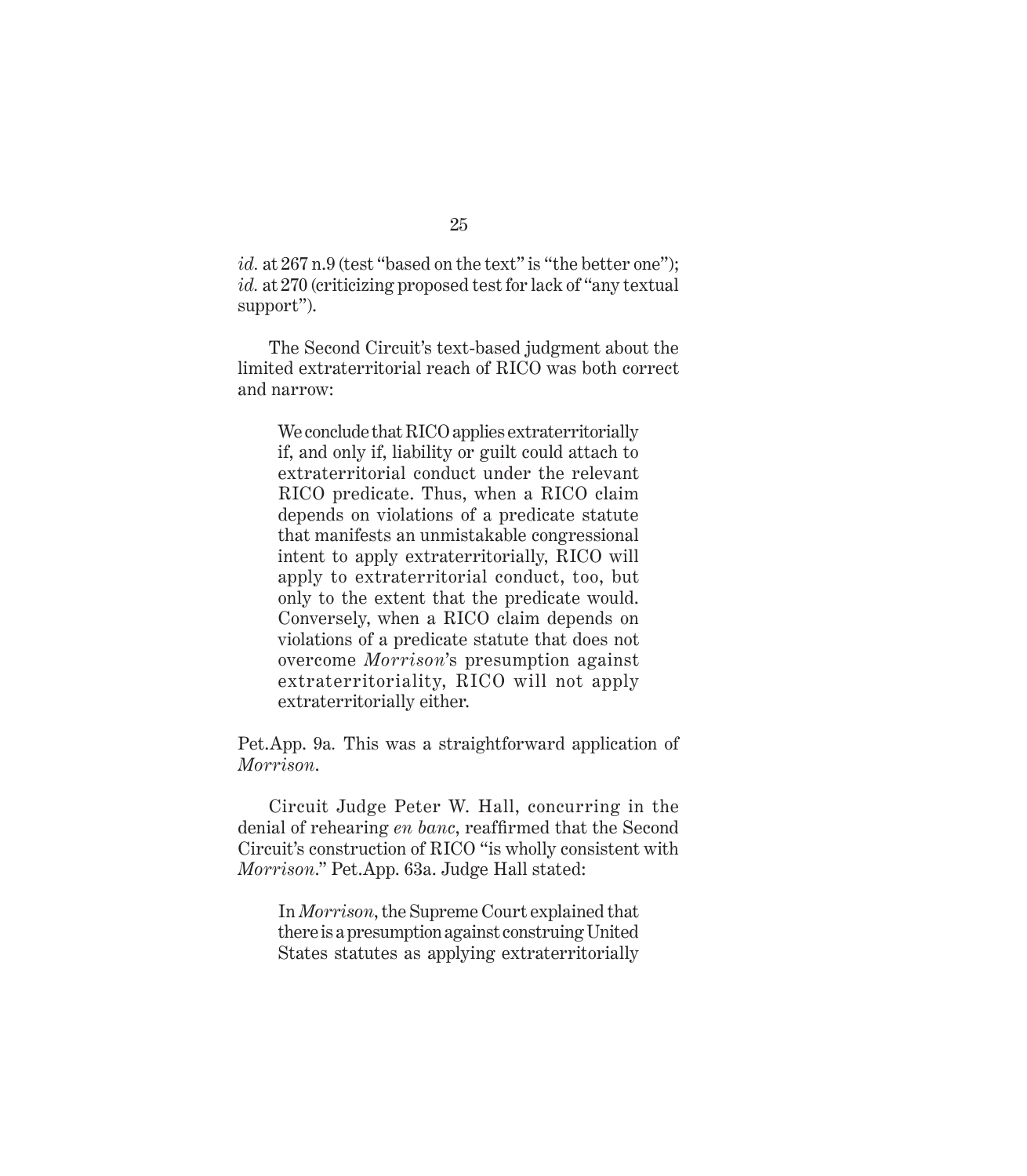but that the presumption is overcome when the statute clearly manifests a congressional intent that it apply extraterritorially. *See Morrison*, 561 U.S. at 265. Courts are not to justify extraterritorial application by speculating that Congress would have wanted that had it focused on the question. On the other hand, when Congress, acting within its powers, has explicitly provided for extraterritorial application of a statute, as it has done by incorporating statutes that apply extraterritorially into RICO as predicates, the statute must be interpreted as Congress has directed. The purpose of *Morrison* was to bar courts from attributing to Congress an intent that its statutes apply extraterritorially in the absence of a clear expression thereof; it was not to prevent courts from giving effect to Congress's clearly manifested intentions that certain statutes apply extraterritorially.

Pet.App. 63a. *See* Pet.App. 100a (Lynch, J., dissenting from denial of rehearing *en banc*) ("By including certain crimes with extraterritorial application as RICO predicates -- including some that can *only* be committed abroad -- Congress unequivocally expressed its intention that RICO apply to patterns of racketeering activity that include such crimes") (emphasis in original).

# **(b) The Second Circuit Correctly Construed RICO As A Whole.**

Reynolds argues that the Second Circuit "misunderstands RICO" (Pet. 31) and it should not have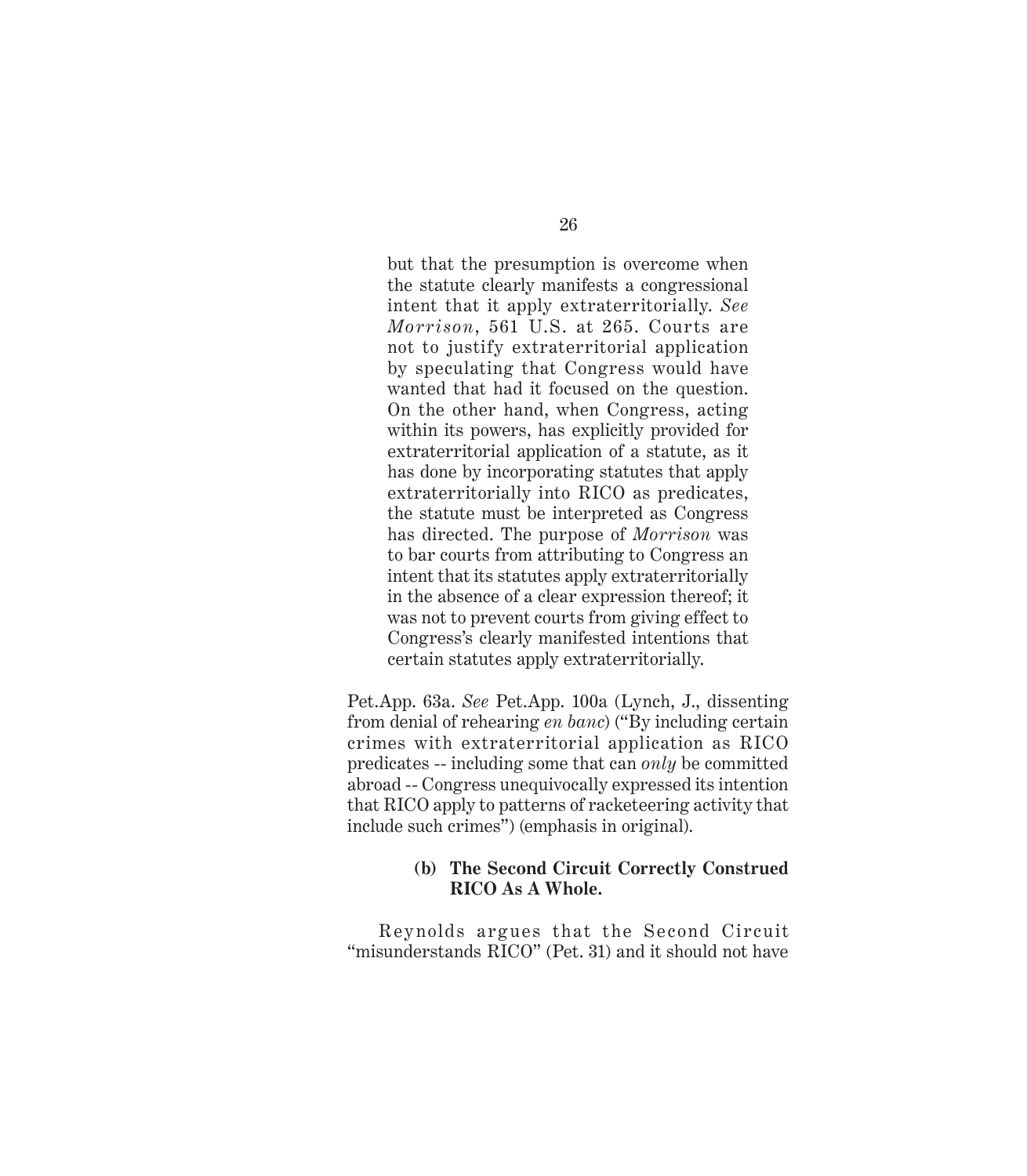read RICO's predicates as an integral part of RICO itself. Pet. 32-33 ("the clear congressional intent to make some predicate statutes extraterritorial" does not indicate "clear congressional intent to make *RICO itself* extraterritorial"). In fact, however, the Second Circuit correctly and necessarily read the RICO statute as a whole in ascertaining its territorial scope.

*Morrison* confirms that it is necessary to construe a statute as a whole to ascertain its territorial scope. *Morrison* considered the relevant provisions of the Securities Exchange Act of 1934 before concluding that it lacked extraterritorial reach. *See Morrison*, 561 U.S. at 261 (Section 10(b) of the Exchange Act "contains nothing to suggest it applies abroad"); *id.* at 268 ("the exclusive focus on *domestic* purchases and sale is strongly confirmed by §30(a) and (b) [of the Exchange Act]") (emphasis in original); *id.* at 267 ("primacy of the domestic exchange is suggested by the very prologue of the Exchange Act"). *Morrison* also considered separately enacted statutes -- the Exchange Act and the Securities Act of 1933 -- to ascertain the territorial scope of the Exchange Act. *Id.* at 268-269.

*Morrison's* consideration of the overall statutory scheme comports with long-settled law. As Chief Justice Rehnquist observed, in ascertaining a statute's territorial scope, a court must construe the statute "as a whole." *See EEOC v. Arabian Am. Oil Co.*, 499 U.S. 244, 255 (1991) ("*ARAMCO*"); *accord Branch v. Smith*, 538 U.S. 254, 281 (2003) (plurality opinion) (Scalia, J.) ("it is, of course, the most rudimentary rule of statutory construction . . . that courts do not interpret statutes in isolation, but in the context of the *corpus juris* of which they are a part, including later-enacted statutes") (citations omitted).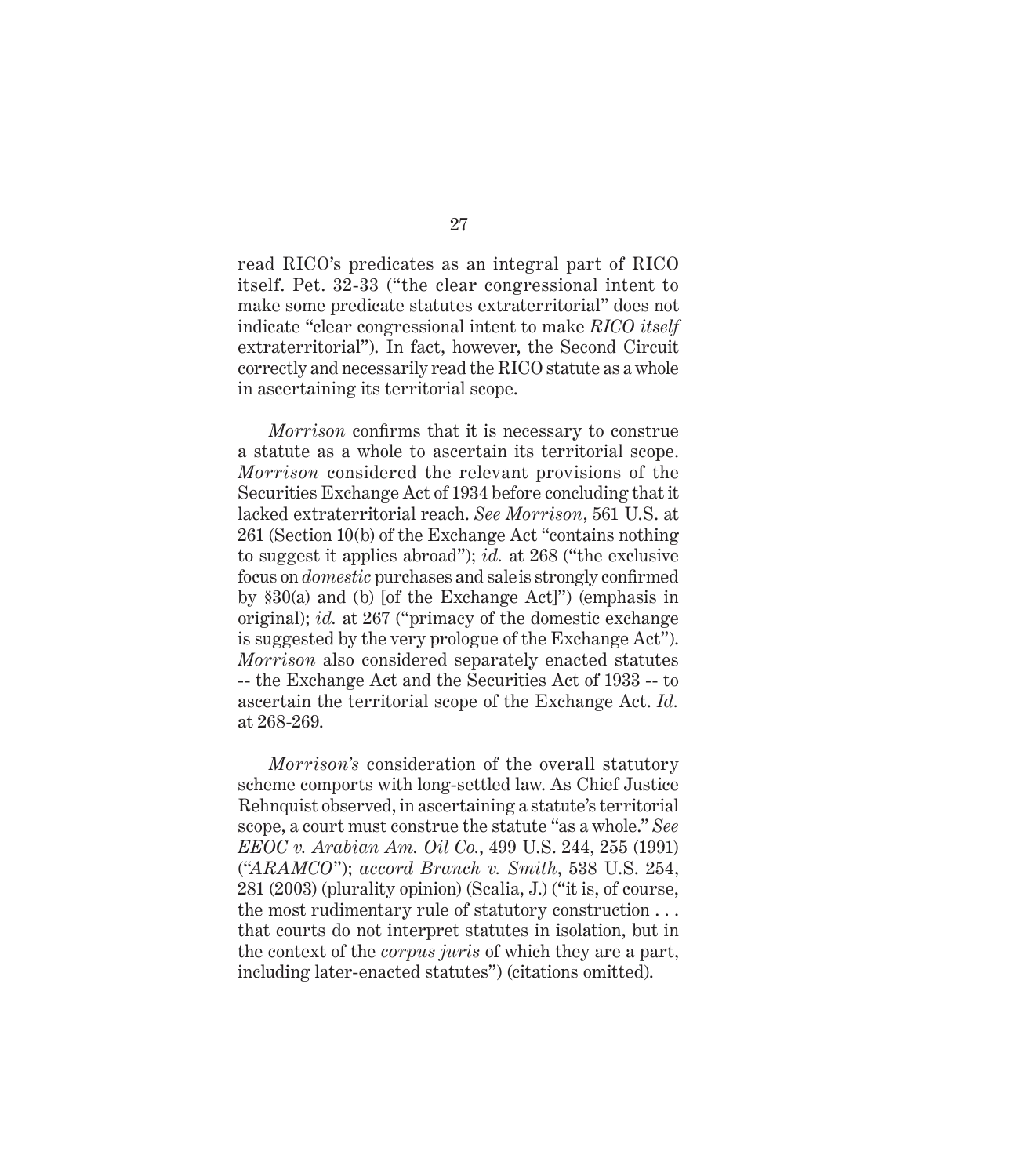Consistent with the foregoing, the Second Circuit correctly read RICO's integrated, interlocking provisions as a whole in ascertaining its territorial scope. Pet. App. 7a-8a, 9a-12a. The Second Circuit explained its decision to read RICO as an integrated whole:

It might be argued that Congress's clear statement in the predicate statute that *it* applies extraterritorially does not constitute a congressional statement that a RICO charge predicated on that statute applies extraterritorially. This overlooks the fact that the predicate statutes are incorporated by reference into the RICO statute and are a part of it.

Pet.App. 18a n.8 (emphasis in original). The Second Circuit's approach thus comports with *Morrison*, *ARAMCO*, and *Branch*.

Throughout its petition, Reynolds relies upon certain individual dissents from the denial of rehearing *en banc*; however, the intra-Circuit dissention boils down to whether RICO should, $^8$  or should not, $^9$  be read as a whole

9. *See* Pet.App. 71a (Cabranes, J., dissenting) ("Although it is indisputable that Congress intended for certain RICO predicate

<sup>8.</sup> *See*, *e.g.*, Pet.App. 7a-8a, 13a, 18a n.8 (main opinion of the Court); *id.* at 55a-58a (*per curiam* opinion of the Court); *id.* at 61a-63a (Hall, J., concurring in the denial of rehearing *en banc*); *id.* at 100a (Lynch, J., dissenting) ("By including certain crimes with extraterritorial application as RICO predicates—including some that can *only* be committed abroad—Congress unequivocally expressed its intention that RICO apply to patterns of racketeering activity that include such crimes") (emphasis in original).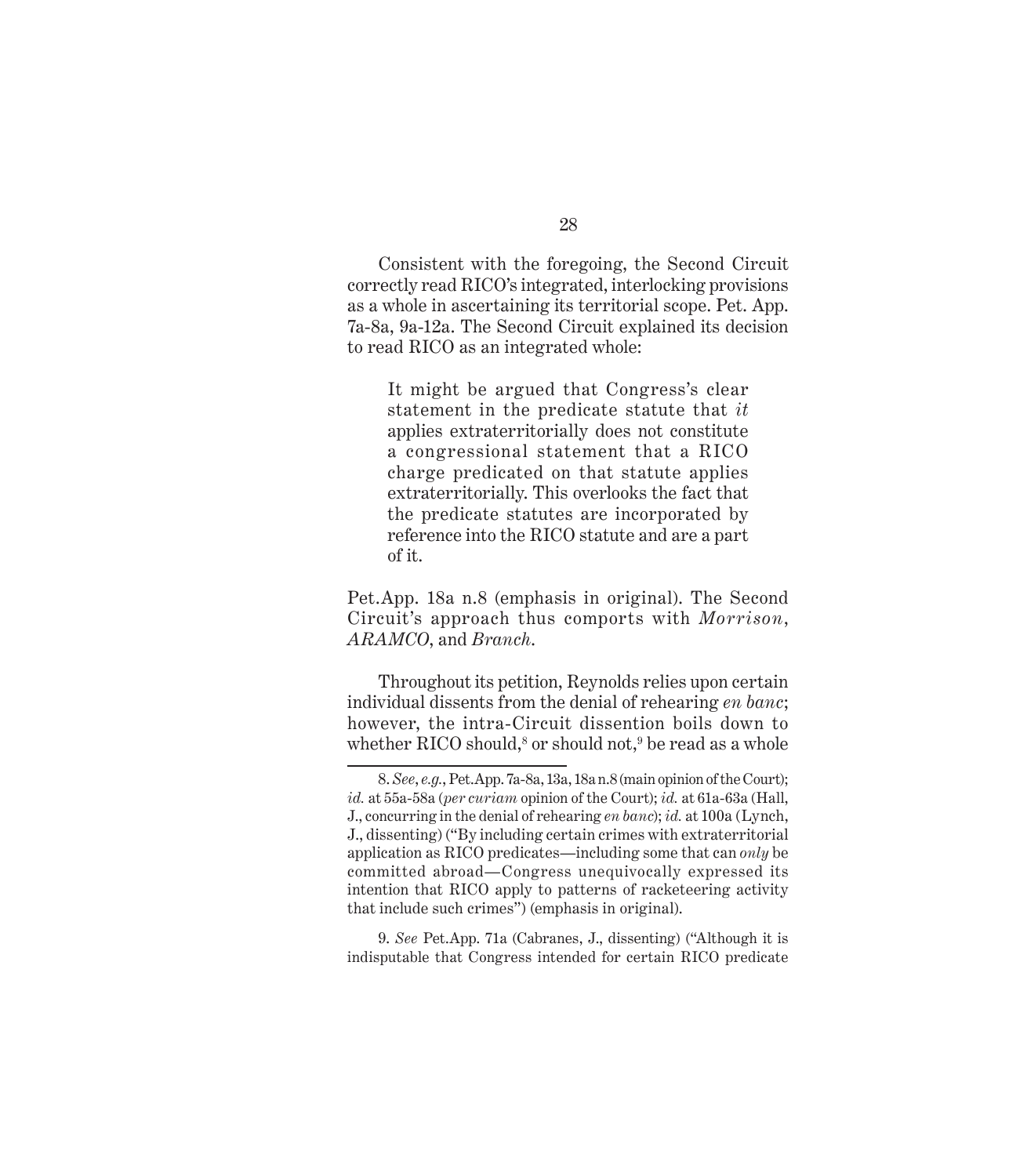in ascertaining its territorial scope. In construing RICO as a whole, the Second Circuit applied the settled approach of *Morrison*, *ARAMCO* and *Branch*, and the intra-Circuit dissention at the *en banc* stage in the court below is thus immaterial. In any event, an internal circuit split (if one can be inferred from the individual dissents at the *en banc* stage) is not a sufficient ground for granting review. *Joseph v. United States*, 135 S. Ct. 705, 705 (2014) ("we usually allow the courts of appeals to clean up intra-circuit divisions on their own") (Justice Kagan, with whom Justice Ginsburg and Justice Breyer join, respecting the denial of certiorari); *see also Wisniewski v. United States*, 353 U.S. 901, 902 (1957) (*per curiam*) ("[i]t is primarily the task of a Court of Appeals to reconcile its internal difficulties".

Seeking to circumvent RICO's clear, integrated text, Reynolds requests that this Court grant review and impose a civil-criminal distinction in the construction of RICO. *See*, *e.g.*, Pet. 12, 13, 23, 25, 27, 28, 30, 35 (suggesting special rules for civil litigation). Nothing in the interwoven text of RICO allows for that dichotomy. Moreover, this Court routinely rejects proposed civilcriminal distinctions in the construction of hybrid statutes with criminal and civil application, such as RICO. *See, e.g., Sedima, S.P.R.L. v. Imrex Co.*, 473 U.S. 479, 488- 500 (1985) (RICO's private civil remedy (§ 1964(c)) is not construed more narrowly than RICO's criminal provisions

statutes to apply to actions or events abroad, there is no clear basis for concluding that Congress intended for RICO itself to go along with them"); *id.* at 82a-83a (Raggi, J., dissenting) ("The terms of the extraterritorial crimes identified as RICO predicates authorize extraterritorial jurisdiction for prosecutions under the referenced proscribing criminal statutes, not for RICO claims alleging such predicates").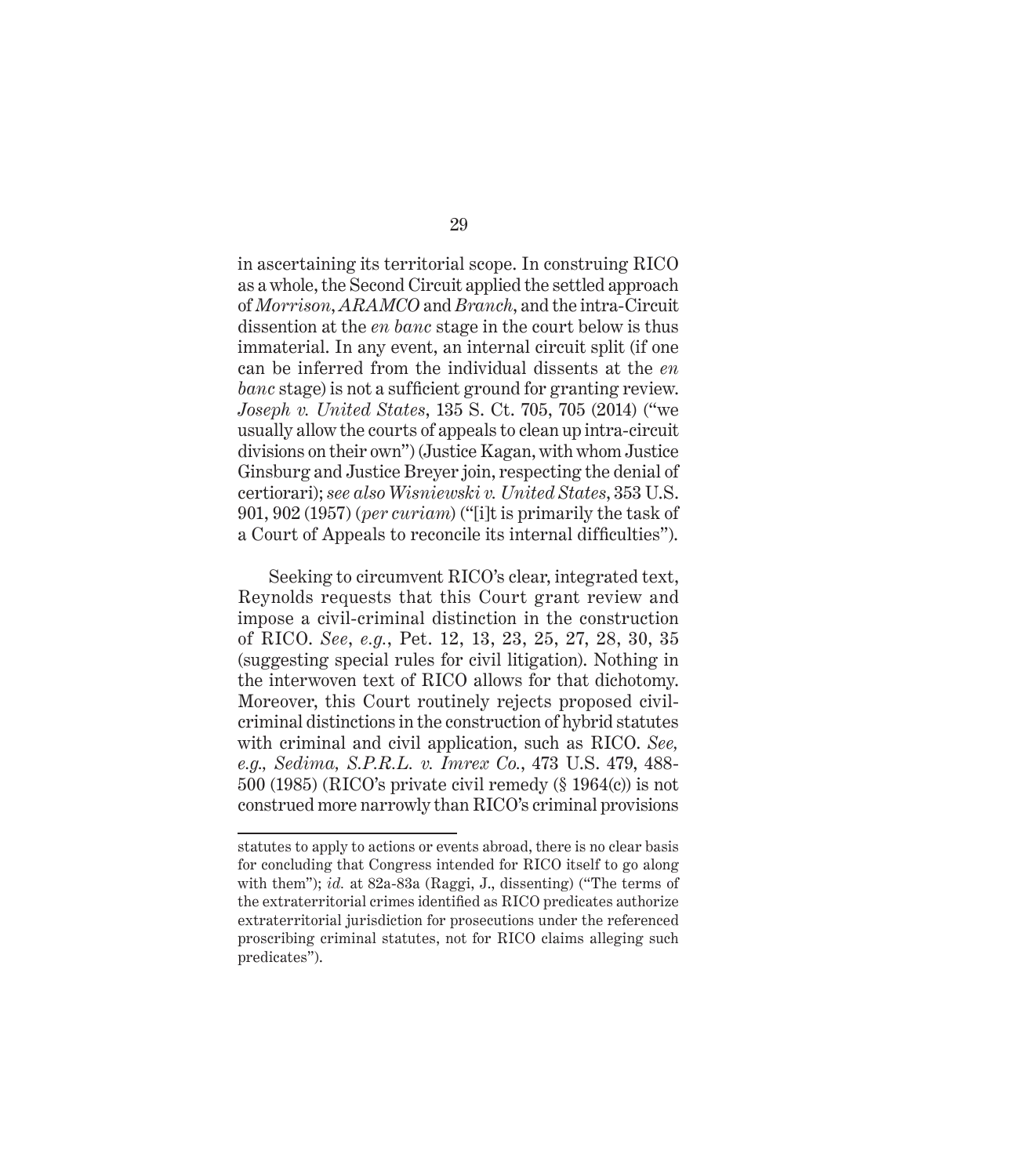(§ 1961 or § 1962) to include a prerequisite for a prior criminal conviction or a racketeering injury); *Bridge v. Phoenix Bond & Indemnity Co.*, 553 U.S. 639, 660 (2008) (RICO's private civil remedy (§ 1964(c)) may not be read to include a "first-party reliance" requirement where the relevant predicate act (mail fraud) imposes no such requirement); *accord Leocal v. Ashcroft*, 543 U.S. 1, 11 n.8 (2004) ("we must interpret the statute consistently, whether we encounter its application in a criminal or noncriminal context . . ."); *Basic Inc. v. Levinson*, 485 U.S. 224, 240 n.18 (1988) ("We find no authority in the statute, the legislative history, or our previous decisions, for varying the standard of materiality depending on who brings the action . . ."); *Aaron v. SEC*, 446 U.S. 680, 691 (1980) (statute is consistently applied "regardless of the identity of the plaintiff or the nature of the relief sought"). The Second and Ninth Circuits agree that there is no civil-criminal distinction in the construction or application of RICO. Pet.App. 13a (citing 18 U.S.C. 1962(c), 1964(c)); *id.* at 8a (citing 18 U.S.C. 1962, 1964); *id.* at 9a (RICO is consistently applied in cases imposing "liability or guilt"); *Chao Fan Xu*, 706 F.3d at 975 (RICO is applied consistently "in a civil or criminal context").

While overlooking the interrelated provisions of RICO, Reynolds misstates the holding of the Second Circuit. Reynolds argues that the Second Circuit "misunderstands RICO" because it treated RICO as "'an aggravating statute that simply adds new consequences to the predicate offenses.'" Pet. 31-32 (citation omitted). In attributing that "misunderstanding" to the Second Circuit, Reynolds inexplicably omits the full quote from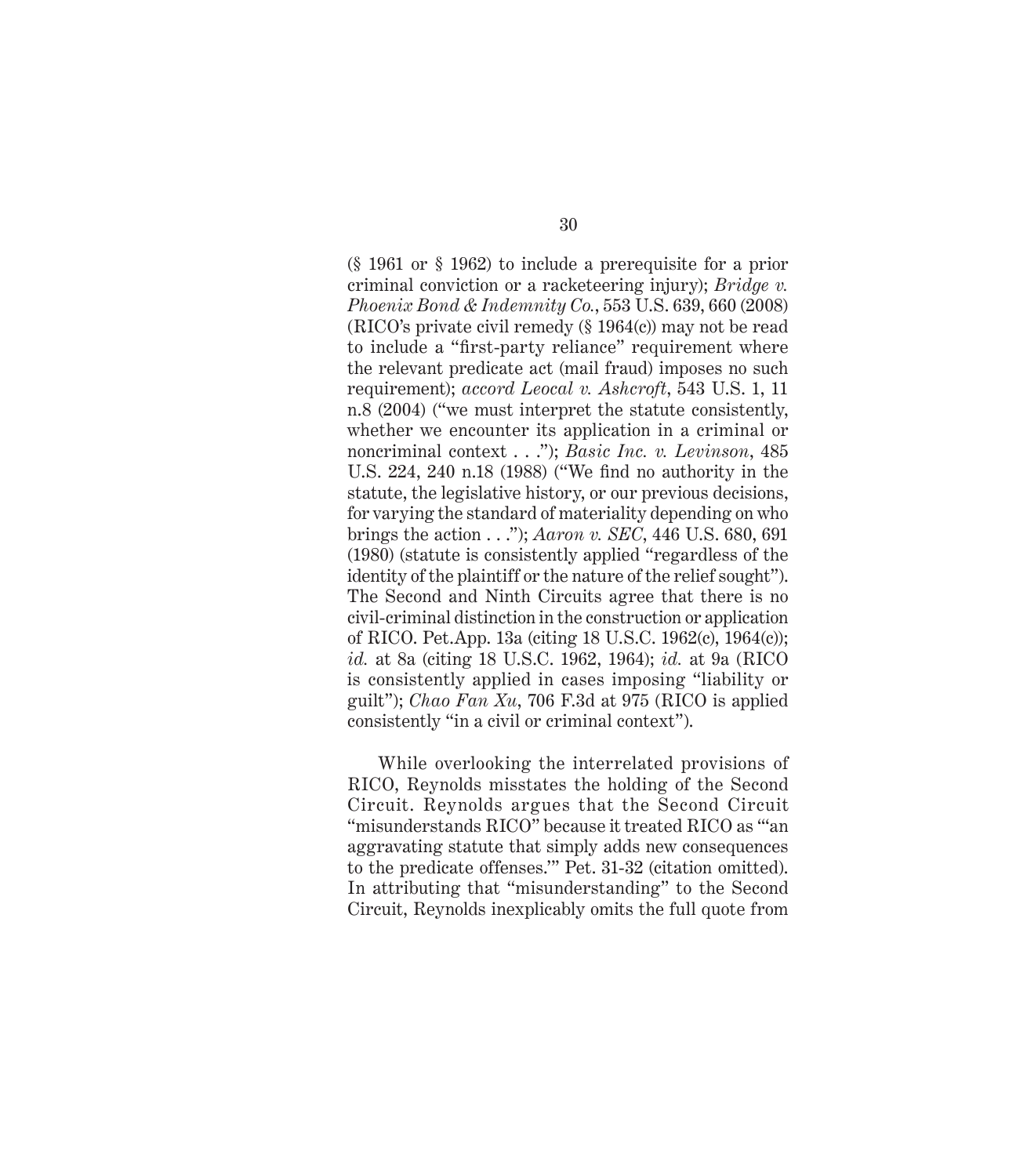the Second Circuit, which states:

The RICO statute incorporates by reference numerous specifically identified federal criminal statutes, as well as a number of generically described state criminal offenses (known in RICO jurisprudence as "predicates"). 18 U.S.C. § 1961(1). It *adds new* criminal and civil *consequences to the predicate offenses* in certain circumstances — generally speaking, when those offenses are committed in a pattern (consisting of two or more instances) in the context of "any enterprise which is engaged in, or the activities of which affect, interstate or foreign commerce." 18 U.S.C. § 1962; see also id. § 1964.

Pet.App. 7a-8a (emphasis added). By selectively referencing only the italicized text above, Reynolds fails to faithfully restate the holding of the Second Circuit, which confirms that the predicate offenses -- alleged as part of a pattern -- together represent one of several elements of a viable RICO claim or prosecution under the integrated statute, and the Court did not rule that the predicates "simply" give rise to liability or guilt under RICO in the absence of the other statutory prerequisites.10

<sup>10.</sup> Reynolds compounds its misstatement by attributing a quote to the Second Circuit (purportedly appearing at Pet.App. 15a) that does not appear in the court's opinion. *See* Pet. 32 ("with the courts effectively '*looking through*' to the underlying predicate statutes") (emphasis added).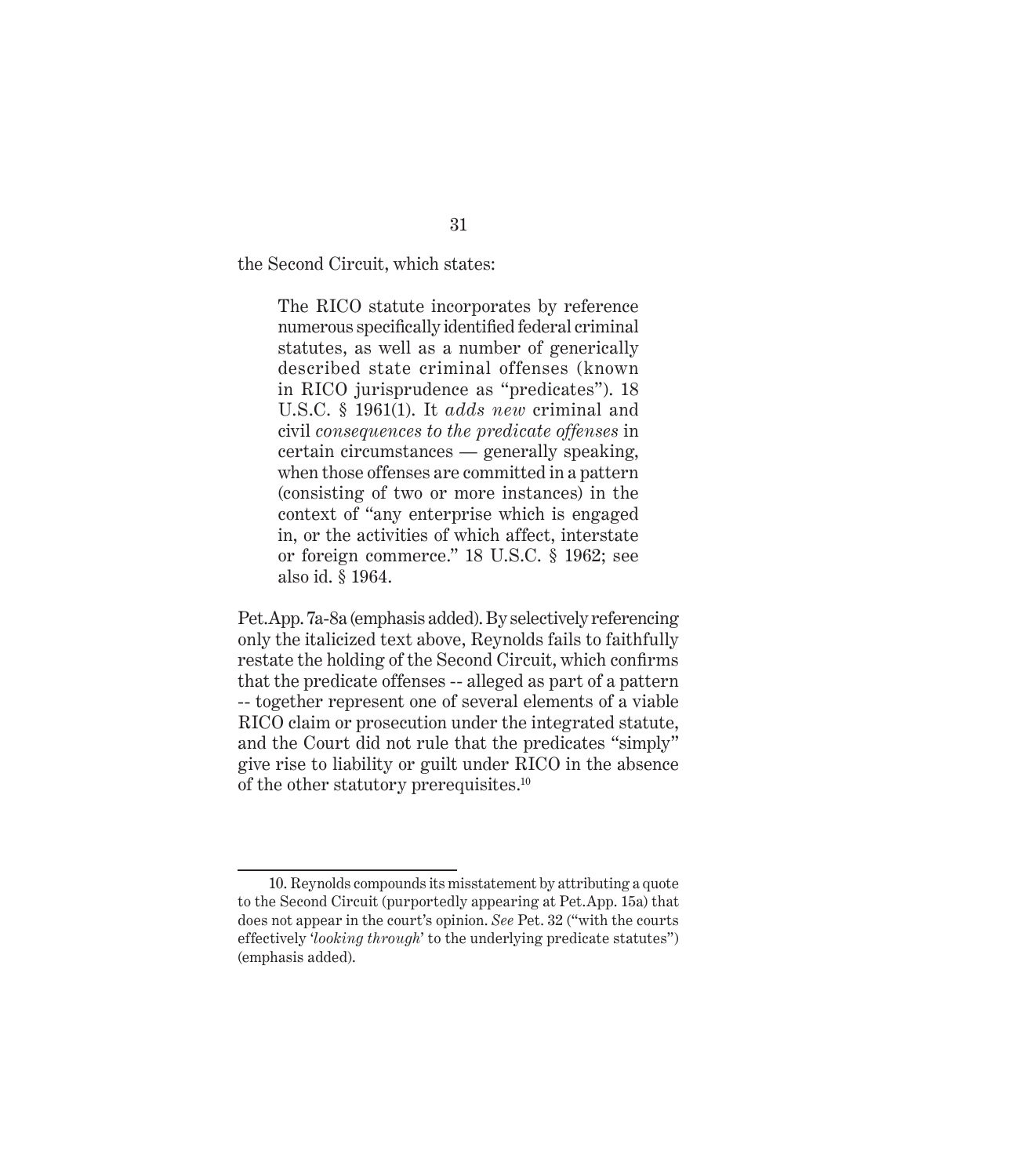## **(c) The Second Circuit's Decision Is Reinforced By RICO's History.**

While RICO's text is clear and unambiguous (and thus there is no need to consider legislative history), the Second Circuit's construction of RICO as an integrated whole is reinforced by RICO's legislative history, as confirmed by Judge Hall. *See* Pet.App. 61a-62a.11 Reynolds overlooks this legislative history.

After the terrorist attacks of 9/11, Congress amended RICO through the Uniting and Strengthening America by Providing Appropriate Tools Required to Intercept and Obstruct Terrorism (USA PATRIOT) Act, "which, among other provisions, amended RICO by adding to its list of predicates nearly 20 antiterrorism statutes that expressly apply to foreign conduct." Pet.App. 61a-62a (Hall, J., concurring in denial of rehearing *en banc*) citing Pub. L. No. 107-56, § 813, 115 Stat. 272, 382 (Oct. 26, 2001), codified at 18 U.S.C.  $1961(1)(G)$ . Judge Hall underlined that the House Report explained that the amendment of RICO to include acts of terrorism as predicate acts would expand the reach of RICO in both criminal and civil contexts. *Id.* The House Report states: "These provisions merely enhance the civil and criminal consequences of certain crimes that have been deemed RICO predicates by Congress and provide better investigative and prosecutorial tools to identify and prove crimes." *See* Report of the House Committee on the Judiciary, H. Rept. 107-236 on H.R. 2975 (Part 1) at 70 (Oct. 11, 2001).

<sup>11. &</sup>quot;[S]tatutory language, context, history, or purpose" may be considered to ascertain a statute's territorial scope. *Small v. United States*, 544 U.S. 385, 391 (2005).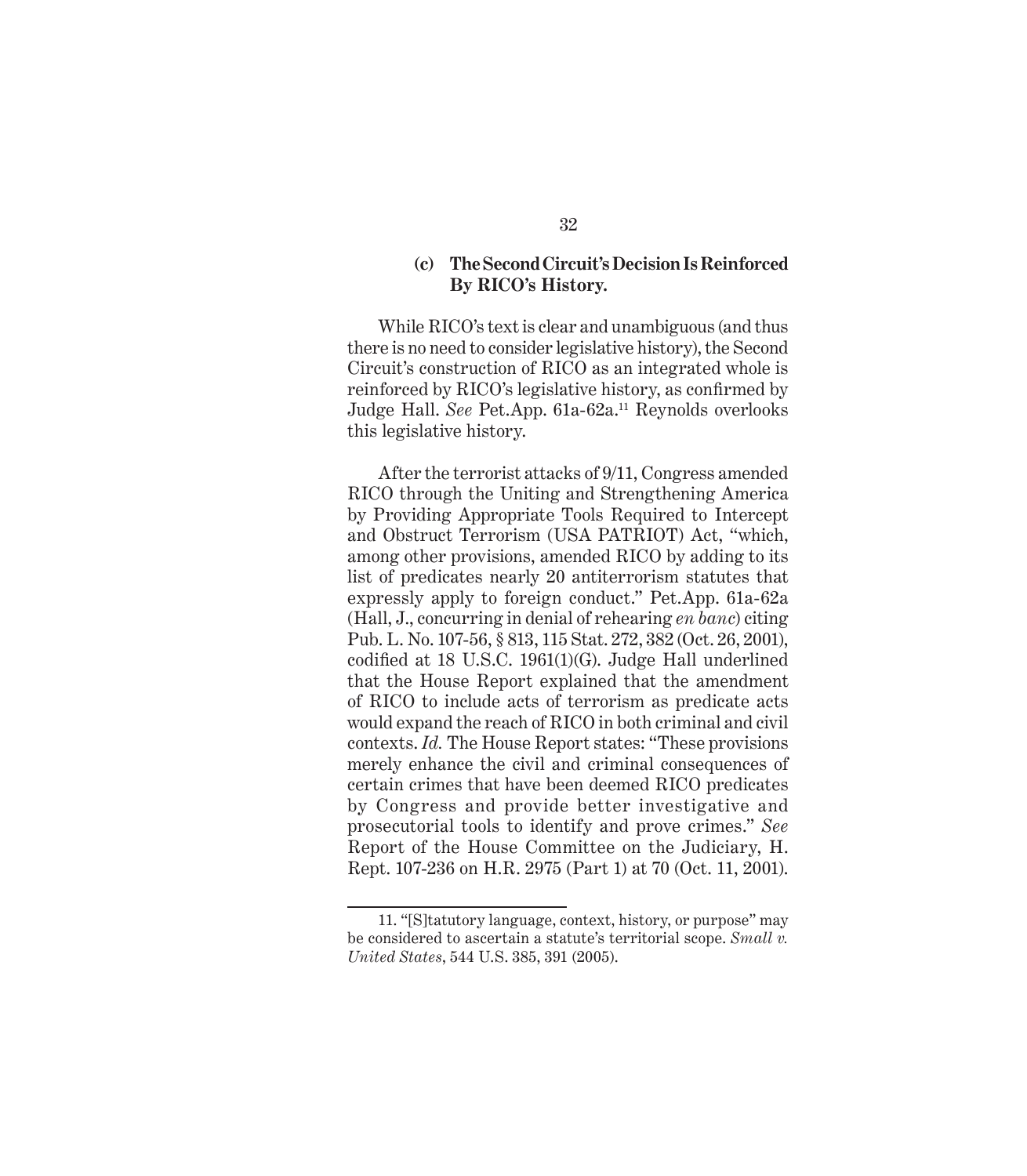The House Report explicitly stated that the amendment would enhance RICO in the private, civil context: "Anyone injured by a RICO violation may recover treble damages, court costs, and attorney fees under the civil RICO laws." *Id.* at 70.

The USA PATRIOT Act's legislative history also confirms that RICO and its incorporated predicates (notably, money laundering) operate as an integrated whole in both criminal and civil contexts. The USA PATRIOT Act expanded the scope of the money-laundering statute to provide for inclusion of foreign corruption offenses as money-laundering crimes. Pub. L. No. 107-56, § 315, 115 Stat. 272, 308 (Oct. 26, 2001), codified at 18 U.S.C. 1956(c)(7). While enacting this expansion of 18 U.S.C. 1956, Congress concomitantly rejected an amendment proposed for the benefit of the "tobacco companies" that would have limited their "RICO liability." *See* 147 Cong. Rec. H7198 (daily ed. Oct. 23, 2001). Then-Senator (now U.S. Secretary of State) John F. Kerry confirmed that the USA PATRIOT Act provided for the continued protection of U.S. allies in their "civil" actions in U.S. courts under U.S. law. *See* 147 Cong. Rec. S11028-29 (daily ed. Oct. 25, 2001) (statement of Sen. Kerry) ("our allies will have access to our courts and the use of our laws if they are the victims of smuggling, fraud, money laundering, or terrorism [and] [w]e shall continue to give our full cooperation to our allies in their efforts to combat smuggling and money laundering, including access to our courts and the unimpeded use of our criminal and civil laws").

The Second Circuit's construction of RICO as an integrated, coherent whole -- without resort to any civilcriminal distinction -- fully comports with RICO's text, structure, and history.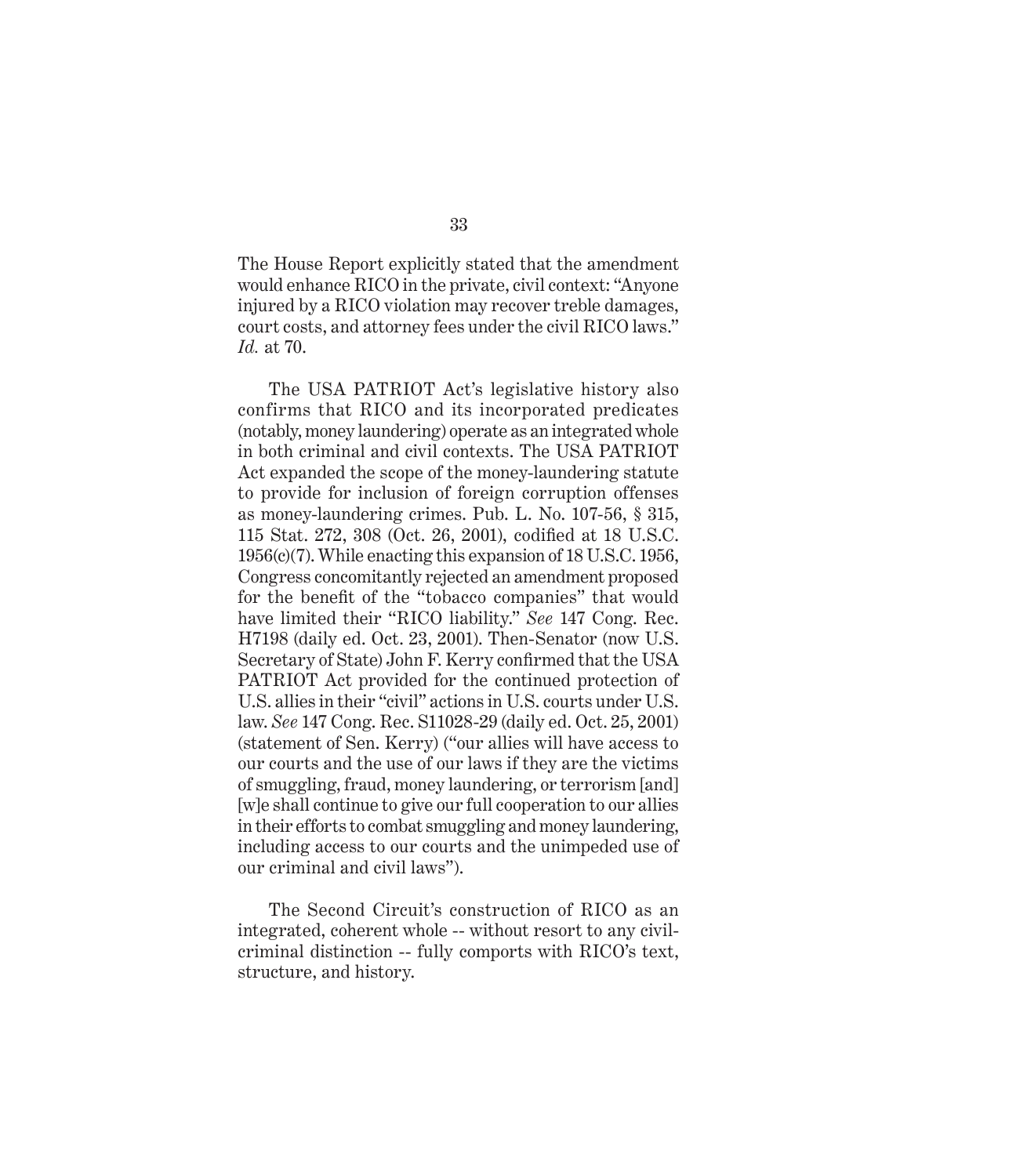### **(d) The Second Circuit Correctly Rejected the "Domestic Injury" Limit.**

Reynolds' attempt to use *Morrison* to restrict Section 1964(c) to domestic injuries (Pet. 24, 30, 31, 35) is unsupportable.

First, no court has adopted the proposed "domestic injury" requirement, and indeed, it has been widely rejected. *See* Pet.App. 55a-58a (rejecting domestic injury limit); *Petroleos Mexicanos v. Hewlett-Packard Co.*, *supra* (rejecting argument that Section 1964(c) imposes a "domestic injury" requirement), *citing*, *inter alia*, *Mitsui O.S.K. Lines, Ltd. v. Seamaster Logistics, Inc.*, 871 F. Supp.2d 933, 944 (N.D. Cal. 2012) ("*Morrison's* holding bars courts from refusing to apply RICO simply because the scheme's effects are felt abroad"), *remanded on other grounds*, 2015 U.S. App. LEXIS 11574 (9th Cir. Cal. July 6, 2015). The domestic injury limit was properly rejected by the unanimous Second Circuit (Pet.App. 55a-58a) and not one of the 15 Judges of the Second Circuit who participated below affirmatively embraced the proposed limit.

Second, *Morrison* rejected a domestic injury test very similar to the one advocated by Reynolds here. *Morrison* recalled that the Second Circuit applied Section 10(b) of the Exchange Act under its so-called "'effects test,' 'whether the wrongful conduct had a substantial effect in the United States or upon United States citizens.'" *Morrison*, 561 U.S. at 256 *quoting SEC v. Berger*, 322 F.3d 187, 192-193 (2d Cir. 2003). *Morrison* squarely rejected this test, as Reynolds recognizes. Pet. 13-14. *Morrison* thus provides no basis for Reynolds to revive the supplanted "effects test."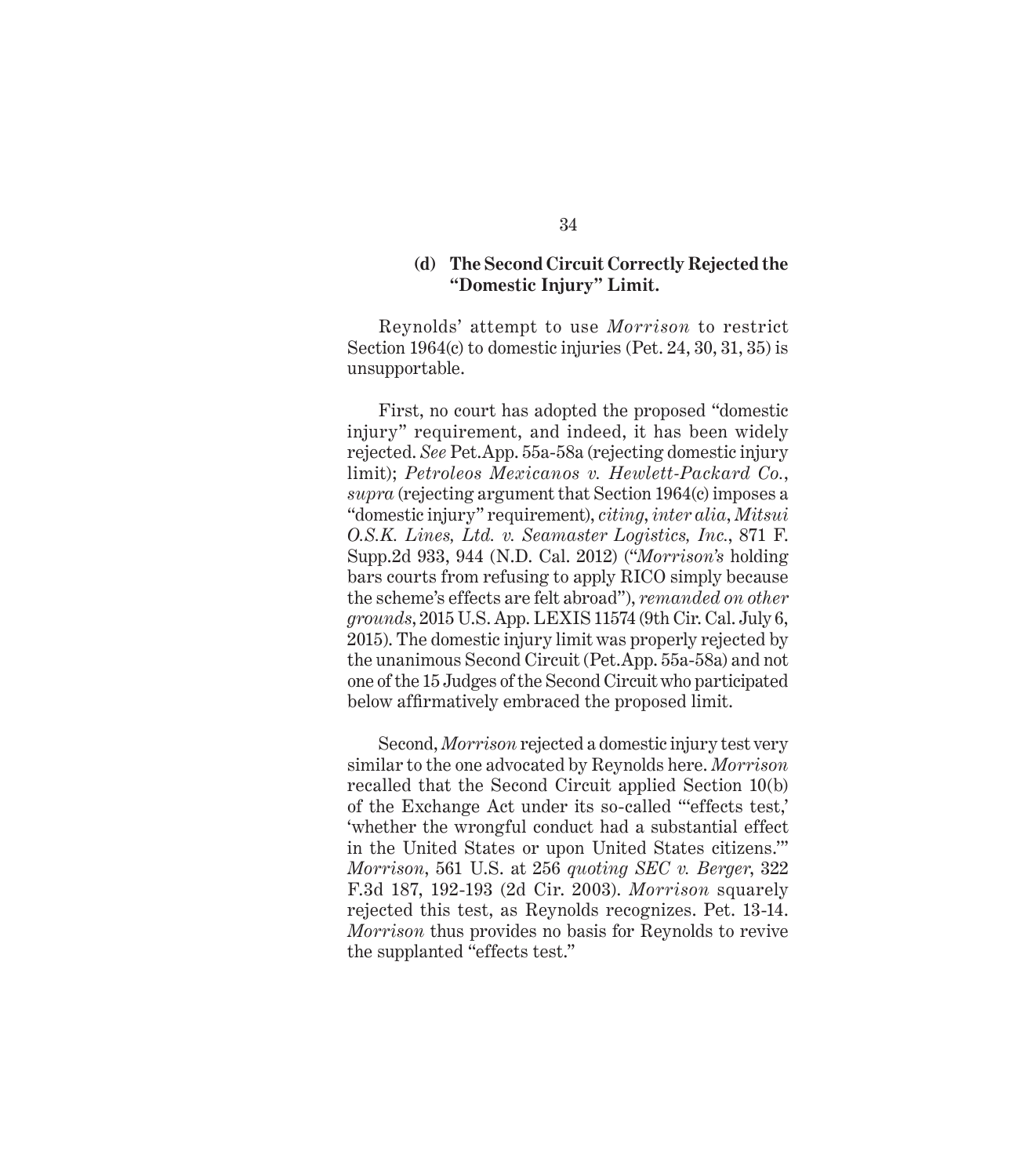Third, the proposed "domestic injury" limit has no textual support. Section 1964(c) provides that "[a]ny person injured in his business or property by reason of a violation of section 1962 of this chapter may sue therefor in any appropriate United States district court" and recover damages and other relief. 18 U.S.C. 1964(c). This provision is not limited to "domestic persons" or persons "domestically injured" or injuries to "domestic business or property." In the absence of an Act of Congress, this Court does not exclude foreign governments from the protections of U.S. law. *See Pfi zer, Inc. v. Gov't of India*, 434 U.S. 308, 320 (1978) (declining to limit the reach of the Clayton Act to "only American consumers" and holding "[n]either the fact that the [plaintiffs] are foreign nor the fact that they are sovereign is reason to deny them the remedy of treble damages Congress afforded to 'any person' victimized by violations of the antitrust laws").

Fourth, this Court has consistently declined to engraft extratextual limitations upon RICO, such as Reynolds' proposed "domestic injury" limit. *See, e.g.*, *Sedima,* 473 U.S. at 481 (rejecting the view that RICO provides a private right of action "only against defendants who had been convicted on criminal charges, and only where there had occurred a 'racketeering injury'"); *H. J. Inc. v. Nw. Bell Tel. Co.*, 492 U.S. 229, 244 (1989) ("the argument for reading an organized crime limitation into RICO's pattern concept  $\dots$  finds no support in the Act's text, and is at odds with the tenor of its legislative history"); *National Organization for Women, Inc. v. Scheidler*, 510 U.S. 249, 252 (1994) (rejecting the argument that "RICO requires proof that either the racketeering enterprise or the predicate acts of racketeering were motivated by an economic purpose"); *Bridge*, 553 U.S. at 660 ("RICO's